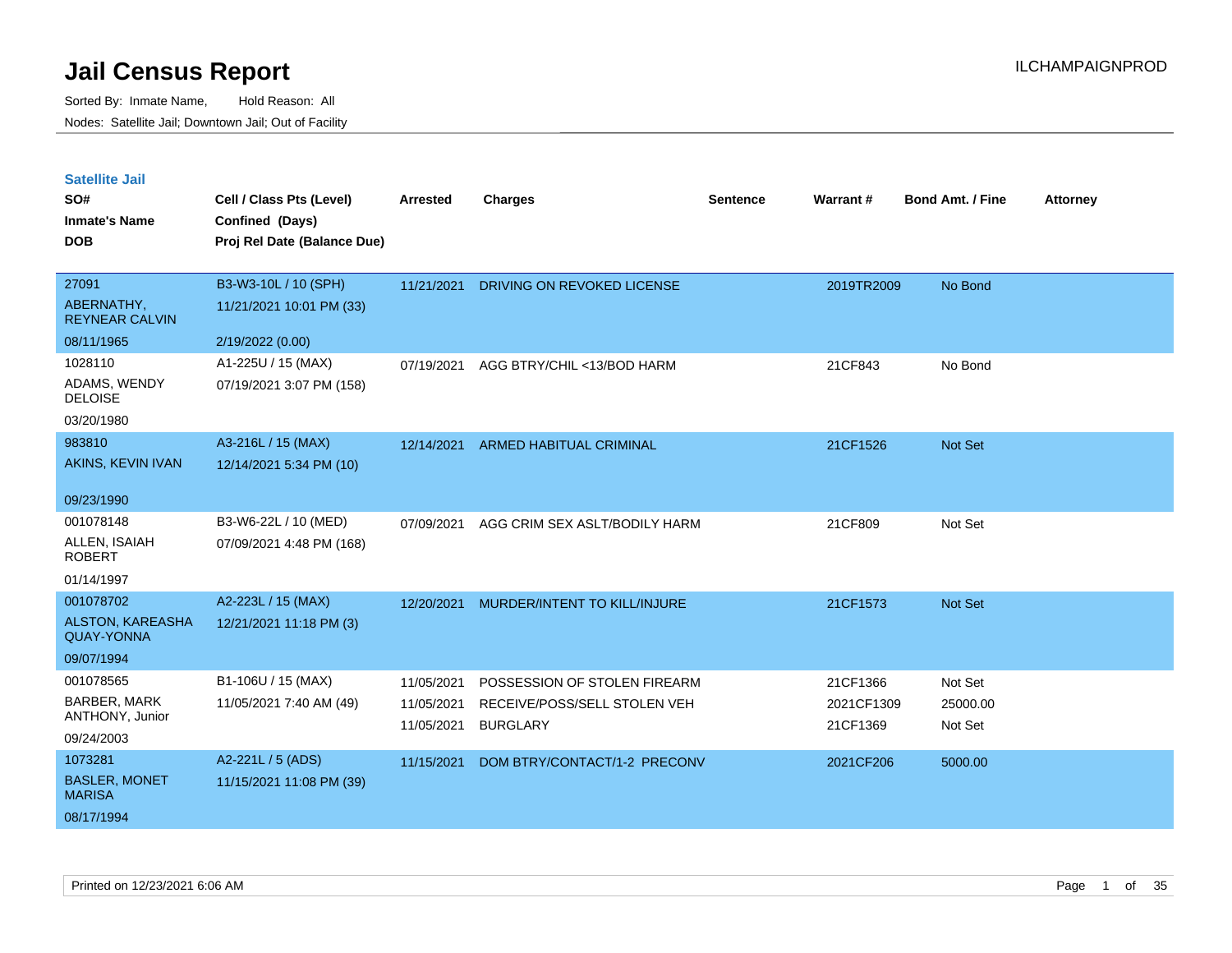| ivouss. Satellite Jali, Downtown Jali, Out of Facility |                             |                 |                                       |                 |          |                         |                 |
|--------------------------------------------------------|-----------------------------|-----------------|---------------------------------------|-----------------|----------|-------------------------|-----------------|
| SO#                                                    | Cell / Class Pts (Level)    | <b>Arrested</b> | <b>Charges</b>                        | <b>Sentence</b> | Warrant# | <b>Bond Amt. / Fine</b> | <b>Attorney</b> |
| Inmate's Name                                          | Confined (Days)             |                 |                                       |                 |          |                         |                 |
| DOB                                                    | Proj Rel Date (Balance Due) |                 |                                       |                 |          |                         |                 |
|                                                        |                             |                 |                                       |                 |          |                         |                 |
| 969121                                                 | <b>BOOKH-1 / 15 (MAX)</b>   |                 | 11/25/2021 CRIM TRESPASS TO RESIDENCE |                 | 21CF1444 | <b>Not Set</b>          |                 |
| <b>BECKLEY, ANTHONY</b><br><b>PATRICK</b>              | 11/25/2021 7:16 PM (29)     |                 |                                       |                 |          |                         |                 |
| 06/30/1989                                             |                             |                 |                                       |                 |          |                         |                 |
| 001078535                                              | B2-T2-07U / 15 (SPH)        | 10/26/2021      | CRIM SEX ASSAULT/FORCE                |                 | 21CF1305 | Not Set                 |                 |
| BERRY, DAVID ISAAC                                     | 10/26/2021 10:52 AM (59)    |                 |                                       |                 |          |                         |                 |
|                                                        |                             |                 |                                       |                 |          |                         |                 |
| 09/23/2000                                             |                             |                 |                                       |                 |          |                         |                 |
| 1057334                                                | B4-221U / 15 (MAX)          | 10/27/2021      | MURDER/INTENT TO KILL/INJURE          |                 |          | No Bond                 |                 |
| BEVERLY, DAVID<br><b>BENJAMIN</b>                      | 10/27/2021 1:42 PM (58)     |                 |                                       |                 |          |                         |                 |
| 03/31/1987                                             |                             |                 |                                       |                 |          |                         |                 |
| 29626                                                  | B1-105U / 10 (MED)          | 11/09/2021      | MFG/DEL 15<100 GR COCA/ANALOG         |                 | 21CF1387 | Not Set                 |                 |
| <b>BISHOP, DARRELL</b><br>EDWARD                       | 11/09/2021 4:46 PM (45)     |                 |                                       |                 |          |                         |                 |
| 07/18/1968                                             |                             |                 |                                       |                 |          |                         |                 |
| 963337                                                 | A3-116L / 10 (ADS)          | 12/14/2021      | CRIMINAL DAMAGE <\$500/SCHOOL         |                 | 21CF262  | <b>Not Set</b>          |                 |
| <b>BONE, DALLAS</b><br>LOWELL                          | 12/14/2021 11:37 AM (10)    |                 |                                       |                 |          |                         |                 |
| 06/12/1984                                             |                             |                 |                                       |                 |          |                         |                 |
| 1027929                                                | A4-206L / 15 (MAX)          | 12/18/2021      | HOME INVASION/CAUSE INJURY            |                 | 21CF1560 | No Bond                 |                 |
| <b>BROUGHTON, MARK</b><br>ANTHONY, Junior              | 12/18/2021 2:55 AM (6)      |                 |                                       |                 |          |                         |                 |
| 02/15/1990                                             |                             |                 |                                       |                 |          |                         |                 |
| 51247                                                  | B1-202U / 10 (MED)          | 04/15/2021      | FELON POSS/USE WEAPON/FIREARM         |                 | 21CF411  | Not Set                 |                 |
| <b>BROWN, DANTE</b><br><b>MAURICE</b>                  | 04/15/2021 6:24 PM (253)    |                 |                                       |                 |          |                         |                 |
| 04/19/1979                                             |                             |                 |                                       |                 |          |                         |                 |
| 995432                                                 | A3-113L / 10 (MED)          | 12/20/2021      | FAIL TO RPT WKLY/NO FIXED ADDR        |                 | 21CF1559 | Not Set                 |                 |
| BROWN, JAVON<br><b>SHANTEZ</b>                         | 12/20/2021 2:06 AM (4)      |                 |                                       |                 |          |                         |                 |
| 10/14/1991                                             |                             |                 |                                       |                 |          |                         |                 |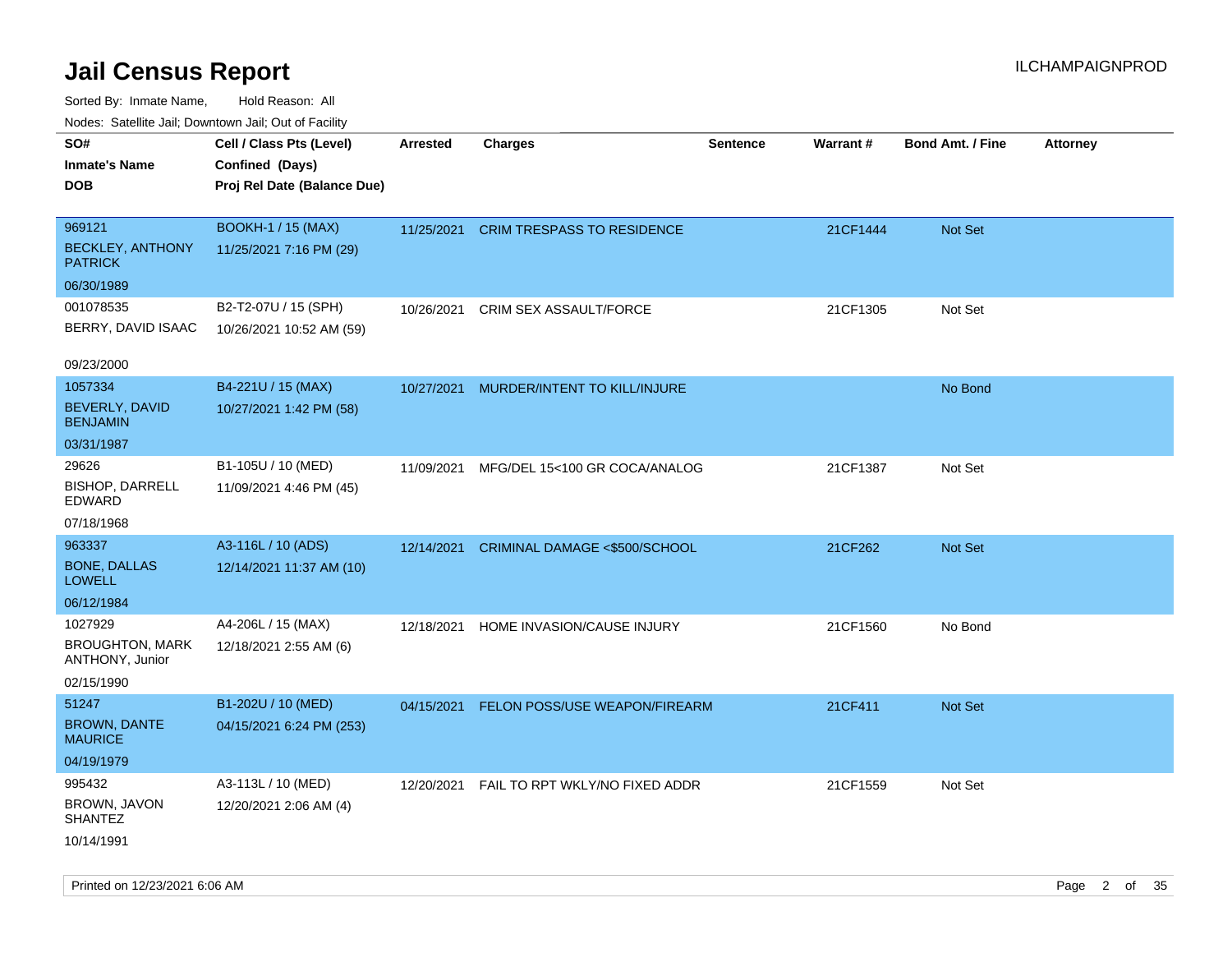| SO#<br><b>Inmate's Name</b><br><b>DOB</b>  | Cell / Class Pts (Level)<br>Confined (Days)<br>Proj Rel Date (Balance Due) | Arrested   | <b>Charges</b>                   | <b>Sentence</b> | Warrant#   | <b>Bond Amt. / Fine</b> | <b>Attorney</b> |
|--------------------------------------------|----------------------------------------------------------------------------|------------|----------------------------------|-----------------|------------|-------------------------|-----------------|
| 29957                                      | B4-222L / 15 (MAX)                                                         | 11/13/2021 | FELON POSS/USE WEAPON/FIREARM    |                 | 21CF1390   | Not Set                 |                 |
| <b>BROWN, RODNEY</b><br>Louis              | 11/13/2021 8:57 PM (41)                                                    | 11/13/2021 | AGG CRIM SX AB/>5 YR OLDER VIC   |                 | 2019CF0718 | 250000.00               |                 |
| 01/07/1968                                 |                                                                            |            |                                  |                 |            |                         |                 |
| 001077945                                  | A1-226L / 10 (MED)                                                         | 11/13/2021 | AGG ASLT PEACE OFF/FIRE/ER WRK   |                 | 2021CF637  | 1000.00                 |                 |
| BROWN, SIDREA<br>RENEIA                    | 11/13/2021 10:49 AM (41)                                                   | 11/13/2021 | <b>BURGLARY</b>                  |                 | 2021CF543  | 50000.00                |                 |
| 07/23/1992                                 |                                                                            | 11/17/2021 | <b>BURGLARY</b>                  |                 | 21CF1264   | 1000.00                 |                 |
| 1068812                                    | A3-214L / 10 (ADS)                                                         | 12/21/2021 | FELON POSS/USE FIREARM PRIOR     |                 | 21CF1568   | Not Set                 |                 |
| BRYANT, DANNY<br><b>EUGENE</b>             | 12/21/2021 1:50 PM (3)                                                     | 12/21/2021 | AGG DISCHARGE FIREARM/OCC VEH    |                 | 21CF741    | Not Set                 |                 |
| 11/22/1989                                 |                                                                            |            |                                  |                 |            |                         |                 |
| 988541                                     | B3-W5-20L / 5 (MIN)                                                        | 12/06/2021 | POSSESSING A CONTROLLED SUBSTAND |                 | 2020CF1195 | No Bond                 |                 |
| <b>BURDETTE, SHANE</b><br>DILLON           | 12/06/2021 2:57 PM (18)                                                    |            |                                  |                 |            |                         |                 |
| 11/29/1991                                 | 1/3/2022 (0.00)                                                            |            |                                  |                 |            |                         |                 |
| 56936                                      | B2-T1-01U / 15 (SPH)                                                       | 11/01/2021 | PUBLIC INDECENCY/EXPOSURE/3+     | 3y/0m/0d (DO    |            | Not Set                 |                 |
| CALDWELL, STEVEN<br><b>ANDRE</b>           | 11/01/2021 1:09 PM (53)                                                    |            |                                  |                 |            |                         |                 |
| 04/19/1982                                 |                                                                            |            |                                  |                 |            |                         |                 |
| 001077954                                  | A3-214U / 10 (ADS)                                                         | 12/21/2021 | RESIDENTIAL BURGLARY             |                 | 21CF1570   | Not Set                 |                 |
| CALKINS, STEVEN RAY 12/21/2021 6:35 AM (3) |                                                                            |            |                                  |                 |            |                         |                 |
| 01/01/1992                                 |                                                                            |            |                                  |                 |            |                         |                 |
| 39474                                      | B1-101U / 10 (ADS)                                                         | 07/06/2021 | MFG/DEL 15<100 GR HEROIN/ANLG    |                 | 21CF792    | <b>Not Set</b>          |                 |
| CAMPBELL, AARON<br><b>JACOB</b>            | 07/06/2021 11:56 PM (171)                                                  |            |                                  |                 |            |                         |                 |
| 07/18/1974                                 |                                                                            |            |                                  |                 |            |                         |                 |
| 958898                                     | B4-123L / 15 (MAX)                                                         | 11/18/2021 | AGGRAVATED DOMESTIC BATTERY      |                 | 21CF1409   | Not Set                 |                 |
| CHAMBERS, GARY<br>DANTE                    | 11/18/2021 5:10 AM (36)                                                    |            |                                  |                 |            |                         |                 |
| 05/24/1973                                 |                                                                            |            |                                  |                 |            |                         |                 |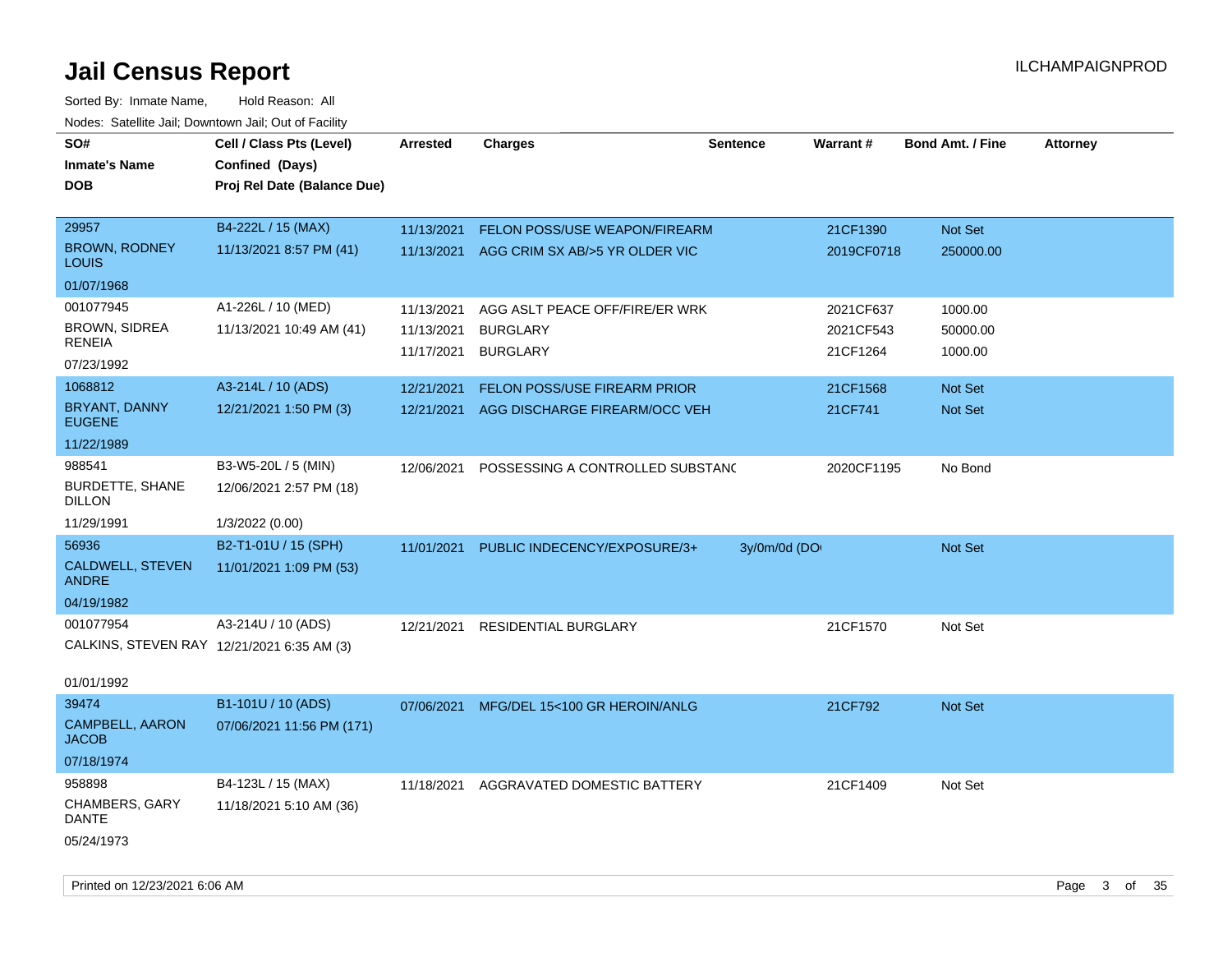| ivoues. Salellite Jali, Downtown Jali, Out of Facility |                                             |                 |                                |                 |                 |                         |                 |
|--------------------------------------------------------|---------------------------------------------|-----------------|--------------------------------|-----------------|-----------------|-------------------------|-----------------|
| SO#                                                    | Cell / Class Pts (Level)                    | <b>Arrested</b> | <b>Charges</b>                 | <b>Sentence</b> | <b>Warrant#</b> | <b>Bond Amt. / Fine</b> | <b>Attorney</b> |
| Inmate's Name                                          | Confined (Days)                             |                 |                                |                 |                 |                         |                 |
| <b>DOB</b>                                             | Proj Rel Date (Balance Due)                 |                 |                                |                 |                 |                         |                 |
|                                                        |                                             |                 |                                |                 |                 |                         |                 |
| 1029088                                                | A3-213U / 15 (ADS)                          | 12/21/2021      | FELON POSS/USE FIREARM PRIOR   |                 | 21CF1338        | 250000.00               |                 |
| CHAPPLE, MALIK<br><b>BIANCO</b>                        | 12/22/2021 10:02 AM (2)                     |                 |                                |                 |                 |                         |                 |
| 10/25/1994                                             |                                             |                 |                                |                 |                 |                         |                 |
| 001077485                                              | A2-222L / 15 (MAX)                          | 12/21/2021      | MURDER/INTENT TO KILL/INJURE   |                 | 2021CF1282      | 1000000.00              |                 |
| COLBERT, ARIEANA<br><b>FELICIA</b>                     | 12/21/2021 2:08 PM (3)                      |                 |                                |                 |                 |                         |                 |
| 12/13/2000                                             |                                             |                 |                                |                 |                 |                         |                 |
| 34805                                                  | A4-103U / 15 (MAX)                          | 10/01/2021      | <b>DOMESTIC BATTERY</b>        |                 | 21CF1183        | <b>Not Set</b>          |                 |
|                                                        | CONERLY, KIN JOSEPH 10/01/2021 1:53 AM (84) | 10/01/2021      | ARMED HABITUAL CRIMINAL        |                 | 21CF1184        | <b>Not Set</b>          |                 |
|                                                        |                                             | 10/06/2021      | POSS STOLEN VEHICLE > \$25,000 |                 | 19CF1786        | Not Set                 |                 |
| 11/16/1971                                             |                                             |                 |                                |                 |                 |                         |                 |
| 1076276                                                | BOOKH-8 / 10 (ADS)                          | 12/20/2021      | <b>BURGLARY</b>                |                 | 21CF1565        | Not Set                 |                 |
| COX, SEAN MICHAEL                                      | 12/20/2021 12:45 PM (4)                     | 12/20/2021      | WARRANT OUT OF COUNTY          |                 | 21CM99          | 3000.00                 |                 |
|                                                        |                                             |                 |                                |                 |                 |                         |                 |
| 02/06/1985                                             |                                             |                 |                                |                 |                 |                         |                 |
| 1074319                                                | B2-T1-04L / 15 (SPH)                        | 10/12/2021      | AGGRAVATED CRUELTY TO ANIMALS  |                 | 21CF1238        | <b>Not Set</b>          |                 |
| <b>CRAIG, DAVUCCI</b><br><b>DAVION</b>                 | 10/12/2021 11:36 AM (73)                    | 10/14/2021      | <b>MURDER</b>                  |                 | 21CF1239        | <b>Not Set</b>          |                 |
| 08/02/2001                                             |                                             |                 |                                |                 |                 |                         |                 |
| 001077549                                              | B2-T3-10L / 10 (SPH)                        | 12/22/2020      | PRED CRIM SEX ASLT/VICTIM <13  |                 | 2020CF1469      | Not Set                 |                 |
| CRISTOBAL-MATEO,<br><b>CRISTOBAL</b>                   | 12/22/2020 1:17 PM (367)                    |                 |                                |                 |                 |                         |                 |
| 12/02/1988                                             |                                             |                 |                                |                 |                 |                         |                 |
| 988538                                                 | A4-207L / 10 (MED)                          | 12/21/2021      | AGGRAVATED DOMESTIC BATTERY    |                 | 21CF1564        | <b>Not Set</b>          |                 |
| DAVIDSON, HARLEY<br>KYLE SCOTT                         | 12/21/2021 5:45 AM (3)                      |                 |                                |                 |                 |                         |                 |
| 08/05/1990                                             |                                             |                 |                                |                 |                 |                         |                 |
| 1023587                                                | B1-203U / 15 (MAX)                          | 09/24/2021      | MFG/DEL CANNABIS/2.5-10 GRAMS  |                 | 21CF1155        | Not Set                 |                 |
| DAVIS, MARTIN<br>DENNIS                                | 09/24/2021 9:38 PM (91)                     | 09/24/2021      | ARMED HABITUAL CRIMINAL        |                 | 2021-CF681      | 500000.00               |                 |
| 12/02/1994                                             |                                             |                 |                                |                 |                 |                         |                 |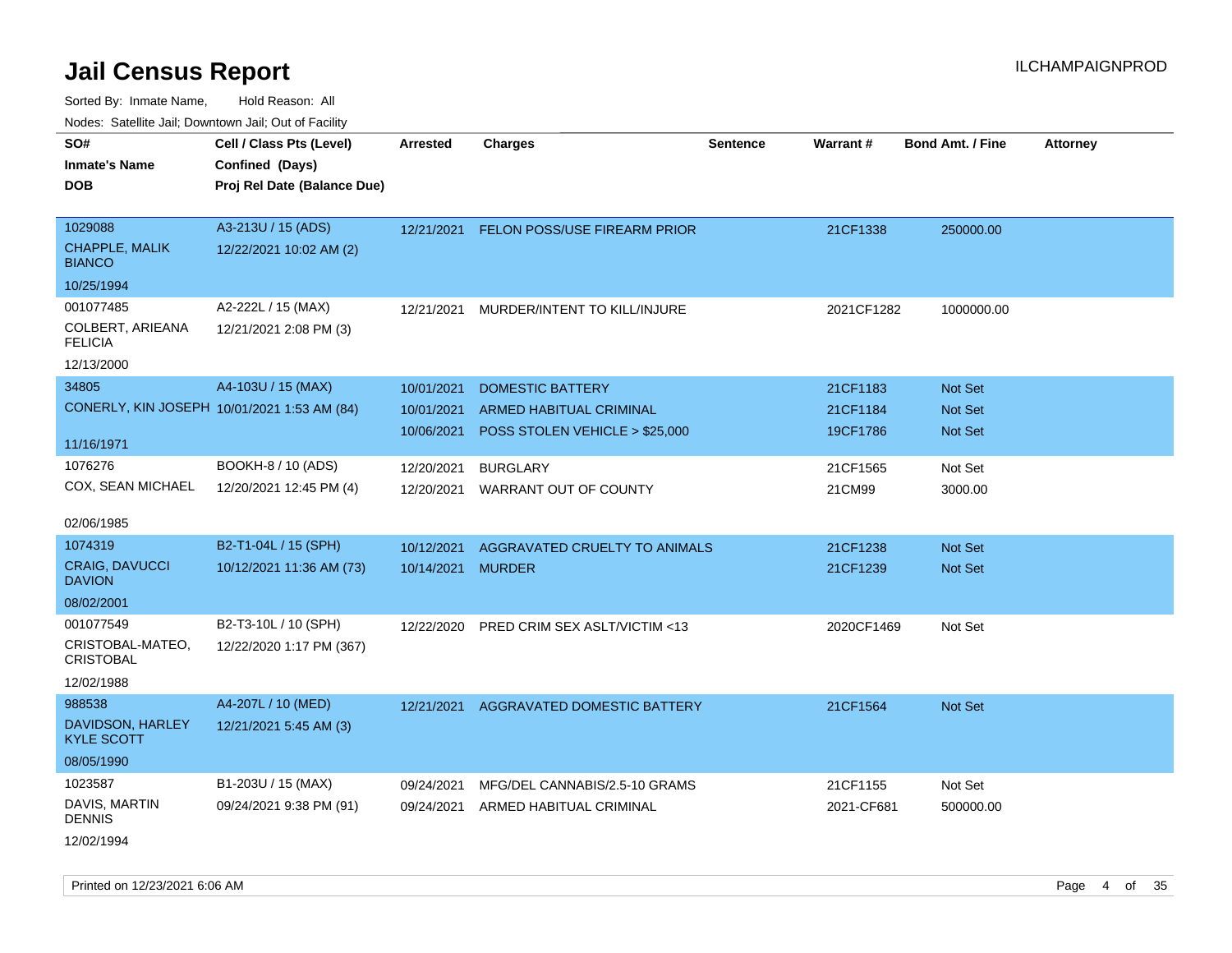Sorted By: Inmate Name, Hold Reason: All Nodes: Satellite Jail; Downtown Jail; Out of Facility

| SO#<br><b>Inmate's Name</b><br><b>DOB</b> | Cell / Class Pts (Level)<br>Confined (Days)<br>Proj Rel Date (Balance Due) | <b>Arrested</b> | <b>Charges</b>                 | <b>Sentence</b> | Warrant#   | <b>Bond Amt. / Fine</b> | <b>Attorney</b> |
|-------------------------------------------|----------------------------------------------------------------------------|-----------------|--------------------------------|-----------------|------------|-------------------------|-----------------|
| 001077214                                 | A3-212L / 15 (MAX)                                                         | 12/20/2021      | <b>MURDER</b>                  |                 | 21CF1572   | <b>Not Set</b>          |                 |
| DAVIS-MURDOCK,<br><b>ERION VASSHAD</b>    | 12/21/2021 10:13 AM (3)                                                    | 12/22/2021      | <b>PAROLE REVOCATION</b>       |                 | CH2107977  | Not Set                 |                 |
| 06/22/1998                                |                                                                            |                 |                                |                 |            |                         |                 |
| 001078538                                 | B1-205L / 10 (MED)                                                         | 10/26/2021      | <b>CRIM SEX ASSAULT/FORCE</b>  |                 | 21CF1301   | Not Set                 |                 |
| DAWKINS, LEN                              | 10/26/2021 8:18 PM (59)                                                    |                 |                                |                 |            |                         |                 |
| 03/23/1987                                |                                                                            |                 |                                |                 |            |                         |                 |
| 56972                                     | B3-W8-32L / 10 (MED)                                                       | 08/30/2021      | POSS STOLEN VEHICLE > \$25,000 |                 | 21CF1044   | Not Set                 |                 |
| DAY, DANIEL JOSEPH                        | 08/30/2021 3:07 PM (116)                                                   | 09/04/2021      | <b>BURGLARY</b>                |                 | 21CF1054   | Not Set                 |                 |
| 10/16/1982                                |                                                                            |                 |                                |                 |            |                         |                 |
| 25659                                     | B4-125L / 15 (MAX)                                                         | 06/15/2021      | RESIDENTIAL BURGLARY           |                 | 2020CF1218 | 50000.00                |                 |
| DORRIS, LORENZO                           | 06/15/2021 6:17 AM (192)                                                   | 06/15/2021      | <b>BURGLARY</b>                |                 | 21CF689    | Not Set                 |                 |
| 07/19/1966                                |                                                                            |                 |                                |                 |            |                         |                 |
| 1024895                                   | A4-106U / 10 (ADS)                                                         | 12/15/2021      | MFG/DEL 100<400 GR COCA/ANLG   |                 | 21CF1535   | Not Set                 |                 |
| <b>EDWARDS, GEORGE</b><br><b>CORTEZ</b>   | 12/15/2021 12:26 PM (9)                                                    | 12/15/2021      | <b>AGGRAVATED BATTERY</b>      |                 | 21CF1536   | Not Set                 |                 |
| 06/19/1994                                |                                                                            |                 |                                |                 |            |                         |                 |
| 43977                                     | A3-117U / 5 (MIN)                                                          | 12/20/2021      | AGG FLEEING POLICE/21 MPH OVER |                 | 21CF1566   | Not Set                 |                 |
| <b>EMKES, DOUGLAS</b><br>ALAN             | 12/20/2021 9:59 AM (4)                                                     | 12/20/2021      | PAROLE REVOCATION              |                 |            | No Bond                 |                 |
| 06/08/1959                                |                                                                            |                 |                                |                 |            |                         |                 |
| 987328                                    | A2-122L / 10 (MED)                                                         | 12/11/2021      | AGG ASLT PEACE OFF/FIRE/ER WRK |                 | 21CF1515   | Not Set                 |                 |
| ERVIN, DEIDRA ANN<br><b>RUTH</b>          | 12/11/2021 8:48 PM (13)                                                    |                 |                                |                 |            |                         |                 |
| 04/15/1991                                |                                                                            |                 |                                |                 |            |                         |                 |
| 45194                                     | B3-W1-01U / 10 (MED)                                                       | 10/20/2021      | DOMESTIC BATTERY/OTHER PRIOR   |                 | 21CF1265   | Not Set                 |                 |
| <b>FALLS, ANDREW</b>                      | 10/20/2021 12:59 AM (65)                                                   |                 |                                |                 |            |                         |                 |

08/15/1976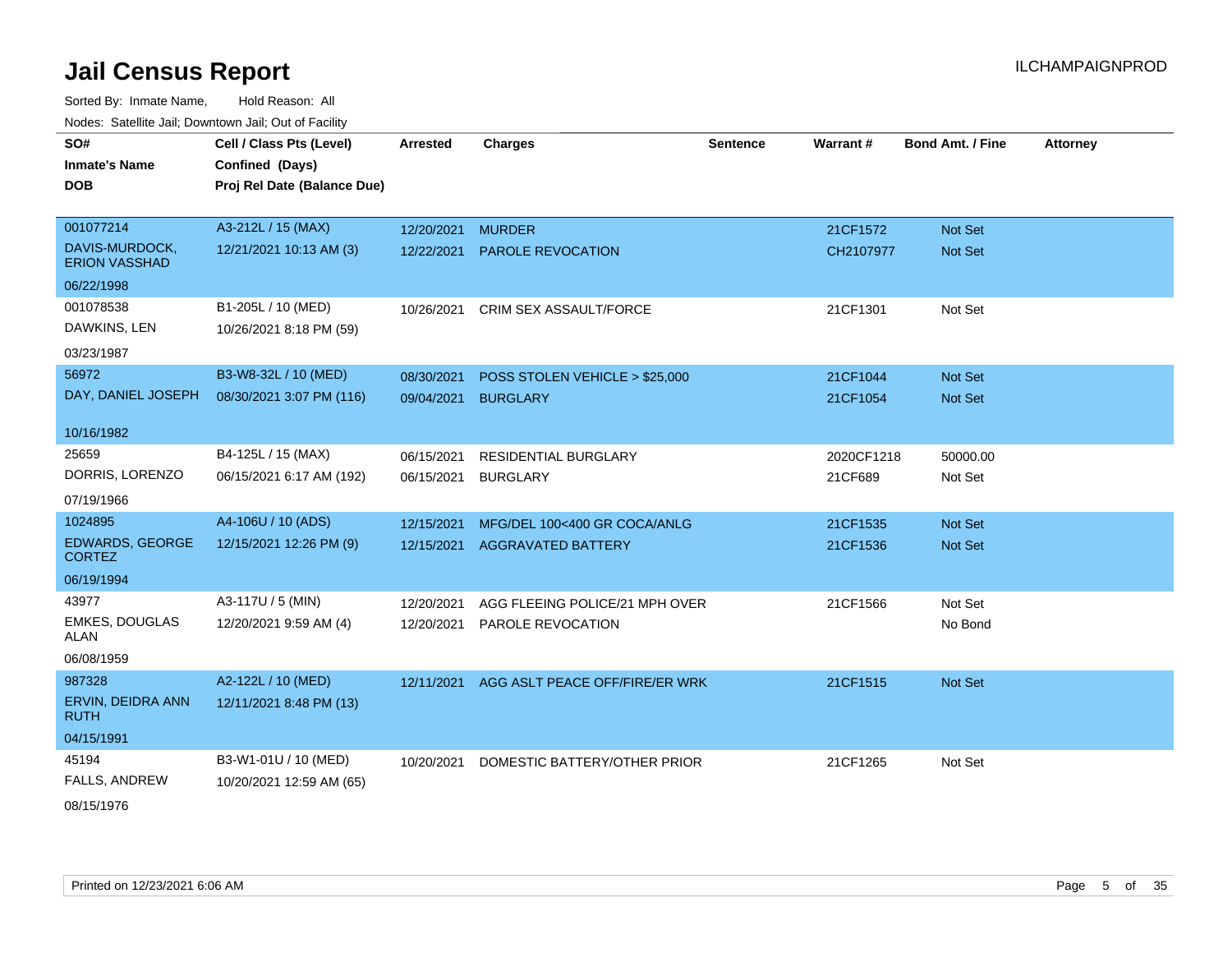Sorted By: Inmate Name, Hold Reason: All Nodes: Satellite Jail; Downtown Jail; Out of Facility

| roacs. Catellite Jall, Downtown Jall, Out of Facility |                                             |            |                                           |                 |             |                         |          |
|-------------------------------------------------------|---------------------------------------------|------------|-------------------------------------------|-----------------|-------------|-------------------------|----------|
| SO#                                                   | Cell / Class Pts (Level)                    | Arrested   | <b>Charges</b>                            | <b>Sentence</b> | Warrant#    | <b>Bond Amt. / Fine</b> | Attorney |
| <b>Inmate's Name</b>                                  | Confined (Days)                             |            |                                           |                 |             |                         |          |
| <b>DOB</b>                                            | Proj Rel Date (Balance Due)                 |            |                                           |                 |             |                         |          |
|                                                       |                                             |            |                                           |                 |             |                         |          |
| 527081                                                | B3-W6-24L / 10 (MED)                        |            | 09/06/2021 ARSON/REAL/PERSONAL PROP>\$150 |                 | 2021 CF 797 | 25000.00                |          |
| FERGUSON,<br><b>CHRISTOPHER</b>                       | 09/06/2021 1:18 PM (109)                    |            |                                           |                 |             |                         |          |
| 12/21/1981                                            |                                             |            |                                           |                 |             |                         |          |
| 1039744                                               | B4-224U / 15 (MAX)                          | 12/06/2021 | <b>MURDER</b>                             |                 | 20CF959     | 1000000.00              |          |
| FONVILLE, TREVOY<br><b>JERMAINE</b>                   | 12/06/2021 10:52 AM (18)                    |            |                                           |                 |             |                         |          |
| 01/13/1996                                            |                                             |            |                                           |                 |             |                         |          |
| 518395                                                | B2-T3-12L / 15 (SPH)                        | 07/07/2020 | <b>CRIMINAL SEXUAL ASSAULT</b>            |                 | 2020-CF735  | 250000.00               |          |
|                                                       | FRANDLE, MARK RYAN 07/07/2020 3:42 PM (535) |            |                                           |                 |             |                         |          |
|                                                       |                                             |            |                                           |                 |             |                         |          |
| 09/10/1985                                            |                                             |            |                                           |                 |             |                         |          |
| 001077934                                             | A1-224L / 10 (MED)                          | 08/22/2021 | AGG DUI/ACCIDENT/DEATH                    |                 | 21CF1024    | Not Set                 |          |
| FREED, LOGAN<br><b>SUZANNE</b>                        | 08/22/2021 11:45 PM (124)                   | 08/22/2021 | DOMESTIC BATTERY                          |                 | 21 CM 172   | 10000.00                |          |
| 08/18/1996                                            |                                             |            |                                           |                 |             |                         |          |
| 001078290                                             | A1-125U / 10 (ADS)                          | 08/19/2021 | MACHINE GUN/AUTO WEAPON/VEH               |                 | 21CF1012    | Not Set                 |          |
| <b>FREEMAN, ANGEL</b><br><b>JANILA KAY</b>            | 08/19/2021 1:26 AM (127)                    |            |                                           |                 |             |                         |          |
| 12/25/1995                                            |                                             |            |                                           |                 |             |                         |          |
| 1068518                                               | A4-106L / 5 (ADS)                           | 12/16/2021 | <b>BURGLARY</b>                           |                 | 21CF54      | 10000.00                |          |
| FULFORD, WILLIE                                       | 12/15/2021 11:16 PM (9)                     | 12/16/2021 | <b>BURGLARY</b>                           |                 | 21CF416     | 10000.00                |          |
| Junior                                                |                                             | 12/16/2021 | <b>RESIST/OBSTRUCT WITH INJURY</b>        |                 | 21C370      | 5000.00                 |          |
| 12/12/1963                                            |                                             |            |                                           |                 |             |                         |          |
| 001078450                                             | B3-W2-08L / 10 (MED)                        | 10/26/2021 | AGGRAVATED BATTERY                        |                 |             | Not Set                 |          |
| <b>GAMBLE, HAKEEM</b><br><b>DARION</b>                | 10/26/2021 1:01 PM (59)                     | 10/26/2021 | <b>BURGLARY W/O CAUSING DAMAGE</b>        |                 |             | No Bond                 |          |
| 12/17/1999                                            | 12/23/2021 (0.00)                           |            |                                           |                 |             |                         |          |
| 001078633                                             | B2-T4-13U / 15 (MAX)                        | 12/01/2021 | PRED CRIM SEX ASLT/VICTIM <13             |                 | 21CF1416    | 250000.00               |          |
| GONZALEZ-GUILLEN,<br>EDWARD                           | 12/01/2021 12:08 PM (23)                    |            |                                           |                 |             |                         |          |
| 08/25/2002                                            |                                             |            |                                           |                 |             |                         |          |

Printed on 12/23/2021 6:06 AM Page 6 of 35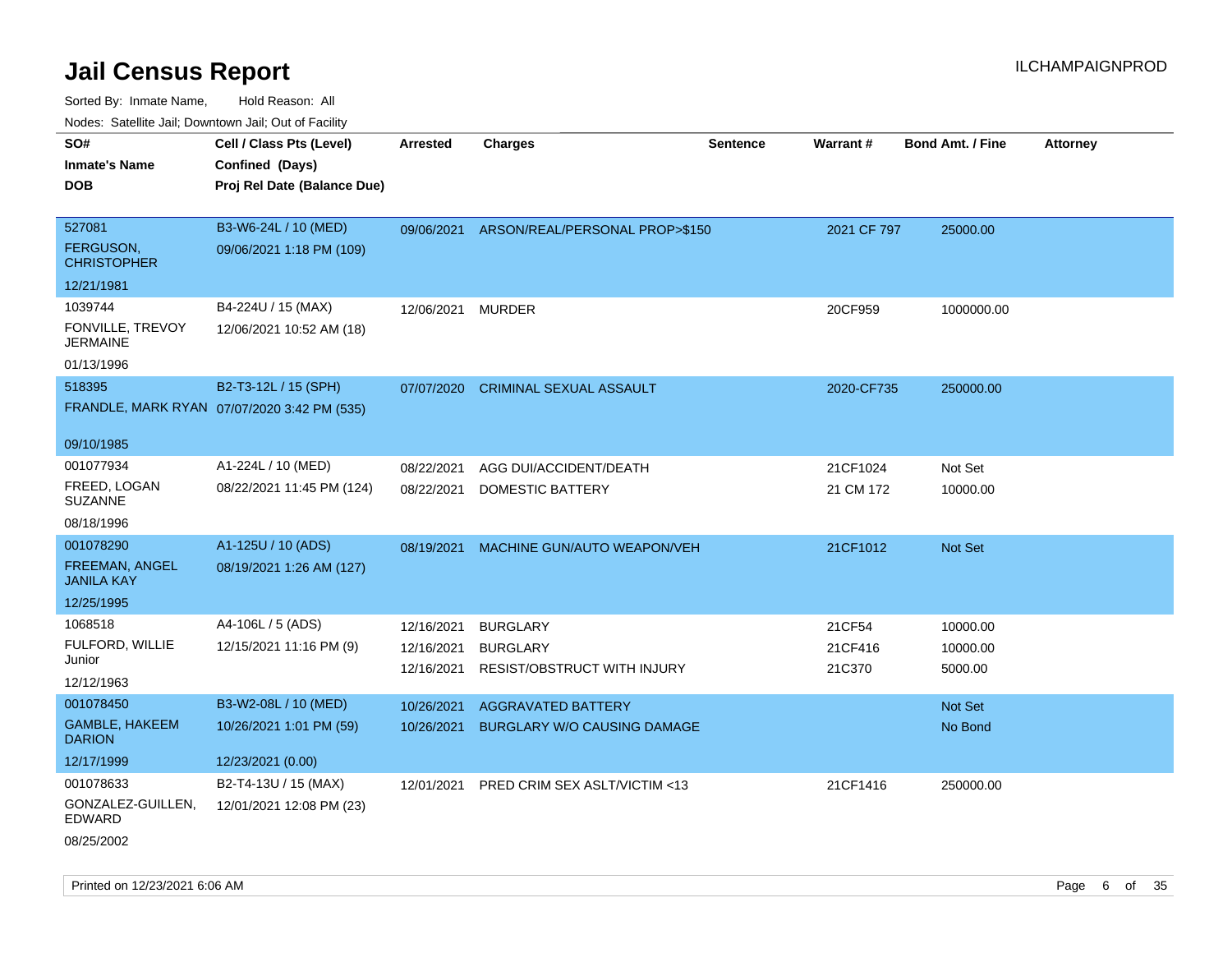| SO#<br><b>Inmate's Name</b><br><b>DOB</b> | Cell / Class Pts (Level)<br>Confined (Days)<br>Proj Rel Date (Balance Due) | Arrested   | <b>Charges</b>                            | Sentence | Warrant#   | <b>Bond Amt. / Fine</b> | <b>Attorney</b> |
|-------------------------------------------|----------------------------------------------------------------------------|------------|-------------------------------------------|----------|------------|-------------------------|-----------------|
| 001078607                                 | B4-221L / 15 (MAX)                                                         | 11/22/2021 | FELON POSS/USE FIREARM/PAROLE             |          | 21CF1437   | <b>Not Set</b>          |                 |
| <b>GRAY, WILLIAM</b><br><b>DA'VON</b>     | 11/22/2021 2:57 PM (32)                                                    | 11/22/2021 | ATTEMPT (FIRST DEGREE MURDER)             |          | 21CF1435   | Not Set                 |                 |
| 04/18/1984                                |                                                                            |            |                                           |          |            |                         |                 |
| 56342                                     | B1-104L / 10 (MED)                                                         | 10/21/2021 | THEFT CONTROL INTENT <\$500               |          | 17CF1451   | 10000.00                |                 |
| <b>GRIFFIN, NATHAN</b>                    | 10/21/2021 4:20 PM (64)                                                    | 10/21/2021 | DRIVING ON REVOKED LICENSE                |          | 20TR1979   | 3000.00                 |                 |
| <b>EUGENE</b><br>02/24/1969               |                                                                            | 10/21/2021 | ARMED HABITUAL CRIMINAL                   |          | 21CF1279   | Not Set                 |                 |
| 001078706                                 | <b>BOOKH-6 / 10 (MED)</b>                                                  | 12/21/2021 | CRIMINAL DAMAGE/\$10K-100K                |          | 2021CFAWOW | <b>Not Set</b>          |                 |
| <b>HAMPTON, STAR</b>                      | 12/21/2021 6:04 PM (3)                                                     | 12/21/2021 | AGG BATTERY/GREAT BODILY HARM             |          | 2021CFAWOW | <b>Not Set</b>          |                 |
| <b>DORIS</b>                              |                                                                            | 12/21/2021 | AGG BATTERY/PEACE OFFICER                 |          | 2021CFAWOW | <b>Not Set</b>          |                 |
| 02/18/1992                                |                                                                            | 12/21/2021 | CAUSE CHILD TO BE ENDANGERED              |          | 2021CMAWOW | <b>Not Set</b>          |                 |
|                                           |                                                                            | 12/21/2021 | <b>RESIST/OBSTRUCTING A PEACE OFFICEF</b> |          | 2021CFAWOW | <b>Not Set</b>          |                 |
| 001078685<br>HATHORN, MELVIN<br>NATHANIEL | BOOKH-3<br>12/21/2021 4:27 PM (3)                                          | 12/21/2021 | AID/ABET/POSS/SELL STOLEN VEH             |          | 2021CFAWOW | Not Set                 |                 |
| 02/27/1999                                |                                                                            |            |                                           |          |            |                         |                 |
| 001078705                                 | A3-211U / 5 (ADS)                                                          | 12/21/2021 | OBSTRUCT JUST/DESTROY EVIDENCE            |          | 2021CF1283 | 100000.00               |                 |
| <b>HAYES, QUINCY</b><br><b>AARON</b>      | 12/21/2021 2:31 PM (3)                                                     |            |                                           |          |            |                         |                 |
| 01/14/1994                                |                                                                            |            |                                           |          |            |                         |                 |
| 965829                                    | BOOKH-4 / 10 (ADS)                                                         | 09/09/2021 | HRSMT/NO CONVERSATION/KILL                |          | 2021CF1072 | 25000.00                |                 |
| HEINZ, ANDREW<br><b>MICHAEL</b>           | 09/09/2021 5:21 PM (106)                                                   | 09/13/2021 | PROBATION VIOLATION                       |          | 21CF7      | Not Set                 |                 |
| 07/01/1987                                |                                                                            |            |                                           |          |            |                         |                 |
| 001078488                                 | B2-T3-11U / 15 (SPH)                                                       | 10/14/2021 | PRED CRIM SEX ASLT/VICTIM <13             |          | 21CF1232   | 500000.00               |                 |
| HERNANDEZ-LOPEZ,<br><b>ERNESTO</b>        | 10/14/2021 3:15 PM (71)                                                    | 10/14/2021 | <b>FUGITIVE FROM JUSTICE</b>              |          | 21CF1246   | <b>Not Set</b>          |                 |
| 11/28/1975                                |                                                                            |            |                                           |          |            |                         |                 |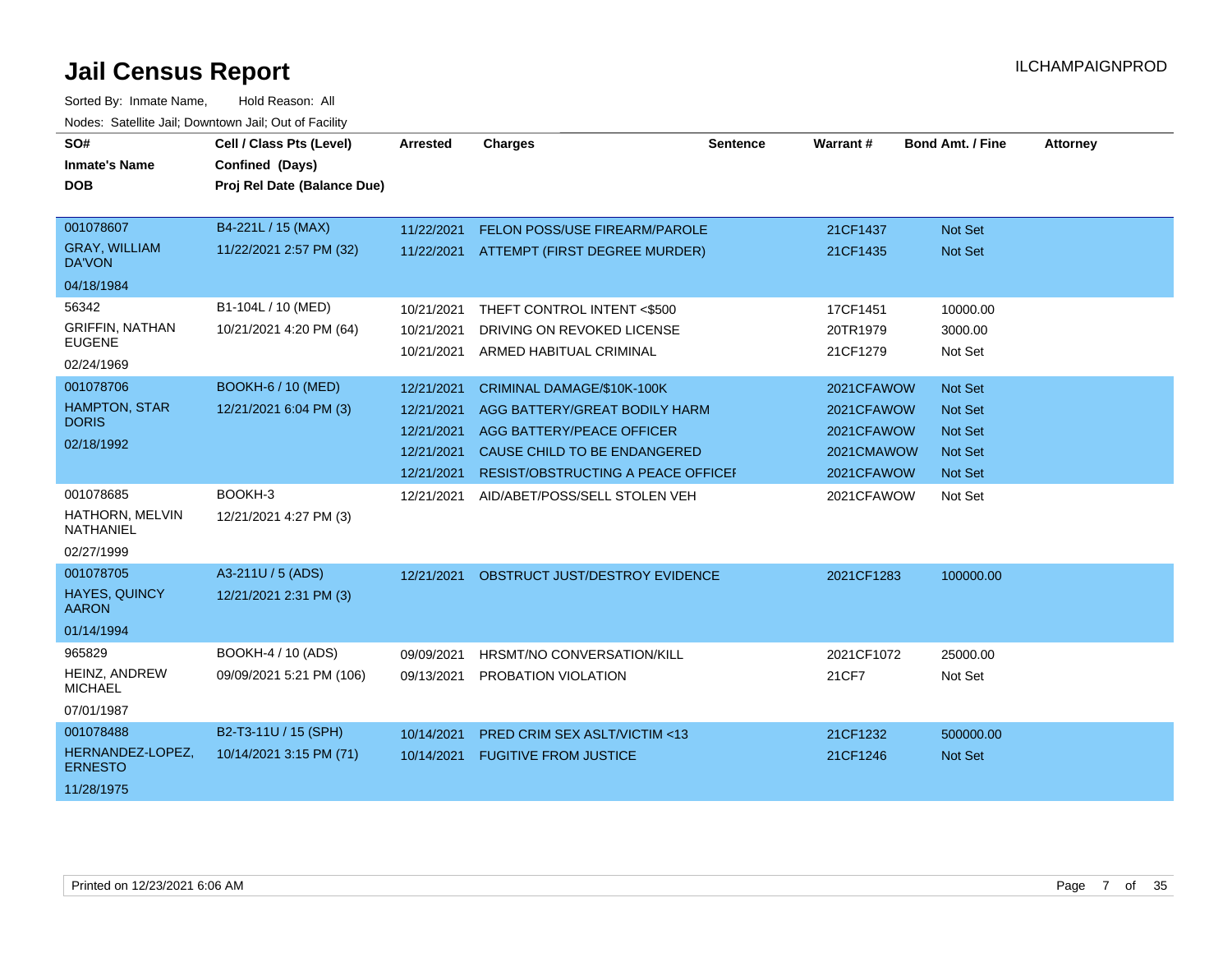| SO#<br><b>Inmate's Name</b><br><b>DOB</b> | Cell / Class Pts (Level)<br>Confined (Days)<br>Proj Rel Date (Balance Due) | Arrested                 | <b>Charges</b>                                                    | <b>Sentence</b> | Warrant#   | <b>Bond Amt. / Fine</b> | <b>Attorney</b> |
|-------------------------------------------|----------------------------------------------------------------------------|--------------------------|-------------------------------------------------------------------|-----------------|------------|-------------------------|-----------------|
| 975293                                    | B2-T4-14L / 10 (SPH)                                                       | 07/21/2021               | <b>STALKING</b>                                                   |                 | 2021CF863  | <b>Not Set</b>          |                 |
| HILL, JACOB MILES                         | 07/21/2021 8:43 PM (156)                                                   | 07/21/2021               | VIO ORDER/PRIOR VIO OF ORDER                                      |                 | 21CF914    | No Bond                 |                 |
|                                           |                                                                            | 07/25/2021               | PAROLE REVOCATION                                                 |                 | CH2104646  | <b>Not Set</b>          |                 |
| 02/06/1988                                |                                                                            | 08/18/2021               | <b>HARASS WITNESS/FAMILY MBR/REP</b>                              |                 | 21CF992    | <b>Not Set</b>          |                 |
|                                           |                                                                            | 09/09/2021               | AGG STALKING/BODILY HARM                                          |                 | 21CF1073   | Not Set                 |                 |
| 48471                                     | B1-207L / 15 (MAX)                                                         | 08/08/2021               | AGG BATTERY/DISCHARGE FIREARM                                     |                 | 21CF946    | Not Set                 |                 |
| HILL, RAMESH<br><b>JERMAINE</b>           | 08/08/2021 4:45 AM (138)                                                   |                          |                                                                   |                 |            |                         |                 |
| 12/11/1978                                |                                                                            |                          |                                                                   |                 |            |                         |                 |
| 49618                                     | A4-107L / 10 (MED)                                                         | 10/26/2021               | AGG FLEEING POLICE/21 MPH OVER                                    |                 | 21CF1529   | No Bond                 |                 |
| HITES, STEVEN<br><b>WAYNE</b>             | 10/26/2021 7:42 AM (59)                                                    |                          |                                                                   |                 |            |                         |                 |
| 12/31/1979                                |                                                                            |                          |                                                                   |                 |            |                         |                 |
| 972300                                    | A3-211L / 10 (ADS)                                                         | 12/22/2021               | RESIDENTIAL BURGLARY                                              |                 | 18CF1691   | 25000.00                |                 |
| HOLT, MICHAEL<br><b>TERRELL</b>           | 12/22/2021 8:36 AM (2)                                                     | 12/22/2021               | AGG CRIM SEX ABUSE/VICTIM <9                                      |                 | 19CF1277   | 250000.00               |                 |
| 12/25/1989                                |                                                                            |                          |                                                                   |                 |            |                         |                 |
| 1043704                                   | B4-223L / 15 (MAX)                                                         | 07/13/2021               | ARMED ROBBERY/ARMED W/FIREARM                                     | 12y (DOC)       | 21CF815    | <b>Not Set</b>          |                 |
| HOUSTON, STEVEN<br><b>CORDELL</b>         | 07/13/2021 5:56 AM (164)                                                   |                          |                                                                   |                 |            |                         |                 |
| 01/24/1989                                |                                                                            |                          |                                                                   |                 |            |                         |                 |
| 999198                                    | B4-226L / 15 (MAX)                                                         | 11/30/2021               | FELON POSS/USE FIREARM PRIOR                                      |                 | 21CF1377   | 500000.00               |                 |
| HOWARD, BRION LIN                         | 11/30/2021 10:41 AM (24)                                                   |                          |                                                                   |                 |            |                         |                 |
| 06/10/1992                                |                                                                            |                          |                                                                   |                 |            |                         |                 |
| 1061996                                   | A1-226U / 5 (MIN)                                                          | 10/30/2021               | DRVG UNDER INFLUENCE OF DRUG                                      | 180d (CJ)       |            | No Bond                 |                 |
| HUBBARD, REBEKIAH<br><b>DIONA</b>         | 10/30/2021 1:37 PM (55)                                                    | 10/30/2021<br>10/31/2021 | RETAIL THEFT/DISP MERCH/<\$300<br>USE FORGED CR/DEBIT CARD/<\$300 |                 | 2018CF1302 | 20000.00<br>No Bond     |                 |
| 04/08/1998                                |                                                                            |                          |                                                                   | 2y (DOC)        |            |                         |                 |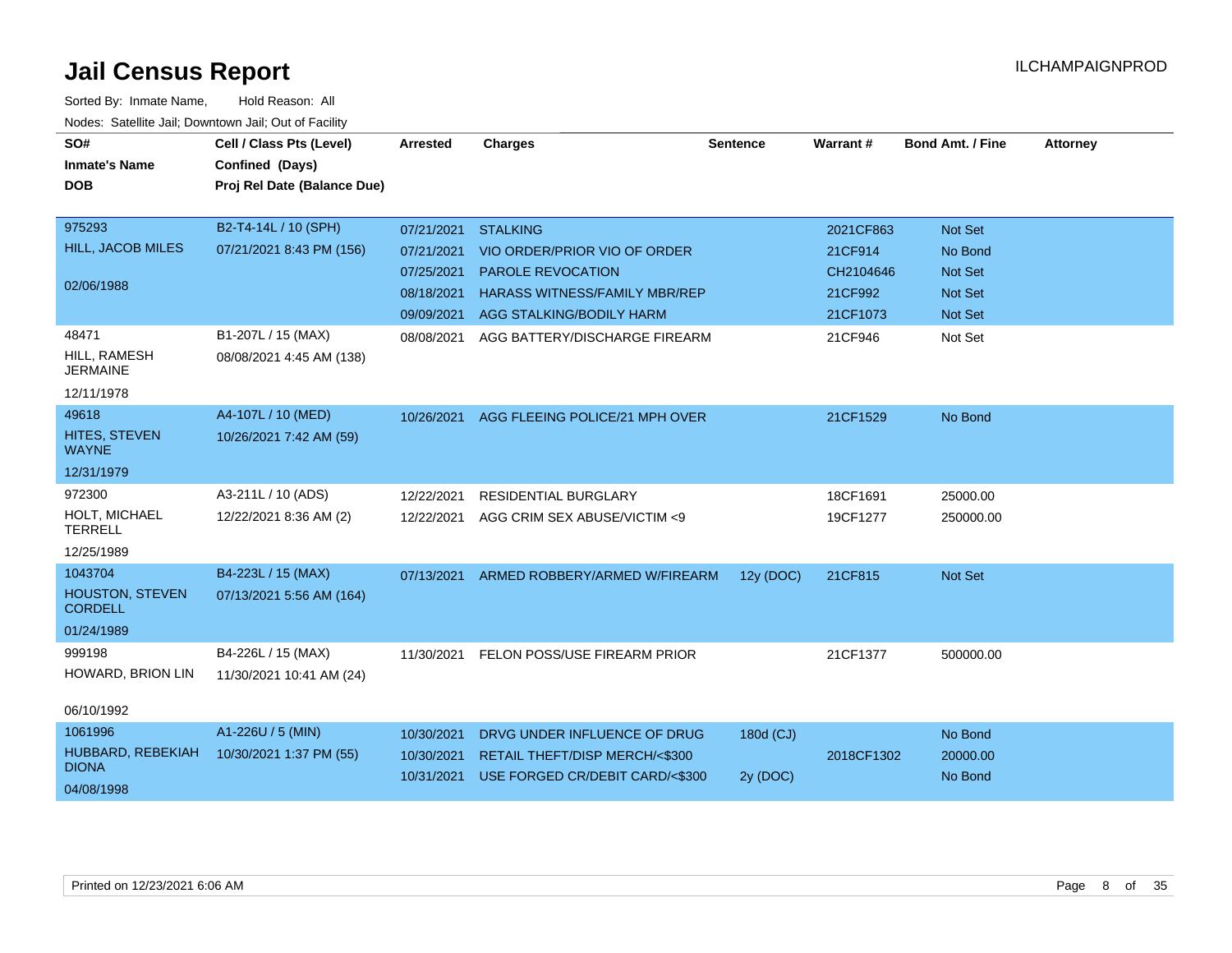| SO#<br><b>Inmate's Name</b><br><b>DOB</b>          | Cell / Class Pts (Level)<br>Confined (Days)<br>Proj Rel Date (Balance Due) | Arrested   | <b>Charges</b>                           | <b>Sentence</b> | Warrant#    | <b>Bond Amt. / Fine</b> | <b>Attorney</b> |
|----------------------------------------------------|----------------------------------------------------------------------------|------------|------------------------------------------|-----------------|-------------|-------------------------|-----------------|
| 953555                                             | B4-122L / 15 (MAX)                                                         | 03/10/2021 | <b>CRIM TRESPASS TO RESIDENCE</b>        |                 | 21CF272     | Not Set                 |                 |
| HUNT, TAVARIS EARL                                 | 03/10/2021 4:58 AM (289)                                                   | 04/14/2021 | AGG FLEEING POLICE/21 MPH OVER           | 3y (DOC)        | 2020CF94    | 10000.00                |                 |
| 12/29/1987                                         |                                                                            |            |                                          |                 |             |                         |                 |
| 001078639                                          | B1-206L / 10 (MED)                                                         | 12/02/2021 | <b>FUGITIVE FROM JUSTICE</b>             |                 | 21CF1465    | Not Set                 |                 |
| JACKSON, GREGORY<br>LYNN                           | 12/02/2021 3:43 AM (22)                                                    |            |                                          |                 |             |                         |                 |
| 11/22/1994                                         |                                                                            |            |                                          |                 |             |                         |                 |
| 38993                                              | B4-126L / 15 (MAX)                                                         |            | 02/13/2021 ATTEMPT (FIRST DEGREE MURDER) |                 | 21CF181     | Not Set                 |                 |
| JACKSON, LAMONT<br><b>JEREMIE</b>                  | 02/13/2021 7:45 AM (314)                                                   |            |                                          |                 |             |                         |                 |
| 07/31/1973                                         |                                                                            |            |                                          |                 |             |                         |                 |
| 001078689                                          | A3-112U / 15 (MAX)                                                         | 12/17/2021 | FIREARM/FOID INVALID/NOT ELIG            |                 | 21CF1551    | No Bond                 |                 |
| <b>JACKSON, PRENTISS</b><br><b>MANSION DEWAYNE</b> | 12/18/2021 12:39 AM (6)                                                    |            |                                          |                 |             |                         |                 |
| 09/02/2003                                         |                                                                            |            |                                          |                 |             |                         |                 |
| 001077487                                          | B3-W7-27U / 10 (MED)                                                       | 12/03/2020 | FELON POSS/USE WEAPON/FIREARM            |                 | 20CF1377    | <b>Not Set</b>          |                 |
| <b>JACKSON, TERREL</b><br><b>DANDRE</b>            | 12/03/2020 10:18 AM (386)                                                  | 11/09/2021 | AGG DISCHARGE FIREARM/OCC VEH            |                 | 21CR0331401 | No Bond                 |                 |
| 08/11/1990                                         |                                                                            |            |                                          |                 |             |                         |                 |
| 001077864                                          | B1-103L / 15 (MAX)                                                         | 04/18/2021 | FELON POSS/USE WEAPON/FIREARM            |                 | 21CF428     | Not Set                 |                 |
| D                                                  | JAMERSON, ANTHONY 04/18/2021 7:21 PM (250)                                 |            |                                          |                 |             |                         |                 |
| 01/26/1990                                         |                                                                            |            |                                          |                 |             |                         |                 |
| 001078703                                          | A2-223U / 15 (MAX)                                                         | 12/20/2021 | MURDER/INTENT TO KILL/INJURE             |                 | 21CF1574    | Not Set                 |                 |
| <b>JOHN, SHAMIQUH</b><br><b>THERESA</b>            | 12/22/2021 6:41 AM (2)                                                     |            |                                          |                 |             |                         |                 |
| 04/03/1992                                         |                                                                            |            |                                          |                 |             |                         |                 |
| 001077437                                          | B3-W4-16L / 10 (MED)                                                       | 08/23/2021 | DOM BTRY/CONTACT/1-2 PRECONV             |                 | 21CF1025    | Not Set                 |                 |
| JOHNSON, ANTONIO<br>LASHAUN<br>01/06/1980          | 08/23/2021 7:48 PM (123)                                                   |            |                                          |                 |             |                         |                 |
|                                                    |                                                                            |            |                                          |                 |             |                         |                 |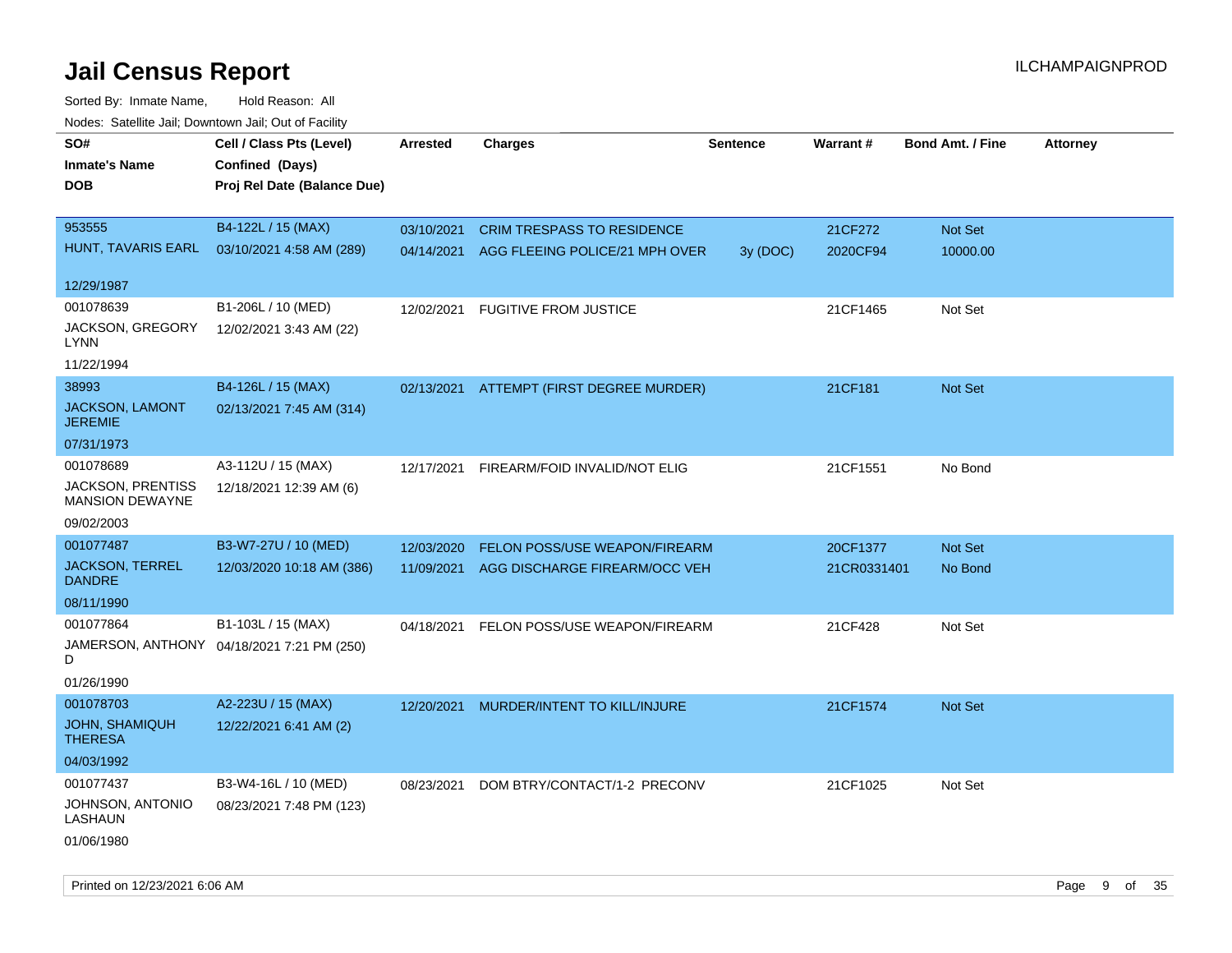Sorted By: Inmate Name, Hold Reason: All Nodes: Satellite Jail; Downtown Jail; Out of Facility

| Noues. Sateme Jan, Downtown Jan, Out of Facility |                                            |            |                                |                 |                 |                         |                 |
|--------------------------------------------------|--------------------------------------------|------------|--------------------------------|-----------------|-----------------|-------------------------|-----------------|
| SO#                                              | Cell / Class Pts (Level)                   | Arrested   | <b>Charges</b>                 | <b>Sentence</b> | <b>Warrant#</b> | <b>Bond Amt. / Fine</b> | <b>Attorney</b> |
| <b>Inmate's Name</b>                             | Confined (Days)                            |            |                                |                 |                 |                         |                 |
| DOB                                              | Proj Rel Date (Balance Due)                |            |                                |                 |                 |                         |                 |
|                                                  |                                            |            |                                |                 |                 |                         |                 |
| 1071536                                          | B4-127L / 15 (MED)                         | 06/17/2021 | ATTEMPT (FIRST DEGREE MURDER)  |                 | 21CF702         | Not Set                 |                 |
| <b>JOHNSON, ZACHERY</b><br><b>EDWARD</b>         | 06/17/2021 2:00 AM (190)                   |            |                                |                 |                 |                         |                 |
| 10/30/1987                                       |                                            |            |                                |                 |                 |                         |                 |
| 1017120                                          | B3-W1-03U / 5 (MIN)                        | 10/29/2021 | AGG ASLT/USE DDLY WEAPON       |                 |                 | No Bond                 |                 |
|                                                  | JONES, JOSHUA LYNN 10/29/2021 3:15 AM (56) |            |                                |                 |                 |                         |                 |
| 05/16/1993                                       | 1/25/2022 (0.00)                           |            |                                |                 |                 |                         |                 |
| 001078645                                        | B4-222U / 10 (MED)                         | 12/02/2021 | AGG DISCHARGE FIREARM          |                 | 21CF1478        | No Bond                 |                 |
| JONES, KELVIN<br><b>KHYRIC</b>                   | 12/02/2021 6:56 PM (22)                    |            |                                |                 |                 |                         |                 |
| 02/27/2001                                       |                                            |            |                                |                 |                 |                         |                 |
| 956822                                           | B1-205U / 15 (MAX)                         | 11/25/2021 | AGGRAVATED DOMESTIC BATTERY    |                 | 21CF1442        | Not Set                 |                 |
| JONES, MARIO                                     | 11/25/2021 10:37 AM (29)                   | 11/25/2021 | <b>PAROLE REVOCATION</b>       |                 | CH2106361       | No Bond                 |                 |
| NATHANIEL                                        |                                            | 11/25/2021 | UNLAWFUL RESTRAINT             |                 | 21CF1443        | Not Set                 |                 |
| 10/27/1987                                       |                                            |            |                                |                 |                 |                         |                 |
| 1008468                                          | B4-226U / 10 (MED)                         | 12/01/2021 | FELON POSS/USE WEAPON/FIREARM  |                 | 21CF1472        | <b>Not Set</b>          |                 |
| JONES, MARTEZ<br><b>LAMONTE</b>                  | 12/01/2021 1:28 PM (23)                    | 12/02/2021 | <b>PROBATION VIOLATION</b>     |                 | 20CF1151        | <b>Not Set</b>          |                 |
| 06/22/1993                                       |                                            |            |                                |                 |                 |                         |                 |
| 506244                                           | B1-204L / 15 (MAX)                         | 07/15/2021 | ARMED ROBBERY/ARMED W/FIREARM  |                 | 2021CF791       | 250000.00               |                 |
| JOSLIN, JASON LEE                                | 07/15/2021 4:38 AM (162)                   |            |                                |                 |                 |                         |                 |
|                                                  |                                            |            |                                |                 |                 |                         |                 |
| 12/22/1985                                       |                                            |            |                                |                 |                 |                         |                 |
| 66662                                            | B1-102L / 10 (MED)                         | 12/05/2021 | POSS AMT CON SUB EXCEPT(A)/(D) | 2y (DOC)        | 18CF597         | 200000.00               |                 |
| KINTNER, WESLEY J                                | 12/05/2021 1:57 PM (19)                    |            |                                |                 |                 |                         |                 |
| 04/15/1986                                       |                                            |            |                                |                 |                 |                         |                 |
| 001078693                                        | A4-205U / 15 (MAX)                         | 12/19/2021 | <b>RETAIL THEFT</b>            |                 | 2021CF422       | 20000.00                |                 |
| LARGE, JOSHUA DALE 12/19/2021 4:54 AM (5)        |                                            | 12/19/2021 | RECEIVE/POSS/SELL STOLEN VEH   |                 | 21CF1555        | Not Set                 |                 |
|                                                  |                                            | 12/19/2021 | <b>RETAIL THEFT</b>            |                 | 2021CM216       | 5000.00                 |                 |
| 10/27/1985                                       |                                            |            |                                |                 |                 |                         |                 |

Printed on  $12/23/2021$  6:06 AM Page 10 of 35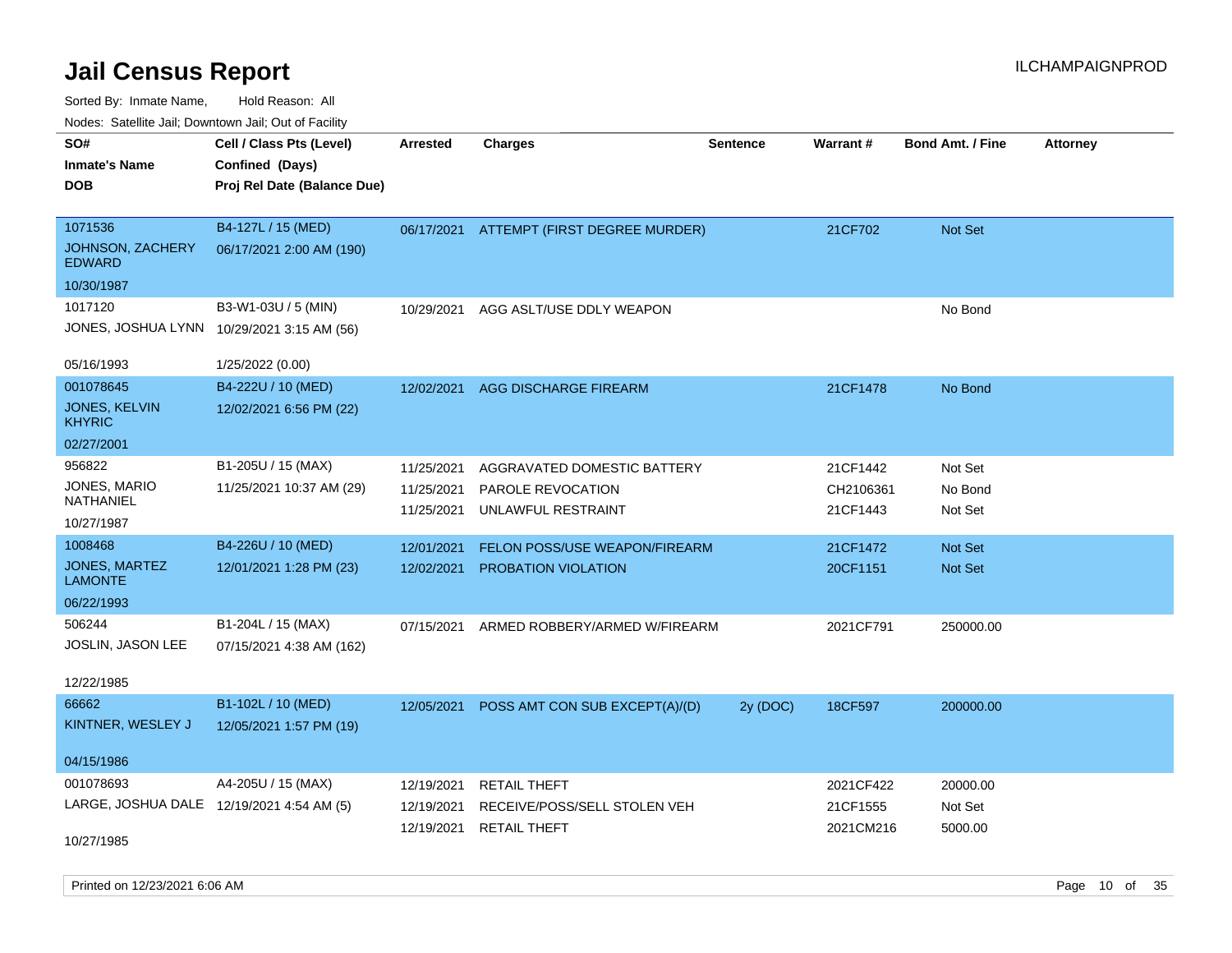Sorted By: Inmate Name, Hold Reason: All Nodes: Satellite Jail; Downtown Jail; Out of Facility

| wacs. Calcillic Jali, Downtown Jali, Out of Facility |                                              |                 |                                |                 |              |                         |                 |
|------------------------------------------------------|----------------------------------------------|-----------------|--------------------------------|-----------------|--------------|-------------------------|-----------------|
| SO#                                                  | Cell / Class Pts (Level)                     | <b>Arrested</b> | <b>Charges</b>                 | <b>Sentence</b> | Warrant#     | <b>Bond Amt. / Fine</b> | <b>Attorney</b> |
| <b>Inmate's Name</b>                                 | Confined (Days)                              |                 |                                |                 |              |                         |                 |
| DOB                                                  | Proj Rel Date (Balance Due)                  |                 |                                |                 |              |                         |                 |
|                                                      |                                              |                 |                                |                 |              |                         |                 |
| 26787                                                | A4-205L / 10 (MED)                           | 12/18/2021      | <b>RESIDENTIAL BURGLARY</b>    |                 | 21CF1558     | Not Set                 |                 |
| <b>LAURENT, JOHN</b><br><b>WAYNE</b>                 | 12/18/2021 9:30 PM (6)                       |                 |                                |                 |              |                         |                 |
| 02/01/1967                                           |                                              |                 |                                |                 |              |                         |                 |
| 1070011                                              | B4-124U / 15 (MAX)                           | 08/03/2021      | AGG DISCH FIREARM/1ST AID PERS |                 | 21CF929      | Not Set                 |                 |
| LAWS, WILLIAM<br>ZARAK, Third                        | 08/03/2021 3:53 PM (143)                     |                 |                                |                 |              |                         |                 |
| 07/06/1999                                           |                                              |                 |                                |                 |              |                         |                 |
| 548089                                               | B1-204U / 15 (MAX)                           | 12/04/2020      | AGG DOMESTIC BATTERY/STRANGLE  |                 | 18CF1507     | 10000.00                |                 |
| LEWIS, LAWRENCE                                      | 12/04/2020 4:42 AM (385)                     | 12/04/2020      | ATTEMPT (FIRST DEGREE MURDER)  |                 | 20CF1378     | Not Set                 |                 |
| PAUL, Third                                          |                                              | 12/04/2020      | METH DELIVERY/100<400 GRAMS    |                 | 20CF1481     | <b>Not Set</b>          |                 |
| 02/08/1993                                           |                                              |                 |                                |                 |              |                         |                 |
| 001077524                                            | B2-T4-15U / 10 (SPH)                         | 12/14/2020      | AGG BATTERY/JUDGE/EMT          |                 | 2020-CF-1212 | 10000.00                |                 |
| LEWIS, TREVOR                                        | 12/14/2020 5:16 PM (375)                     | 12/14/2020      | <b>RESIDENTIAL ARSON</b>       |                 | 2020-CF-1388 | 150000.00               |                 |
| DANIEL                                               |                                              | 12/14/2020      | AGG BATTERY/PUBLIC PLACE       |                 | 2020-CF-1231 | 50000.00                |                 |
| 06/03/2002                                           |                                              | 12/14/2020      | AGG BATTERY/PEACE OFFICER      |                 | 2020-CF-1211 | 10000.00                |                 |
| 001077621                                            | B1-107L / 10 (MED)                           | 12/05/2021      | AGG ASLT PEACE OFF/FIRE/ER WRK |                 | 2021CF64     | 100000.00               |                 |
|                                                      | LINDSEY, DONALD RAY 12/05/2021 10:23 AM (19) |                 |                                |                 |              |                         |                 |
|                                                      |                                              |                 |                                |                 |              |                         |                 |
| 08/19/1996                                           |                                              |                 |                                |                 |              |                         |                 |
| 1065002                                              | B3-W4-13U / 10 (MED)                         | 11/16/2021      | DOMESTIC BTRY/CONTACT/VIO O/P  |                 | 2019CF001781 | 25000.00                |                 |
| LOVELESS, DUSTIN<br>DEE                              | 11/16/2021 11:41 AM (38)                     | 11/16/2021      | DOM BTRY/CONTACT/1-2 PRECONV   |                 | 2021CF000494 | 25000.00                |                 |
| 06/17/1982                                           |                                              |                 |                                |                 |              |                         |                 |
| 1000869                                              | B1-106L / 15 (MAX)                           | 09/11/2021      | FELON POSS/USE WEAPON/FIREARM  |                 | 21CF1102     | <b>Not Set</b>          |                 |
| MARTIN, MANNIX<br><b>TILMOND</b>                     | 09/12/2021 12:40 AM (103)                    |                 |                                |                 |              |                         |                 |
| 07/19/1991                                           |                                              |                 |                                |                 |              |                         |                 |
| 1063030                                              | A4-101L / 15 (MAX)                           | 12/20/2021      | MURDER                         |                 | 21CF1571     | Not Set                 |                 |
| MASON, RYAN ONEIAL 12/21/2021 9:30 AM (3)            |                                              | 12/22/2021      | PAROLE REVOCATION              |                 | CH2107979    | Not Set                 |                 |
|                                                      |                                              |                 |                                |                 |              |                         |                 |

02/22/1991

Printed on 12/23/2021 6:06 AM **Page 11** of 35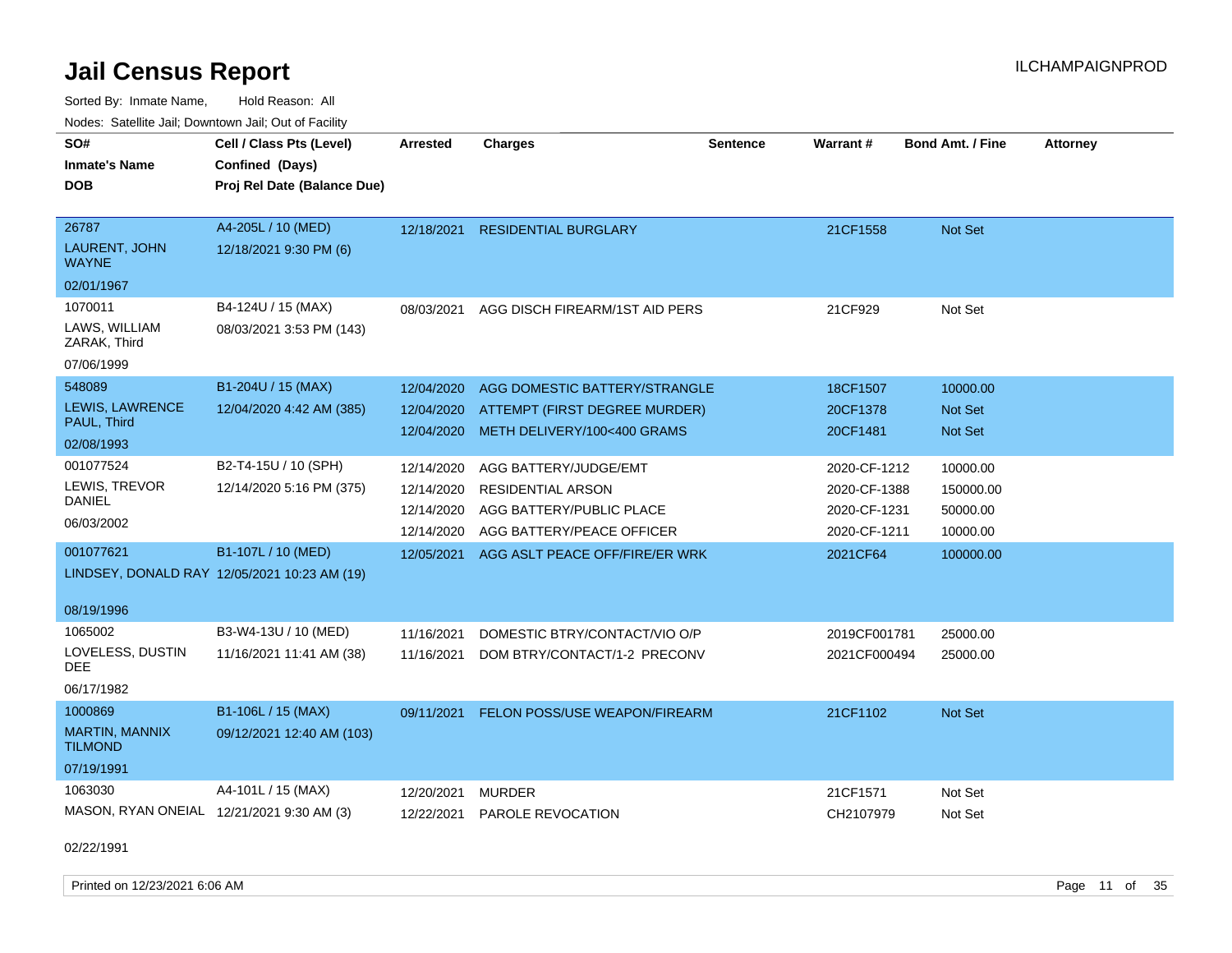Sorted By: Inmate Name, Hold Reason: All Nodes: Satellite Jail; Downtown Jail; Out of Facility

| SO#                                                  | Cell / Class Pts (Level)                     | <b>Arrested</b> | <b>Charges</b>                            | <b>Sentence</b> | Warrant#    | <b>Bond Amt. / Fine</b> | <b>Attorney</b> |
|------------------------------------------------------|----------------------------------------------|-----------------|-------------------------------------------|-----------------|-------------|-------------------------|-----------------|
| Inmate's Name                                        | Confined (Days)                              |                 |                                           |                 |             |                         |                 |
| <b>DOB</b>                                           | Proj Rel Date (Balance Due)                  |                 |                                           |                 |             |                         |                 |
|                                                      |                                              |                 |                                           |                 |             |                         |                 |
| 48792                                                | B4-225U / 10 (MED)                           | 11/19/2021      | AGG BATTERY/DISCHARGE FIREARM             |                 | 21CF1425    | Not Set                 |                 |
| <b>MCCLAIN, HURCHEL</b><br><b>JOSEPH</b>             | 11/20/2021 4:11 AM (34)                      |                 |                                           |                 |             |                         |                 |
| 05/01/1979                                           |                                              |                 |                                           |                 |             |                         |                 |
| 001077938                                            | BOOKH-2 / 15 (ADS)                           | 05/10/2021      | AGG KIDNAPING DISCH FIR/HARM              |                 | 21CF532     | Not Set                 |                 |
| MCGAHA,                                              | 05/10/2021 7:02 PM (228)                     | 05/11/2021      | <b>MURDER</b>                             |                 | 2021-CF-215 | No Bond                 |                 |
| <b>CHRISTOPHER D</b>                                 |                                              | 05/27/2021      | ESCAPE FROM DEPT OF CORRECTION            |                 | 21CF600     | Not Set                 |                 |
| 07/27/1991                                           |                                              |                 |                                           |                 |             |                         |                 |
| 1043071                                              | A2-220L / 10 (MED)                           | 11/08/2021      | CRIM DMG/GOVT PROP/<\$500                 |                 | 21CF1378    | <b>Not Set</b>          |                 |
| <b>MERRELL-</b><br>SUTHERLAND, ALICIA                | 11/08/2021 2:22 AM (46)                      |                 |                                           |                 |             |                         |                 |
| 11/26/1972                                           |                                              |                 |                                           |                 |             |                         |                 |
| 41584                                                | B4-227U / 15 (MAX)                           | 12/01/2021      | ARMED HABITUAL CRIMINAL                   |                 | 21CF1467    | Not Set                 |                 |
| MILLER, JOSE LOVELL 12/02/2021 1:04 AM (22)          |                                              |                 |                                           |                 |             |                         |                 |
|                                                      |                                              |                 |                                           |                 |             |                         |                 |
| 10/07/1975                                           |                                              |                 |                                           |                 |             |                         |                 |
| 001077902                                            | A2-123L / 5 (ADS)                            | 11/21/2021      | CRIM DAMAGE TO PROPERTY <\$500            |                 | 21CF1427    | Not Set                 |                 |
| MOFFETT, CAROLYN<br><b>REENE</b>                     | 11/21/2021 10:31 AM (33)                     | 11/23/2021      | BATTERY/CAUSE BODILY HARM                 |                 | 21CM187     | <b>Not Set</b>          |                 |
| 10/23/1988                                           |                                              |                 |                                           |                 |             |                         |                 |
| 39106                                                | B4-227L / 10 (MED)                           | 10/12/2021      | DOMESTIC BATTERY/OTHER PRIOR              |                 | 21CF1217    | Not Set                 |                 |
| MOORE, ANDREW LEE, 10/12/2021 1:02 AM (73)<br>Junior |                                              |                 |                                           |                 |             |                         |                 |
| 04/12/1973                                           |                                              |                 |                                           |                 |             |                         |                 |
| 48033                                                | A4-102L / 5 (ADS)                            | 12/04/2021      | DOMESTIC BATTERY/OTHER PRIOR              | 4y (DOC)        | 21CF1482    | <b>Not Set</b>          |                 |
| MOORE,<br><b>CHRISTOPHER ALLEN</b>                   | 12/04/2021 4:38 PM (20)                      |                 |                                           |                 |             |                         |                 |
| 07/02/1976                                           |                                              |                 |                                           |                 |             |                         |                 |
| 1076384                                              | A1-227L / 5 (MIN)                            |                 | 10/28/2021 RETAIL THEFT/DISP MERCH/<\$300 |                 | 21CM149     | 12500.00                |                 |
|                                                      | MURPHY, AZIA CIMONE 10/29/2021 12:49 AM (56) |                 |                                           |                 |             |                         |                 |

09/23/1995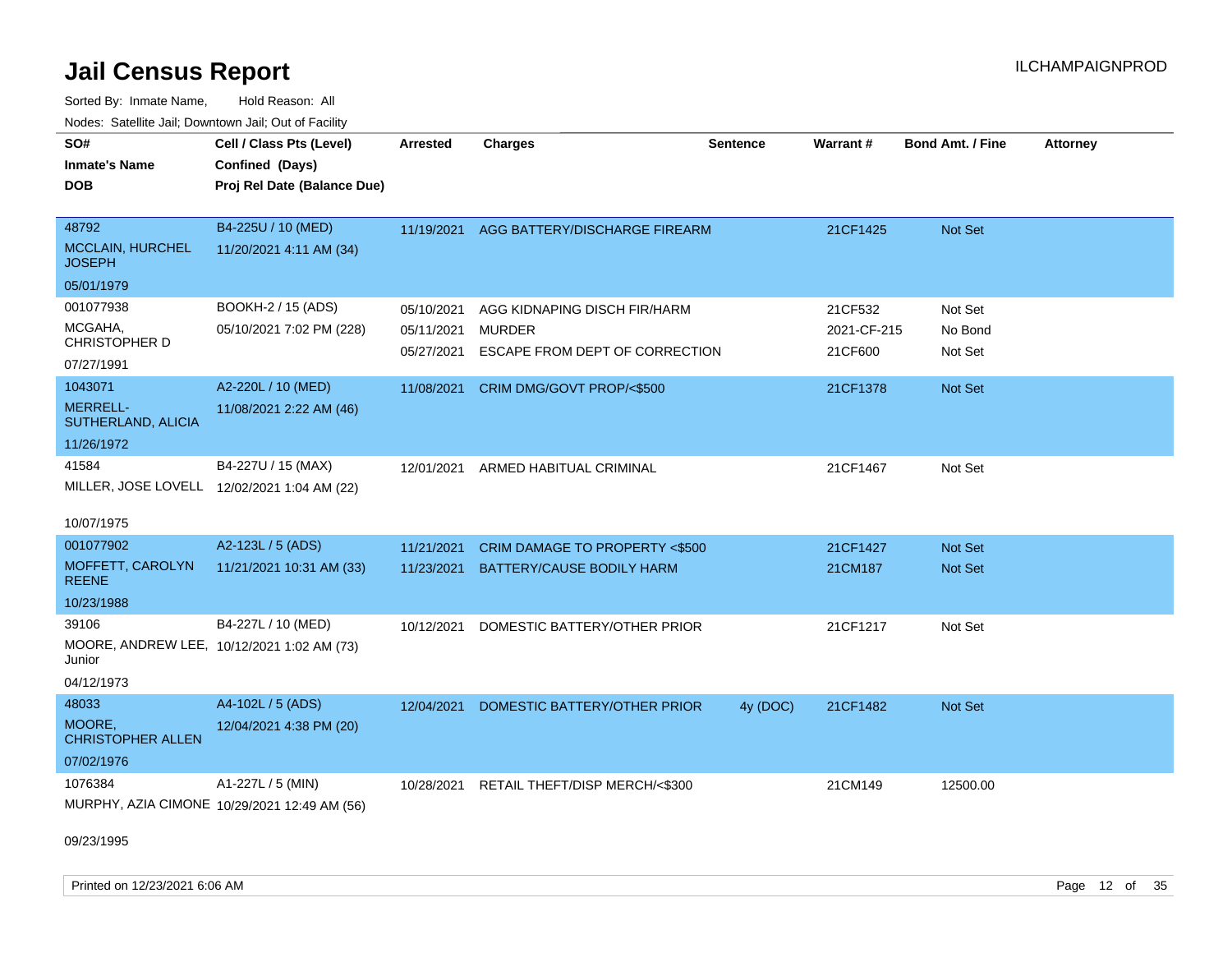| SO#                                        | Cell / Class Pts (Level)    | <b>Arrested</b> | <b>Charges</b>                           | <b>Sentence</b> | Warrant#  | <b>Bond Amt. / Fine</b> | <b>Attorney</b> |
|--------------------------------------------|-----------------------------|-----------------|------------------------------------------|-----------------|-----------|-------------------------|-----------------|
| <b>Inmate's Name</b>                       | Confined (Days)             |                 |                                          |                 |           |                         |                 |
| <b>DOB</b>                                 | Proj Rel Date (Balance Due) |                 |                                          |                 |           |                         |                 |
|                                            |                             |                 |                                          |                 |           |                         |                 |
| 001078517                                  | B1-201L / 15 (MAX)          |                 | 10/19/2021 ATTEMPT (FIRST DEGREE MURDER) |                 | 21CF1267  | Not Set                 |                 |
| <b>NELSON, RORY</b><br><b>DEMOND</b>       | 10/19/2021 3:55 AM (66)     |                 |                                          |                 |           |                         |                 |
| 08/14/1984                                 |                             |                 |                                          |                 |           |                         |                 |
| 1064664                                    | B3-W4-15U / 10 (MED)        | 12/01/2021      | <b>DOMESTIC BATTERY</b>                  |                 | 20CF1443  | No Bond                 |                 |
| NEVAREZ, OSCAR<br><b>DEWEY</b>             | 12/01/2021 4:46 PM (23)     |                 |                                          |                 |           |                         |                 |
| 09/26/1996                                 | 12/29/2021 (0.00)           |                 |                                          |                 |           |                         |                 |
| 1073913                                    | A2-120L / 5 (MIN)           | 12/16/2021      | <b>RESIDENTIAL BURGLARY</b>              |                 | 21CF1537  | 100.00                  |                 |
| OSBORNE, NICHOLE                           | 12/16/2021 4:17 AM (8)      | 12/16/2021      | <b>CRIMINAL TRESPASS TO VEHICLES</b>     |                 | 2021CM423 | 1500.00                 |                 |
| <b>MARIE</b>                               |                             | 12/16/2021      | <b>RETAIL THEFT</b>                      |                 | 21CM522   | 5000.00                 |                 |
| 06/22/1979                                 |                             |                 |                                          |                 |           |                         |                 |
| 1074169                                    | A4-207U / 10 (ADS)          | 12/21/2021      | AGGRAVATED DOMESTIC BATTERY              |                 | 21CF1567  | Not Set                 |                 |
| PANZER, IAN RICHARD 12/21/2021 2:24 PM (3) |                             |                 |                                          |                 |           |                         |                 |
| 07/04/1988                                 |                             |                 |                                          |                 |           |                         |                 |
| 1063325                                    | B1-104U / 10 (MED)          | 12/09/2021      | <b>DOMESTIC BATTERY</b>                  |                 | 21CF1502  | <b>Not Set</b>          |                 |
| PICKENS, JOSEPH<br><b>PARNELL</b>          | 12/09/2021 4:43 AM (15)     |                 |                                          |                 |           |                         |                 |
| 04/27/1978                                 |                             |                 |                                          |                 |           |                         |                 |
| 999352                                     | B4-225L / 10 (MED)          | 09/09/2021      | VIOLATE OP/OTHER PRIOR                   |                 | 21CF1092  | Not Set                 |                 |
| PIRLOT, JUSTIN LEE                         | 09/09/2021 11:28 AM (106)   | 10/23/2021      | FALSE REPORT OF OFFENSE                  |                 | 2019CF836 | 5000.00                 |                 |
|                                            |                             |                 |                                          |                 |           |                         |                 |
| 11/08/1982                                 |                             |                 |                                          |                 |           |                         |                 |
| 50638                                      | B1-105L / 10 (MED)          | 12/09/2021      | <b>HRSMT/THREATEN PERSON/KILL</b>        |                 | 21CF1511  | Not Set                 |                 |
| RANEY, DONALD LEE                          | 12/09/2021 7:54 PM (15)     |                 |                                          |                 |           |                         |                 |
| 06/17/1980                                 |                             |                 |                                          |                 |           |                         |                 |
| 001078669                                  |                             |                 |                                          |                 |           |                         |                 |
|                                            | A4-105U / 10 (MED)          | 12/10/2021      | AGG DISCHARGE FIREARM/BLDG/SCH           |                 | 21CF1507  | Not Set                 |                 |
| RANGEL, ADRIAN                             | 12/10/2021 12:53 AM (14)    |                 |                                          |                 |           |                         |                 |
| 11/25/2000                                 |                             |                 |                                          |                 |           |                         |                 |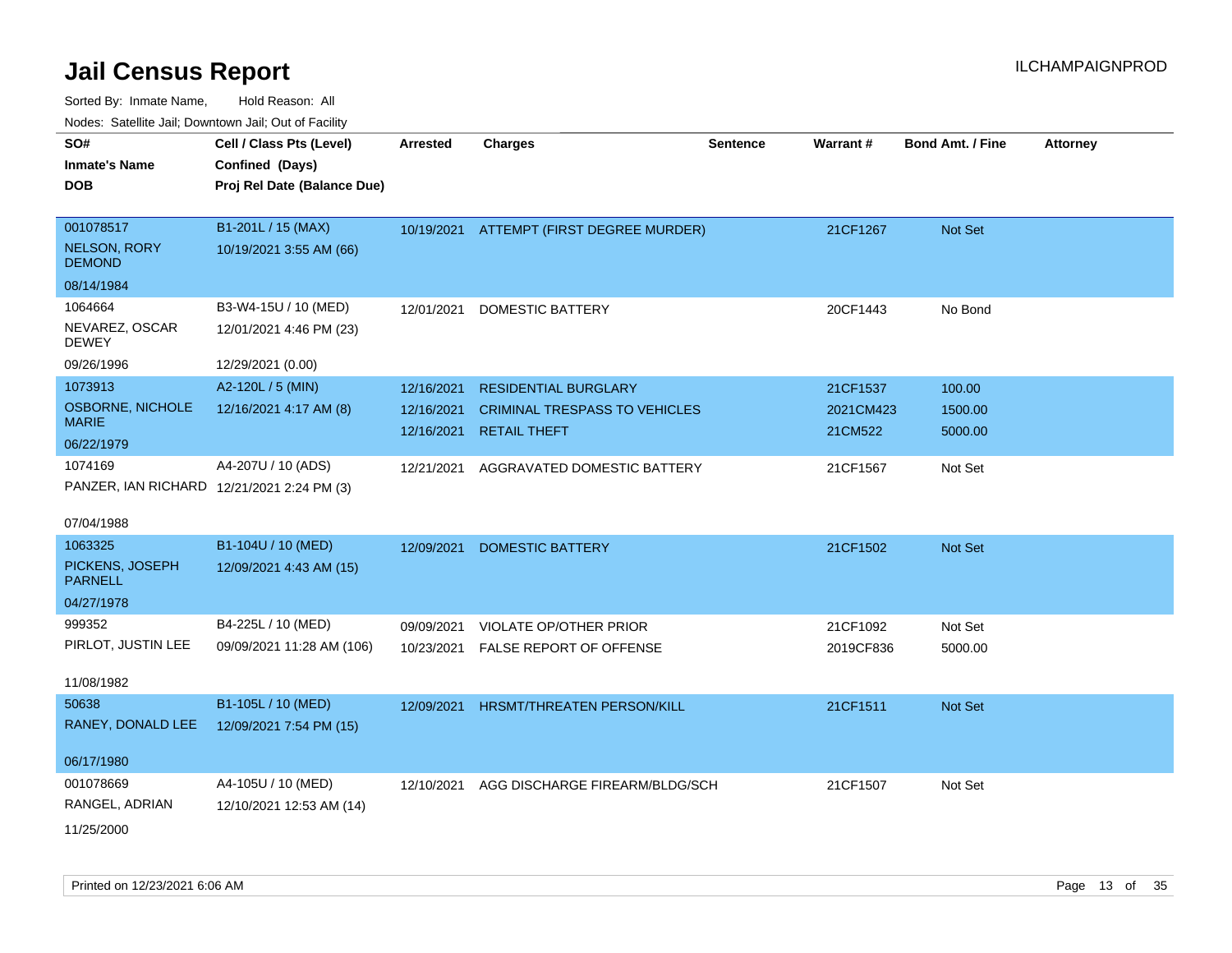| roaco. Catolino cali, Domntonn cali, Out of Facility |                                              |                 |                                          |                 |           |                         |                 |
|------------------------------------------------------|----------------------------------------------|-----------------|------------------------------------------|-----------------|-----------|-------------------------|-----------------|
| SO#                                                  | Cell / Class Pts (Level)                     | <b>Arrested</b> | <b>Charges</b>                           | <b>Sentence</b> | Warrant#  | <b>Bond Amt. / Fine</b> | <b>Attorney</b> |
| <b>Inmate's Name</b>                                 | Confined (Days)                              |                 |                                          |                 |           |                         |                 |
| <b>DOB</b>                                           | Proj Rel Date (Balance Due)                  |                 |                                          |                 |           |                         |                 |
|                                                      |                                              |                 |                                          |                 |           |                         |                 |
| 1069524                                              | B4-224L / 15 (MAX)                           |                 | 08/08/2021 MFG/DEL CANNABIS/30-500 GRAMS |                 | 21CF953   | <b>Not Set</b>          |                 |
| RAY-DAVIS, KAMARI<br><b>DAYVON</b>                   | 08/09/2021 2:44 AM (137)                     |                 |                                          |                 |           |                         |                 |
| 03/30/2000                                           |                                              |                 |                                          |                 |           |                         |                 |
| 45473                                                | B1-202L / 15 (MAX)                           | 11/23/2021      | CHIL SEX OFFEN/RESIDE DAY CARE           |                 | 21CF1275  | 10000.00                |                 |
| REXROAD, CALVIN<br>ALLEN                             | 11/23/2021 6:27 PM (31)                      | 11/23/2021      | VIOLATE SEX OFFENDER REGIS               |                 | 21CF546   | 50000.00                |                 |
| 10/04/1970                                           |                                              |                 |                                          |                 |           |                         |                 |
| 979485                                               | B2-T4-16L / 15 (ADS)                         | 03/12/2021      | PRED CRIM SEX ASLT/VICTIM <13            |                 | 21CF282   | Not Set                 |                 |
| RODRIGUEZ, JOSHUA<br><b>ANTHONY</b>                  | 03/12/2021 1:57 PM (287)                     |                 |                                          |                 |           |                         |                 |
| 04/06/1990                                           |                                              |                 |                                          |                 |           |                         |                 |
| 61330                                                | B4-121L / 15 (MAX)                           | 12/01/2021      | ARMED HABITUAL CRIMINAL                  |                 | 21CF1473  | Not Set                 |                 |
| RUFFIN, JONATHON<br>CECIL                            | 12/01/2021 5:34 AM (23)                      | 12/01/2021      | PAROLE REVOCATION                        |                 | CH2107545 | No Bond                 |                 |
| 05/10/1984                                           |                                              |                 |                                          |                 |           |                         |                 |
| 1071161                                              | B4-124L / 15 (MAX)                           | 08/18/2021      | DELIVERY OF OR POSSESSION OF W/INT       |                 | 21CF1008  | No Bond                 |                 |
| <b>SANDERS, MARKELL</b><br>LAMAR                     | 08/18/2021 6:18 PM (128)                     |                 |                                          |                 |           |                         |                 |
| 02/02/2000                                           |                                              |                 |                                          |                 |           |                         |                 |
| 59178                                                | A4-104L / 15 (MAX)                           | 12/13/2021      | POSS AMT CON SUB EXCEPT(A)/(D)           |                 | 20CF221   | 5000.00                 |                 |
| SANDERS, MICHAEL<br>JEAN                             | 12/13/2021 4:17 PM (11)                      | 12/13/2021      | AGG DISCHARGE FIREARM/OCC VEH            |                 | 21CF1274  | 1500000.00              |                 |
| 12/22/1967                                           |                                              |                 |                                          |                 |           |                         |                 |
| 1047469                                              | B3-W5-18L / 10 (MED)                         | 07/03/2021      | CRIMINAL SEX ASSAULT/CONSENT             |                 | 21CF773   | <b>Not Set</b>          |                 |
| <b>ALLEN</b>                                         | SCHINDLER, RICHARD 07/03/2021 10:25 PM (174) |                 |                                          |                 |           |                         |                 |
| 10/16/1979                                           |                                              |                 |                                          |                 |           |                         |                 |
| 001078704                                            | A3-212U / 15 (MAX)                           | 12/21/2021      | MURDER/INTENT TO KILL/INJURE             |                 | 21CF1575  | Not Set                 |                 |
| SHORTER, JAQUAN<br><b>MAURICE</b>                    | 12/23/2021 1:23 AM (1)                       |                 |                                          |                 |           |                         |                 |
| 10/08/1998                                           |                                              |                 |                                          |                 |           |                         |                 |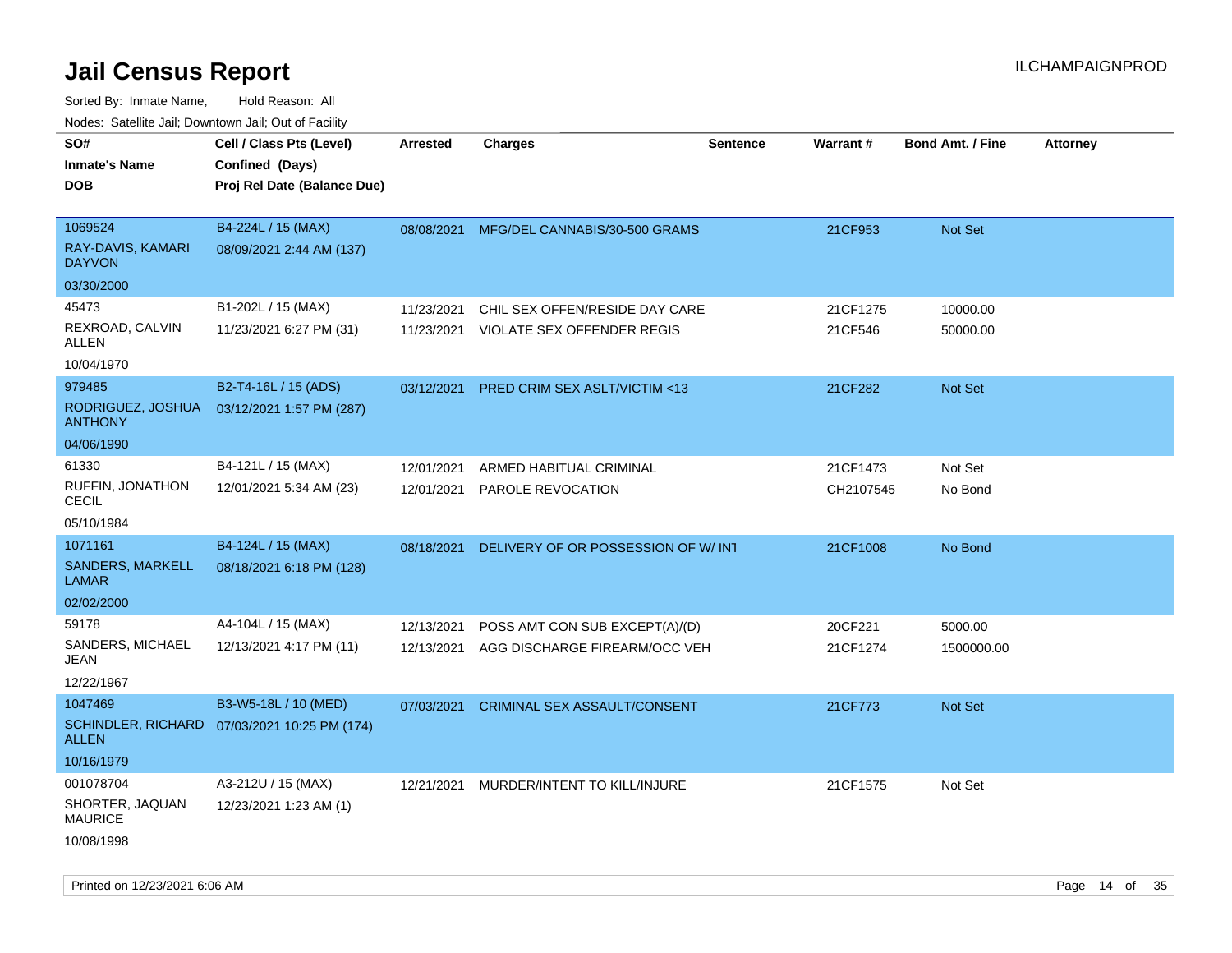Sorted By: Inmate Name, Hold Reason: All Nodes: Satellite Jail; Downtown Jail; Out of Facility

| indues. Satellite Jali, Downtown Jali, Out of Facility |                             |                 |                                 |                 |            |                         |                 |
|--------------------------------------------------------|-----------------------------|-----------------|---------------------------------|-----------------|------------|-------------------------|-----------------|
| SO#                                                    | Cell / Class Pts (Level)    | <b>Arrested</b> | <b>Charges</b>                  | <b>Sentence</b> | Warrant#   | <b>Bond Amt. / Fine</b> | <b>Attorney</b> |
| <b>Inmate's Name</b>                                   | Confined (Days)             |                 |                                 |                 |            |                         |                 |
| <b>DOB</b>                                             | Proj Rel Date (Balance Due) |                 |                                 |                 |            |                         |                 |
|                                                        |                             |                 |                                 |                 |            |                         |                 |
| 001078698                                              | A4-206U / 5 (MIN)           | 12/20/2021      | <b>DIRECT CRIMINAL CONTEMPT</b> |                 | 2019F44    | No Bond                 |                 |
| <b>SIDES, BRIAN KEITH</b>                              | 12/20/2021 4:23 PM (4)      |                 |                                 |                 |            |                         |                 |
| 12/08/1969                                             |                             |                 |                                 |                 |            |                         |                 |
| 001078441                                              | BOOKF-3 / 15 (ADS)          |                 |                                 |                 |            |                         |                 |
|                                                        |                             | 10/01/2021      | ARMED HABITUAL CRIMINAL         |                 | 21CF1182   | Not Set                 |                 |
| SINGLETON, CORRIE<br>DERRELL                           | 10/01/2021 12:36 PM (84)    | 12/20/2021      | SPEEDING 26-34 MPH OVER LIMIT   |                 | 2021TR2701 | 1000.00                 |                 |
| 05/07/1983                                             |                             |                 |                                 |                 |            |                         |                 |
| 001078707                                              | BOOKH-3                     | 12/21/2021      | UNLWFL POSS HANDGUN/DEL/<21     |                 | 21CFAWOW   | <b>Not Set</b>          |                 |
| STATON, TYLER CADE 12/21/2021 10:07 PM (3)             |                             |                 |                                 |                 |            |                         |                 |
|                                                        |                             |                 |                                 |                 |            |                         |                 |
| 04/09/2002                                             |                             |                 |                                 |                 |            |                         |                 |
| 38305                                                  | B2-T2-06L / 10 (SPH)        | 03/18/2020      | CRIMINAL SEXUAL ABUSE           |                 | 20CF-343   | 500000.00               |                 |
| STOVER, JOSH<br>ANDREW                                 | 03/18/2020 10:24 AM (646)   |                 |                                 |                 |            |                         |                 |
| 08/18/1973                                             |                             |                 |                                 |                 |            |                         |                 |
| 001078182                                              | A3-112L / 5 (MIN)           | 12/20/2021      | DRIVING ON REVOKED LICENSE      |                 | 2021CF800  | No Bond                 |                 |
| STRONG, KEVIN<br><b>GARDNER</b>                        | 12/20/2021 4:34 PM (4)      |                 |                                 |                 |            |                         |                 |
| 02/12/1963                                             | 3/19/2022 (0.00)            |                 |                                 |                 |            |                         |                 |
| 65920                                                  | A3-213L / 15 (MAX)          | 12/21/2021      | ARMED ROBBERY/ARMED W/FIREARM   |                 | 2021CF1543 | 100000.00               |                 |
| TAPSCOTT,<br><b>CORNELIUS</b>                          | 12/21/2021 10:57 PM (3)     |                 |                                 |                 |            |                         |                 |
| 07/14/1985                                             |                             |                 |                                 |                 |            |                         |                 |
| 1066794                                                | B3-W2-07U / 5 (MIN)         | 09/07/2021      | <b>VIOLATE OP/OTHER PRIOR</b>   |                 | 21CF1061   | Not Set                 |                 |
| <b>TAYLOR, STANLEY</b><br><b>JAMES</b>                 | 09/07/2021 7:01 AM (108)    |                 |                                 |                 |            |                         |                 |
| 01/05/1994                                             |                             |                 |                                 |                 |            |                         |                 |
| 001078471                                              | B4-127U / 10 (MED)          | 10/11/2021      | AGG UUW/VEHICLE/<21             |                 | 21CF1210   | 100.00                  |                 |
| THATCH, OMARION<br><b>DIAMONTE</b>                     | 10/11/2021 1:26 AM (74)     |                 |                                 |                 |            |                         |                 |
| 09/05/2003                                             |                             |                 |                                 |                 |            |                         |                 |

Printed on  $12/23/2021$  6:06 AM Page 15 of 35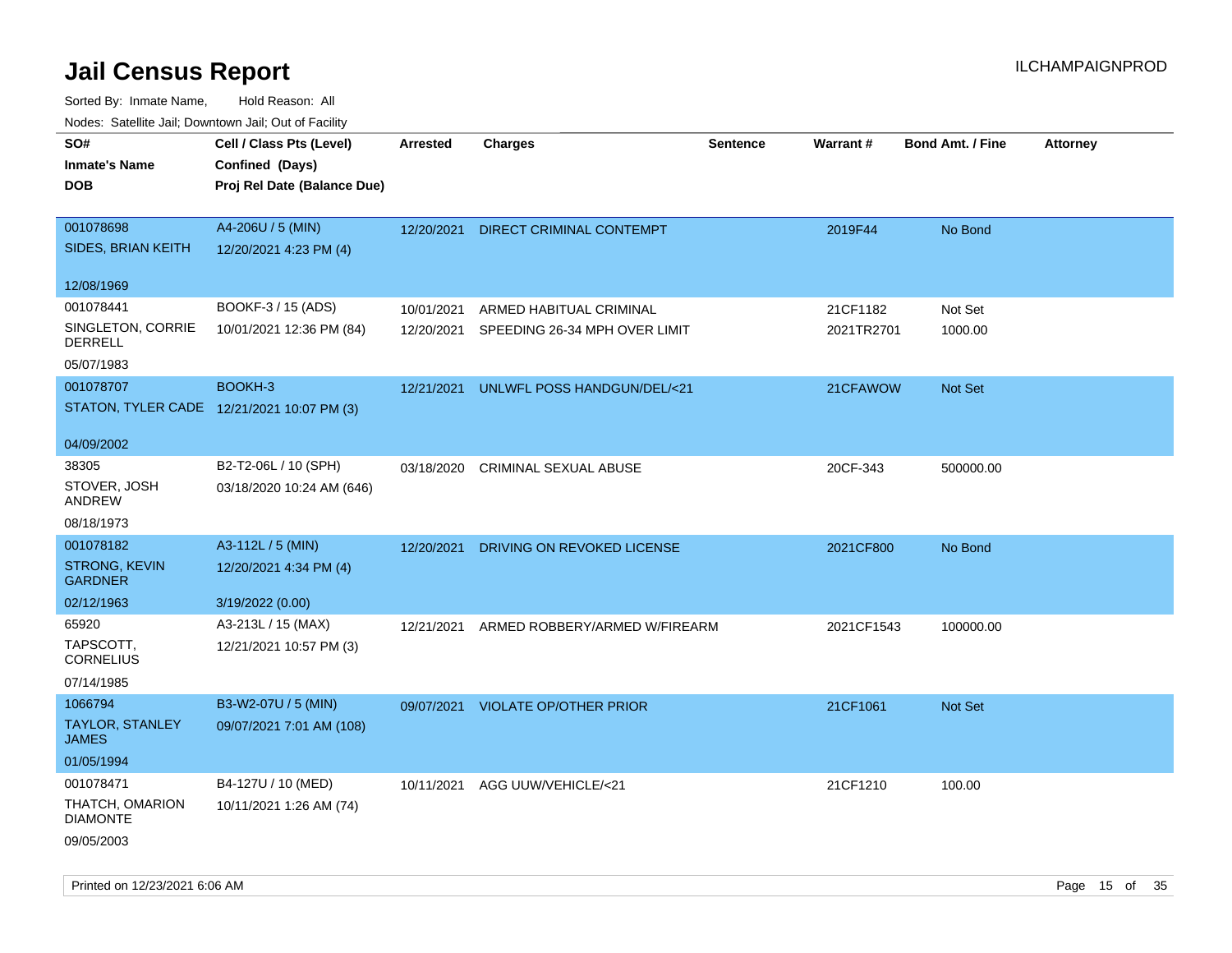| SO#                                           | Cell / Class Pts (Level)    | <b>Arrested</b> | <b>Charges</b>                 | <b>Sentence</b> | Warrant#  | <b>Bond Amt. / Fine</b> | <b>Attorney</b> |
|-----------------------------------------------|-----------------------------|-----------------|--------------------------------|-----------------|-----------|-------------------------|-----------------|
| <b>Inmate's Name</b>                          | Confined (Days)             |                 |                                |                 |           |                         |                 |
| <b>DOB</b>                                    | Proj Rel Date (Balance Due) |                 |                                |                 |           |                         |                 |
|                                               |                             |                 |                                |                 |           |                         |                 |
| 21252                                         | B4-121U / 15 (MAX)          | 10/18/2021      | MFG/DEL 1<15 GR COCAINE/ANLG   |                 | 2021CF172 | 25000.00                |                 |
| <b>THOMAS, ELIJAH</b>                         | 10/18/2021 12:35 AM (67)    |                 |                                |                 |           |                         |                 |
| 07/31/1962                                    |                             |                 |                                |                 |           |                         |                 |
| 32058                                         | B4-123U / 15 (MAX)          | 06/14/2021      | <b>AGG DISCH FIREARM</b>       |                 | 21CF690   | Not Set                 |                 |
| THOMPSON, STEVEN<br><b>ONEAL</b>              | 06/14/2021 6:44 AM (193)    |                 |                                |                 |           |                         |                 |
| 03/14/1969                                    |                             |                 |                                |                 |           |                         |                 |
| 32910                                         | B3-W4-14L / 10 (MED)        | 10/04/2021      | DOM BTRY/HARM/1-2 PRECONV      |                 | 21CF1189  | Not Set                 |                 |
| <b>TULL, CHRISTOPHER</b><br><b>MICHAEL</b>    | 10/04/2021 10:53 PM (81)    |                 |                                |                 |           |                         |                 |
| 04/02/1971                                    |                             |                 |                                |                 |           |                         |                 |
| 56994                                         | A3-111L / 15 (MAX)          | 12/09/2021      | STALKING/CAUSE FEAR FOR SAFETY |                 | 21CF1514  | Not Set                 |                 |
| <b>TURNER, ROBERT</b><br>EARL, Senior         | 12/09/2021 9:23 PM (15)     | 12/13/2021      | PAROLE REVOCATION              |                 | CH2107735 | Not Set                 |                 |
| 09/07/1982                                    |                             |                 |                                |                 |           |                         |                 |
| 1070737                                       | A1-126L / 15 (MAX)          | 10/14/2021      | AGG KIDNAPG/<13/INTEL DISABL   |                 | 2020CF418 | 250000.00               |                 |
| <b>WASHINGTON,</b><br><b>JASTINA VIRGINIA</b> | 10/14/2021 12:02 PM (71)    |                 |                                |                 |           |                         |                 |
| 04/11/2000                                    |                             |                 |                                |                 |           |                         |                 |
| 977140                                        | B1-203L / 10 (MED)          | 10/24/2021      | ARMED HABITUAL CRIMINAL        |                 | 21CF1289  | Not Set                 |                 |
| <b>WEBSTER, DERRIAL</b><br><b>DEVON</b>       | 10/24/2021 2:46 AM (61)     |                 |                                |                 |           |                         |                 |
| 01/14/1990                                    |                             |                 |                                |                 |           |                         |                 |
| 001078328                                     | B1-207U / 15 (MAX)          | 08/30/2021      | FELON POSS/USE WEAPON/FIREARM  |                 | 21CF1045  | <b>Not Set</b>          |                 |
| <b>WHITE, JUSTIN</b><br><b>STEVEN</b>         | 08/30/2021 10:48 AM (116)   |                 |                                |                 |           |                         |                 |
| 10/25/1995                                    |                             |                 |                                |                 |           |                         |                 |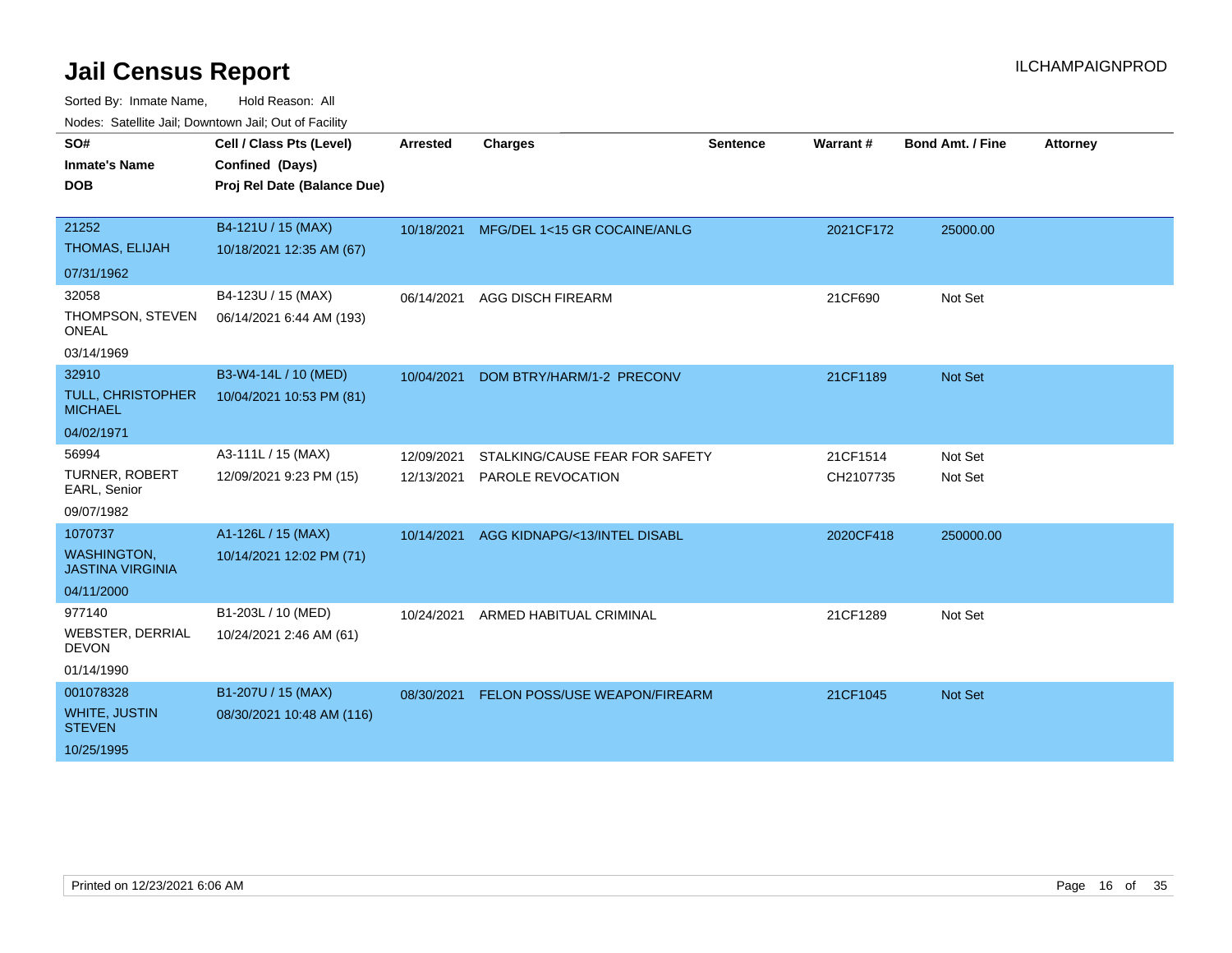| SO#<br><b>Inmate's Name</b><br><b>DOB</b>   | Cell / Class Pts (Level)<br>Confined (Days)<br>Proj Rel Date (Balance Due) | <b>Arrested</b>   | <b>Charges</b>                   | <b>Sentence</b> | Warrant#    | <b>Bond Amt. / Fine</b> | <b>Attorney</b> |
|---------------------------------------------|----------------------------------------------------------------------------|-------------------|----------------------------------|-----------------|-------------|-------------------------|-----------------|
|                                             |                                                                            |                   |                                  |                 |             |                         |                 |
| 54212                                       | BOOKH-3                                                                    | 12/21/2021        | UNLAWFUL USE OF A WEAPON         |                 | 2021CFAWOW  | Not Set                 |                 |
| <b>WHITLOCK, GEORGE</b>                     | 12/21/2021 1:20 PM (3)                                                     | 12/21/2021        | POSSESSING A CONTROLLED SUBSTAND |                 | 2021CFAWOW  | No Bond                 |                 |
| <b>ABRAM</b>                                |                                                                            | 12/21/2021        | POSSESSION OF STOLEN FIREARM     |                 | 2021CFAWOW  | Not Set                 |                 |
| 11/10/1978                                  |                                                                            | 12/21/2021        | <b>THEFT</b>                     |                 | 2021CFAWOW  | <b>Not Set</b>          |                 |
|                                             |                                                                            | 12/21/2021        | RECEIVE/POSS/SELL STOLEN VEH     |                 | 2021CF669   | 10000.00                |                 |
|                                             |                                                                            | 12/21/2021        | <b>VIOLATE ORDER PROTECTION</b>  |                 | 2021CM391   | 1000.00                 |                 |
|                                             |                                                                            | 12/21/2021        | OBSTRUCT JUST/DESTROY EVIDENCE   |                 | 2021CF1223  | 10000.00                |                 |
| 001078709                                   | BOOKH-3                                                                    | 12/22/2021        | ARMED VIOLENCE/CATEGORY I        |                 | 21CFAWOW    | Not Set                 |                 |
| WILLIAMS, DAVID LEE                         | 12/22/2021 11:00 AM (2)                                                    | 12/22/2021        | UNLAWFUL USE OF A WEAPON         |                 | 21CFAWOW    | Not Set                 |                 |
| 12/18/1989                                  |                                                                            | 12/22/2021        | POSSESSING A CONTROLLED SUBSTANC |                 | 21CFAWOW    | Not Set                 |                 |
| 1019420                                     | A3-115L / 10 (ADS)                                                         | 12/14/2021        | METH MANUFACTURING/15<100 GR     | 8y (DOC)        | 21CF205     | No Bond                 |                 |
| <b>WILLIAMS,</b><br><b>MARSHAWN ANTONIO</b> | 12/14/2021 1:56 PM (10)                                                    |                   |                                  |                 |             |                         |                 |
| 06/02/1994                                  |                                                                            |                   |                                  |                 |             |                         |                 |
| 638552                                      | B2-DR / 5 (SPH)                                                            | 10/07/2021        | CHILD PORNOGRAPHY/PHOTOGRAPH     |                 | 2021CF1207  | No Bond                 |                 |
| <b>WILLIAMS, MICHAEL</b><br><b>JAMES</b>    | 10/07/2021 12:20 PM (78)                                                   |                   |                                  |                 |             |                         |                 |
| 03/29/1964                                  |                                                                            |                   |                                  |                 |             |                         |                 |
| 1066370                                     | B1-101L / 15 (MAX)                                                         | 07/28/2021        | ARMED VIOLENCE/CATEGORY III      |                 | 2021 CF 882 | Not Set                 |                 |
| <b>WILLIAMS, REONTE</b><br><b>REMIR</b>     | 07/28/2021 5:40 AM (149)                                                   |                   |                                  |                 |             |                         |                 |
| 05/14/1999                                  |                                                                            |                   |                                  |                 |             |                         |                 |
| 001078711                                   | <b>BOOKF-1</b>                                                             | 12/22/2021        | UNLAWFUL USE OF A WEAPON         |                 | 21CFAWOW    | Not Set                 |                 |
| WILLIS, RANDY<br><b>RAMEEL</b>              | 12/22/2021 4:15 PM (2)                                                     | 12/22/2021        | AGG DISCHARGE FIREARM/OCC BLDG   |                 | 21CFAWOW    | Not Set                 |                 |
| 09/10/2003                                  |                                                                            |                   |                                  |                 |             |                         |                 |
| <b>Total Satellite Jail: 130</b>            |                                                                            | <b>Males: 114</b> | Females: 16<br>Unknown: 0        |                 |             |                         |                 |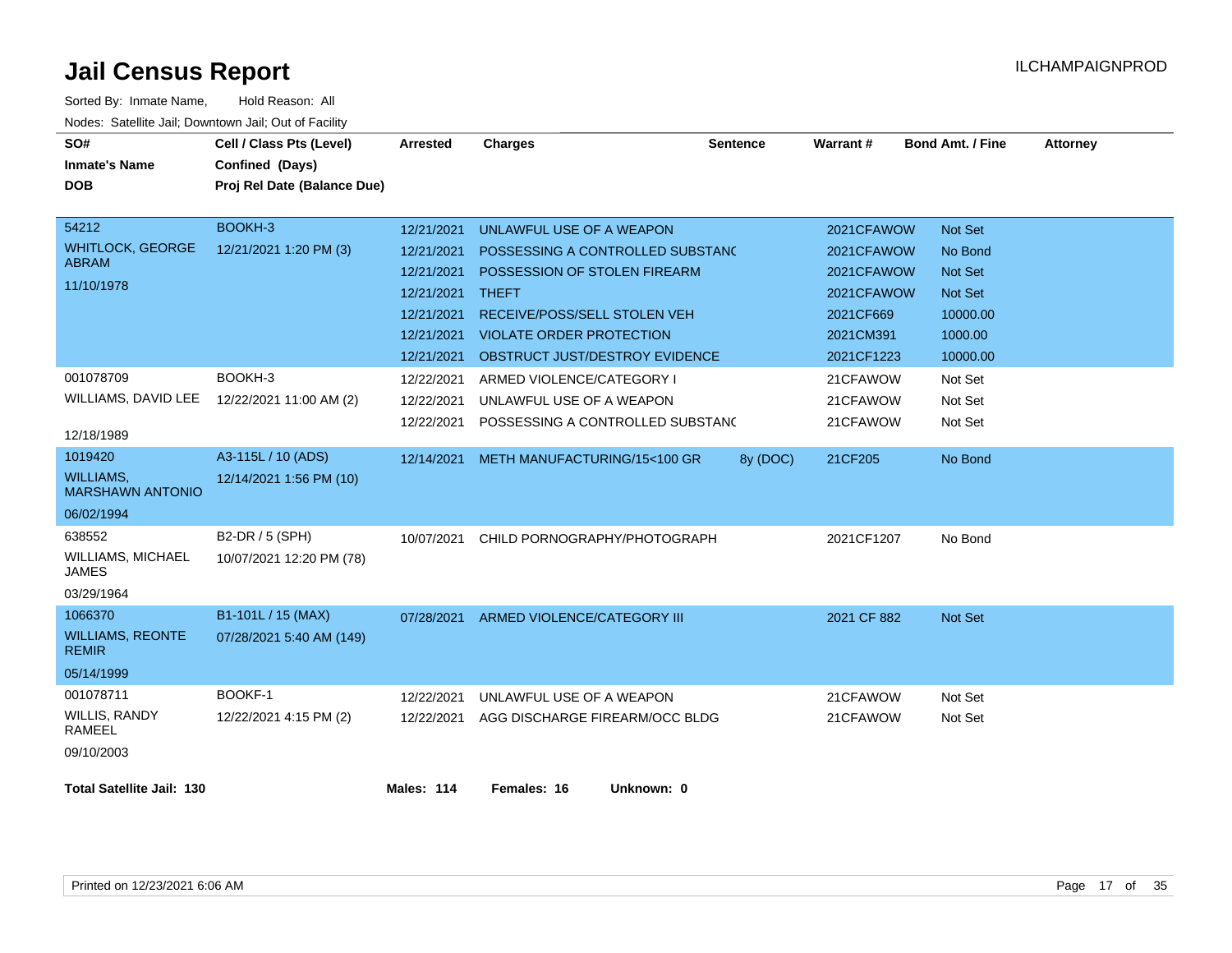| <b>Downtown Jail</b><br>SO#<br><b>Inmate's Name</b><br><b>DOB</b>                               | Cell / Class Pts (Level)<br>Confined (Days)<br>Proj Rel Date (Balance Due)             | <b>Arrested</b>                                                    | <b>Charges</b>                                                                                                                                         | <b>Sentence</b> | Warrant#                                               | <b>Bond Amt. / Fine</b>                                             | <b>Attorney</b> |
|-------------------------------------------------------------------------------------------------|----------------------------------------------------------------------------------------|--------------------------------------------------------------------|--------------------------------------------------------------------------------------------------------------------------------------------------------|-----------------|--------------------------------------------------------|---------------------------------------------------------------------|-----------------|
| 1073165<br><b>ACKERMAN, CODY</b><br><b>JAMES</b><br>02/01/1989<br>001078634<br>ADAMS, JESSE RAY | G4L / 5 (MIN)<br>04/30/2021 4:48 PM (238)<br>G8L / 5 (MIN)<br>12/01/2021 12:57 PM (23) | 04/30/2021<br>04/30/2021<br>04/30/2021<br>05/03/2021<br>12/01/2021 | <b>BURGLARY</b><br>UNLWFL POSS/DRIVER/VEH/STOLEN<br>FORGERY/ISSUE/DELIVER DOCUMENT<br>FORGERY/ISSUE/DELIVER DOCUMENT<br>POSS STOLEN VEHICLE > \$25,000 |                 | 21CF516<br>21CF486<br>19CF143<br>2018CF689<br>21CF1411 | <b>Not Set</b><br>Not Set<br>75000.00<br>2500.00 / 75.00<br>5000.00 |                 |
| 10/31/1992<br>517915<br><b>BOXLEY, CHARLES</b><br><b>OMAR</b><br>01/10/1985                     | G5U / 5 (MIN)<br>08/03/2021 2:18 PM (143)                                              | 08/03/2021<br>08/03/2021<br>08/03/2021                             | FORGERY/ISSUE/DELIVER DOCUMENT<br><b>BURGLARY</b><br><b>BURGLARY</b>                                                                                   |                 | 21CF289<br>21CF679                                     | No Bond<br>20000.00<br>20000.00                                     |                 |
| 1067476<br><b>BROWN, JAMES</b><br><b>BRONELL</b><br>01/08/1996                                  | C1U / 10 (MED)<br>11/13/2021 2:35 AM (41)                                              | 11/13/2021<br>11/13/2021                                           | AGG DOMESTIC BATTERY/STRANGLE<br><b>RESIDENTIAL BURGLARY</b>                                                                                           |                 | 20CF575<br>21CF385                                     | 5000.00<br>25000.00                                                 |                 |
| 1075941<br><b>BROWN, LIONEL</b><br><b>TERRELL</b><br>10/19/1981                                 | G2L / 5 (MIN)<br>10/08/2021 5:16 PM (77)                                               | 10/08/2021                                                         | <b>HARASS WITNESS/FAMILY MBR/REP</b>                                                                                                                   |                 | 2021CF1188                                             | 500000.00                                                           |                 |
| 61904<br><b>BURNETT, TIMOTHY</b><br><b>LYNN</b><br>09/09/1983                                   | D4 / 15 (ADS)<br>10/23/2021 5:43 PM (62)                                               | 10/23/2021                                                         | <b>ROBBERY</b>                                                                                                                                         |                 | 21CF1287                                               | Not Set                                                             |                 |
| 1075361<br><b>COWART, TORREY</b><br><b>BENJAMEN, Junior</b><br>11/22/1987                       | <b>J6L / 5 (ADS)</b><br>04/16/2021 9:17 PM (252)                                       | 04/16/2021                                                         | <b>BURGLARY</b>                                                                                                                                        |                 | 21CF414                                                | Not Set                                                             |                 |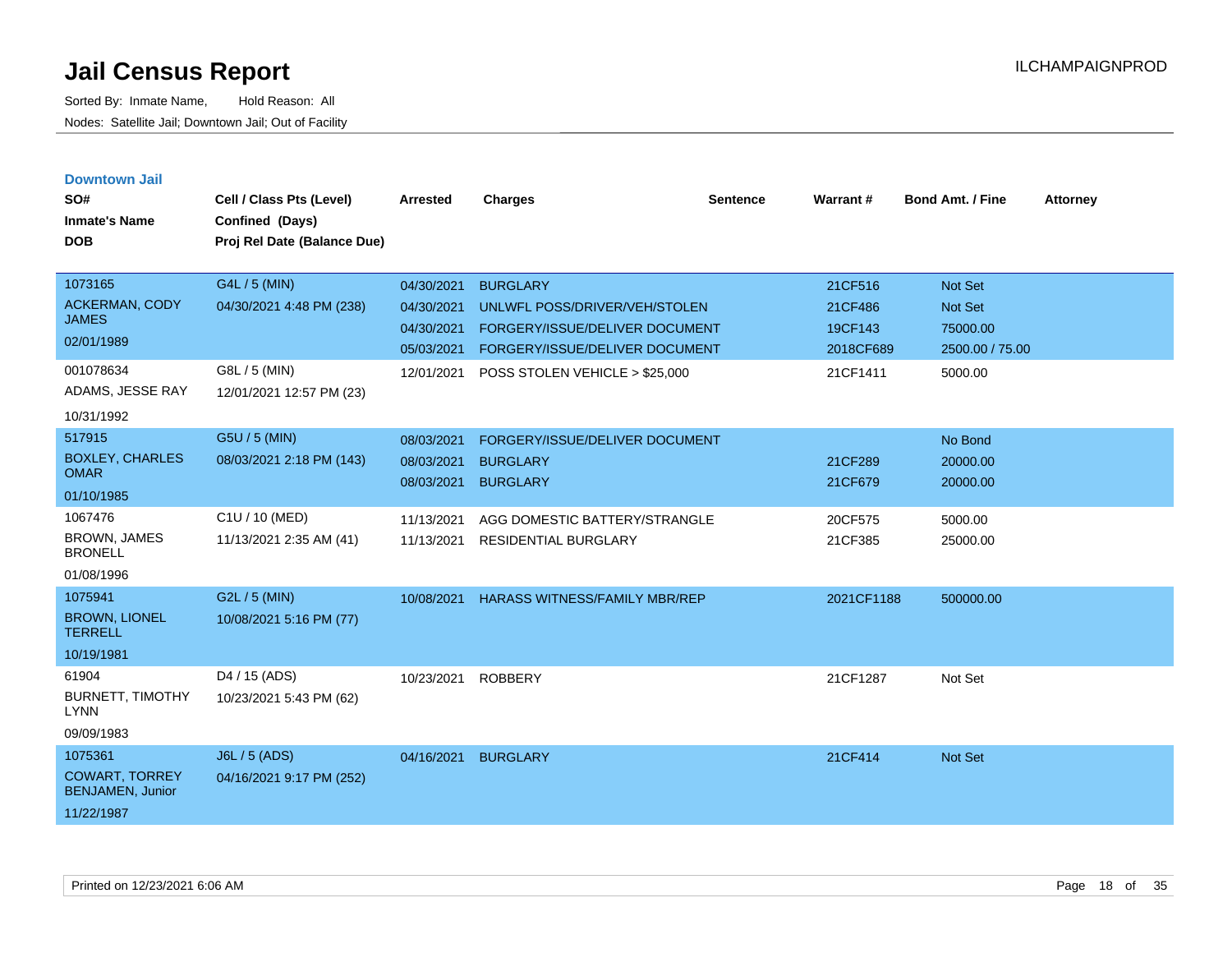Sorted By: Inmate Name, Hold Reason: All Nodes: Satellite Jail; Downtown Jail; Out of Facility

| SO#<br><b>Inmate's Name</b><br><b>DOB</b>  | Cell / Class Pts (Level)<br>Confined (Days)<br>Proj Rel Date (Balance Due) | <b>Arrested</b> | <b>Charges</b>                          | <b>Sentence</b> | Warrant#   | <b>Bond Amt. / Fine</b> | <b>Attorney</b> |
|--------------------------------------------|----------------------------------------------------------------------------|-----------------|-----------------------------------------|-----------------|------------|-------------------------|-----------------|
|                                            |                                                                            |                 |                                         |                 |            |                         |                 |
| 1067370                                    | E3L / 15 (MAX)                                                             | 11/05/2021      | FIREARM/FOID INVALID/NOT ELIG           |                 | 21CF1370   | <b>Not Set</b>          |                 |
| <b>DAVIS, AUSTIN</b><br><b>CHRISTOPHER</b> | 11/06/2021 12:23 AM (48)                                                   |                 |                                         |                 |            |                         |                 |
| 08/11/1997                                 |                                                                            |                 |                                         |                 |            |                         |                 |
| 1066719                                    | C5L / 10 (MED)                                                             | 06/09/2021      | RET THEFT/DISP MERCH/>\$300             |                 | 19CF959    | 5000.00                 |                 |
| DAVIS, TAVEON                              | 06/09/2021 10:50 PM (198)                                                  | 06/09/2021      | RETAIL THEFT/DISP MERCH/<\$300          |                 | 19CM897    | 3000.00                 |                 |
| <b>CORNELIUS</b>                           |                                                                            | 06/09/2021      | AGG DOMESTIC BATTERY/STRANGLE           |                 | 21CF310    | 100000.00               |                 |
| 12/21/1997                                 |                                                                            |                 |                                         |                 |            |                         |                 |
| 001078223                                  | G6L / 5 (MIN)                                                              | 11/09/2021      | AGG DUI/NO VALID DL                     |                 | 21CF1382   | <b>Not Set</b>          |                 |
| DIEGO-MATEO,<br><b>JOAQUIN</b>             | 11/09/2021 10:52 PM (45)                                                   |                 |                                         |                 |            |                         |                 |
| 01/23/2002                                 |                                                                            |                 |                                         |                 |            |                         |                 |
| 571307                                     | J3L / 15 (ADS)                                                             | 09/14/2020      | <b>CRIM SEXUAL ABUSE/CONSENT</b>        |                 | 2020CF1026 | Not Set                 |                 |
| DOMINGO-<br>CASTANEDA,                     | 09/14/2020 11:19 PM (466)                                                  | 09/14/2020      | <b>PRED CRIM SEX ASLT/VICTIM &lt;13</b> |                 | 2020CF1025 | Not Set                 |                 |
| 09/29/1989                                 |                                                                            |                 |                                         |                 |            |                         |                 |
| 527379                                     | C9U / 15 (ADS)                                                             | 10/25/2021      | ARMED HABITUAL CRIMINAL                 |                 | 21CF1297   | <b>Not Set</b>          |                 |
| DRAKE, MARCELL<br><b>DEON</b>              | 10/25/2021 5:05 PM (60)                                                    | 10/27/2021      | AGG DOMESTIC BATTERY/STRANGLE           |                 | 21CF1245   | <b>Not Set</b>          |                 |
| 04/20/1987                                 |                                                                            |                 |                                         |                 |            |                         |                 |
| 959292                                     | K1 / 15 (ADS)                                                              | 04/01/2021      | ATTEMPT (FIRST DEGREE MURDER)           |                 | 2020CF565  | 2000000.00              |                 |
| DUNCAN, COREYON<br><b>ANTHONY</b>          | 04/01/2021 8:46 PM (267)                                                   | 12/17/2021      | <b>MURDER</b>                           |                 | 21CF1542   | Not Set                 |                 |
| 01/17/1989                                 |                                                                            |                 |                                         |                 |            |                         |                 |
| 1053207                                    | K <sub>2</sub> / 15 (SPH)                                                  | 06/06/2019      | MURDER/INTENT TO KILL/INJURE            |                 | 2019-CF849 | 2000000.00              |                 |
| <b>FAUST, JAQUAVEON</b><br><b>LAVELL</b>   | 06/06/2019 2:24 PM (932)                                                   |                 |                                         |                 |            |                         |                 |
| 07/25/1996                                 |                                                                            |                 |                                         |                 |            |                         |                 |
| 962759                                     | E6L / 5 (ADS)                                                              | 07/16/2021      | METH DELIVERY<5 GRAMS                   |                 | 21CF833    | Not Set                 |                 |
|                                            | FINLEY, KEVIN DANTE 07/16/2021 9:44 PM (161)                               | 07/29/2021      | AGG CRIM SEX ASSAULT/FELONY             |                 | 21CF891    | No Bond                 |                 |

12/28/1988

Printed on 12/23/2021 6:06 AM **Page 19 of 35**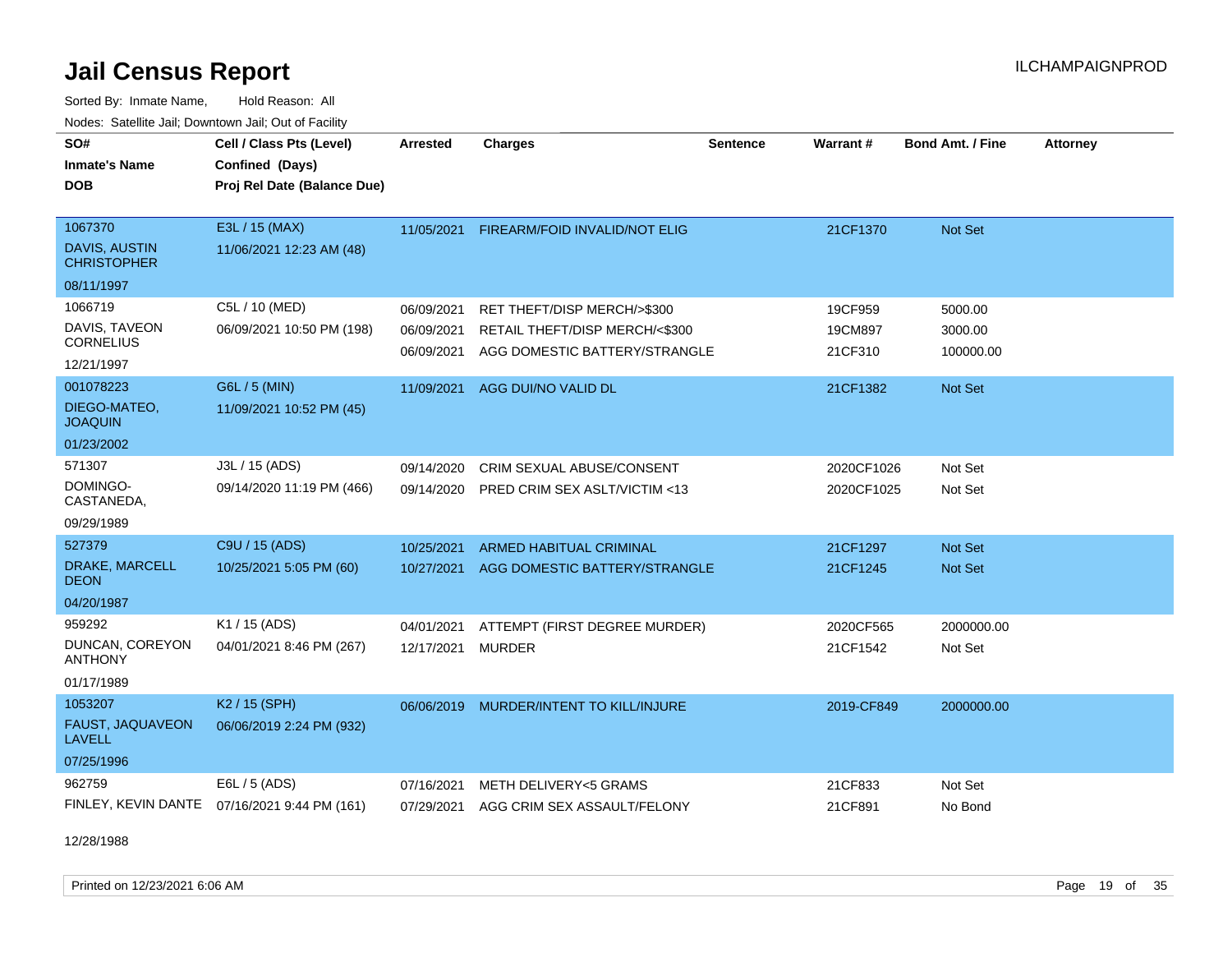Sorted By: Inmate Name, Hold Reason: All Nodes: Satellite Jail; Downtown Jail; Out of Facility

| Nudes. Satellite Jali, Downtown Jali, Out of Facility |                                            |                 |                                     |                 |                 |                         |                 |
|-------------------------------------------------------|--------------------------------------------|-----------------|-------------------------------------|-----------------|-----------------|-------------------------|-----------------|
| SO#                                                   | Cell / Class Pts (Level)                   | <b>Arrested</b> | <b>Charges</b>                      | <b>Sentence</b> | <b>Warrant#</b> | <b>Bond Amt. / Fine</b> | <b>Attorney</b> |
| <b>Inmate's Name</b>                                  | Confined (Days)                            |                 |                                     |                 |                 |                         |                 |
| <b>DOB</b>                                            | Proj Rel Date (Balance Due)                |                 |                                     |                 |                 |                         |                 |
|                                                       |                                            |                 |                                     |                 |                 |                         |                 |
| 524764                                                | G3L / 5 (MIN)                              | 09/18/2021      | METH DELIVERY/15<100 GRAMS          |                 | 21CF627         | 50000.00                |                 |
| <b>FISCUS, ROBERT</b><br>LOWELL                       | 09/18/2021 10:50 AM (97)                   |                 |                                     |                 |                 |                         |                 |
| 02/17/1986                                            |                                            |                 |                                     |                 |                 |                         |                 |
| 1068917                                               | $H1L / 5$ (MIN)                            | 08/11/2021      | VIO ORDER/PRIOR VIO OF ORDER        |                 | 21CF965         | Not Set                 |                 |
| GARCIA, JUAN<br>CARLOS                                | 08/11/2021 9:24 PM (135)                   |                 |                                     |                 |                 |                         |                 |
| 10/21/1997                                            |                                            |                 |                                     |                 |                 |                         |                 |
| 32913                                                 | $11/15$ (ADS)                              | 12/03/2021      | PRED CRIM SEX ASLT/VICTIM <13       |                 | 21CF1481        | Not Set                 |                 |
| GROB, WARREN A,<br>Junior                             | 12/03/2021 4:24 PM (21)                    |                 |                                     |                 |                 |                         |                 |
| 12/07/1950                                            |                                            |                 |                                     |                 |                 |                         |                 |
| 1073611                                               | G3U / 5 (MIN)                              | 02/09/2021      | DELIVERY OF OR POSSESSION OF W/ INT |                 | 21CF160         | Not Set                 |                 |
| <b>HAYES, CAMERON</b><br>TAYLOR MALEEK                | 02/09/2021 3:10 PM (318)                   | 02/09/2021      | MFG 15>100 GR ECSTASY/ANALOG        |                 | 21CF121         | 500000.00               |                 |
| 08/10/1998                                            |                                            |                 |                                     |                 |                 |                         |                 |
| 544770                                                | D3 / 10 (MED)                              | 08/14/2021      | AGG DOMESTIC BATTERY/STRANGLE       |                 | 2021CF514       | 25000.00                |                 |
| HAYES, DEVON<br>JERMAINE                              | 08/14/2021 2:56 AM (132)                   | 08/14/2021      | AGGRAVATED DOMESTIC BATTERY         |                 | 21CF977         | No Bond                 |                 |
| 11/07/1987                                            |                                            |                 |                                     |                 |                 |                         |                 |
| 1038973                                               | I3 / 10 (MED)                              | 11/05/2021      | AGG DOMESTIC BATTERY/STRANGLE       |                 | 21CF1365        | Not Set                 |                 |
|                                                       | HAYS, DAMIEN CLYDE 11/05/2021 8:59 PM (49) |                 |                                     |                 |                 |                         |                 |
|                                                       |                                            |                 |                                     |                 |                 |                         |                 |
| 03/19/1994                                            |                                            |                 |                                     |                 |                 |                         |                 |
| 1024228                                               | K3 / 15 (SPH)                              | 04/24/2018      | *MURDER/INTENT TO KILL/INJURE       |                 | 2018-CF1170     | 5000000.00              |                 |
| <b>HILL, JAMONTE</b><br>RASHAD                        | 04/24/2018 4:07 PM (1,340)                 |                 |                                     |                 |                 |                         |                 |
| 05/23/1994                                            |                                            |                 |                                     |                 |                 |                         |                 |
| 1063119                                               | J5L / 10 (MED)                             | 11/05/2021      | <b>BURGLARY</b>                     |                 | 2018CF877       | 10000.00                |                 |
| HUNT, KHALLEEL<br>MALIK                               | 11/05/2021 7:47 AM (49)                    |                 |                                     |                 |                 |                         |                 |
| 03/28/1999                                            |                                            |                 |                                     |                 |                 |                         |                 |
|                                                       |                                            |                 |                                     |                 |                 |                         |                 |

Printed on 12/23/2021 6:06 AM Page 20 of 35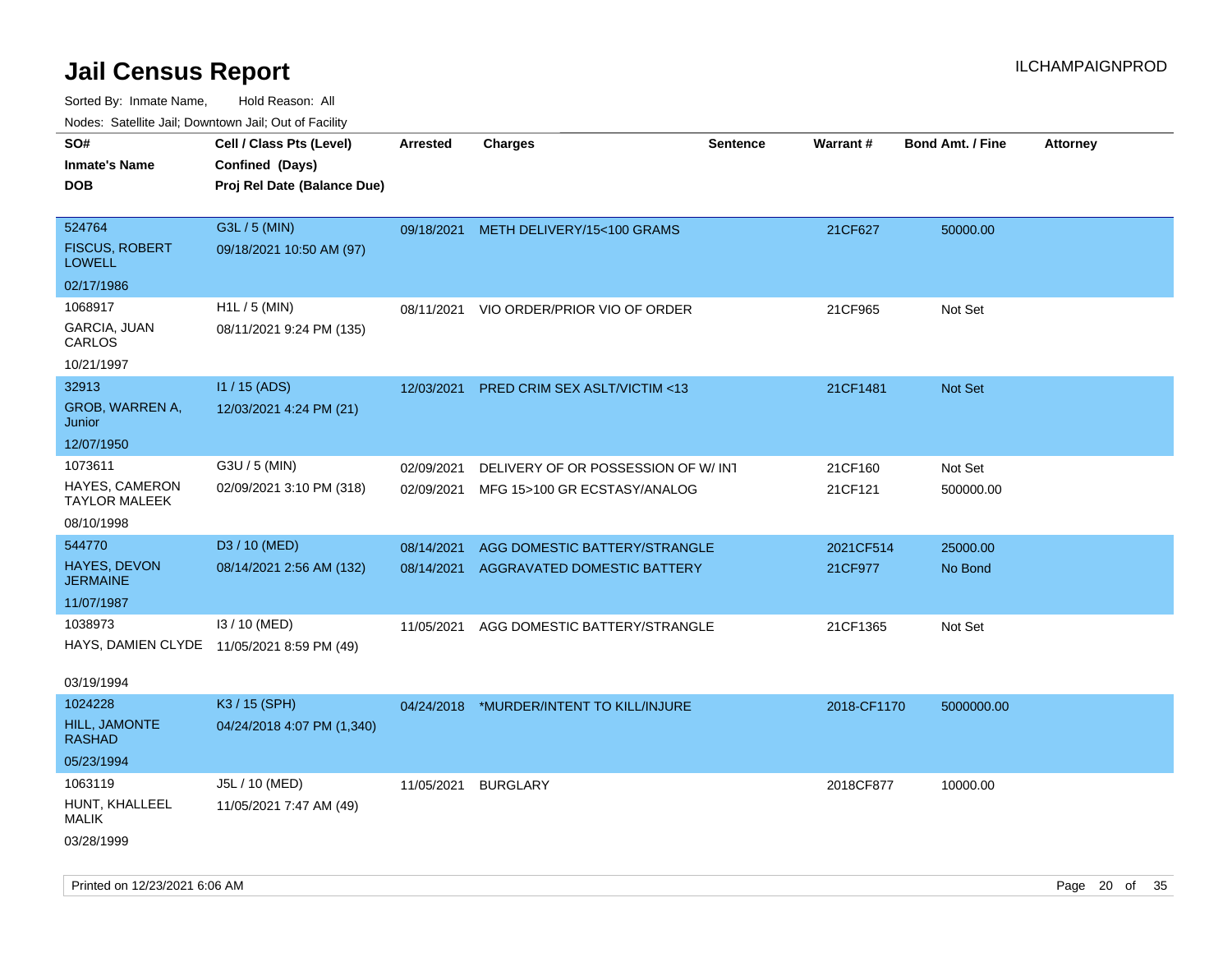Sorted By: Inmate Name, Hold Reason: All Nodes: Satellite Jail; Downtown Jail; Out of Facility

| ivouss. Satellite Jall, Downtown Jall, Out of Facility |                             |                 |                                      |                 |            |                         |                 |
|--------------------------------------------------------|-----------------------------|-----------------|--------------------------------------|-----------------|------------|-------------------------|-----------------|
| SO#                                                    | Cell / Class Pts (Level)    | <b>Arrested</b> | <b>Charges</b>                       | <b>Sentence</b> | Warrant#   | <b>Bond Amt. / Fine</b> | <b>Attorney</b> |
| <b>Inmate's Name</b>                                   | Confined (Days)             |                 |                                      |                 |            |                         |                 |
| <b>DOB</b>                                             | Proj Rel Date (Balance Due) |                 |                                      |                 |            |                         |                 |
| 1073894                                                | E4U / 10 (ADS)              | 09/09/2021      | <b>VIOLATE SEX OFFENDER REGIS/2+</b> |                 | 2021CF920  | 10000.00                |                 |
| <b>JOKICH, ANTON VEGO</b>                              | 09/09/2021 2:14 PM (106)    |                 |                                      |                 |            |                         |                 |
|                                                        |                             |                 |                                      |                 |            |                         |                 |
| 05/30/1969                                             |                             |                 |                                      |                 |            |                         |                 |
| 23138                                                  | D1 / 15 (MAX)               | 06/17/2021      | AGG STALKING/CONFINE/RESTRAIN        | 5y (DOC)        | 18-CF-1333 | Not Set                 |                 |
| JONES, GLENN<br><b>CLAYTON</b>                         | 06/17/2021 12:51 PM (190)   |                 |                                      |                 |            |                         |                 |
| 08/17/1958                                             |                             |                 |                                      |                 |            |                         |                 |
| 24308                                                  | D <sub>2</sub> / 15 (MAX)   | 06/03/2021      | <b>ROBBERY</b>                       |                 | 21CF625    | No Bond                 |                 |
| KWIATKOWSKI,<br><b>ROBERT JOHN</b>                     | 06/03/2021 10:40 PM (204)   |                 |                                      |                 |            |                         |                 |
| 08/08/1963                                             |                             |                 |                                      |                 |            |                         |                 |
| 29681                                                  | J2L / 15 (ADS)              | 07/14/2020      | PREDATORY CRIMINAL SEX ASSLT/CHILD   |                 | 20CF-781   | 250000.00               |                 |
| LENOIR, JOHN<br><b>CHRISTOPHER</b>                     | 07/14/2020 12:51 PM (528)   |                 |                                      |                 |            |                         |                 |
| 04/20/1966                                             |                             |                 |                                      |                 |            |                         |                 |
| 001078320                                              | J1L / 10 (SPH)              | 11/23/2021      | RESIST/OBSTRUCTING A PEACE OFFICEI   |                 | 21CM539    | <b>Not Set</b>          |                 |
| <b>MARSH, PAUL</b><br><b>OLUFUNMILAYO</b>              | 11/23/2021 2:32 PM (31)     |                 |                                      |                 |            |                         |                 |
| 07/13/1994                                             |                             |                 |                                      |                 |            |                         |                 |
| 45113                                                  | E2L / 15 (MAX)              | 11/20/2021      | ARMED HABITUAL CRIMINAL              |                 | 21CF1424   | No Bond                 |                 |
| MARTIN, JEREMIAH<br><b>FRANCIS</b>                     | 11/20/2021 1:18 AM (34)     |                 |                                      |                 |            |                         |                 |
| 01/18/1977                                             |                             |                 |                                      |                 |            |                         |                 |
| 1066623                                                | G6U / 5 (MIN)               | 11/17/2021      | MFG/DEL 15<100 GR COCA/ANALOG        |                 | 17CF1093   | 75000.00                |                 |
| MATA-OROZCO,<br><b>OLEGARIO</b>                        | 11/17/2021 5:08 PM (37)     |                 |                                      |                 |            |                         |                 |
| 03/06/1995                                             |                             |                 |                                      |                 |            |                         |                 |
| 001078249                                              | B3 / 10 (MED)               | 08/07/2021      | FELON POSS/USE WEAPON/FIREARM        |                 | 21CF947    | Not Set                 |                 |
| MCCLENDON, CALVIN<br>М                                 | 08/07/2021 8:56 AM (139)    |                 |                                      |                 |            |                         |                 |
| 04/29/1990                                             |                             |                 |                                      |                 |            |                         |                 |

Printed on 12/23/2021 6:06 AM Page 21 of 35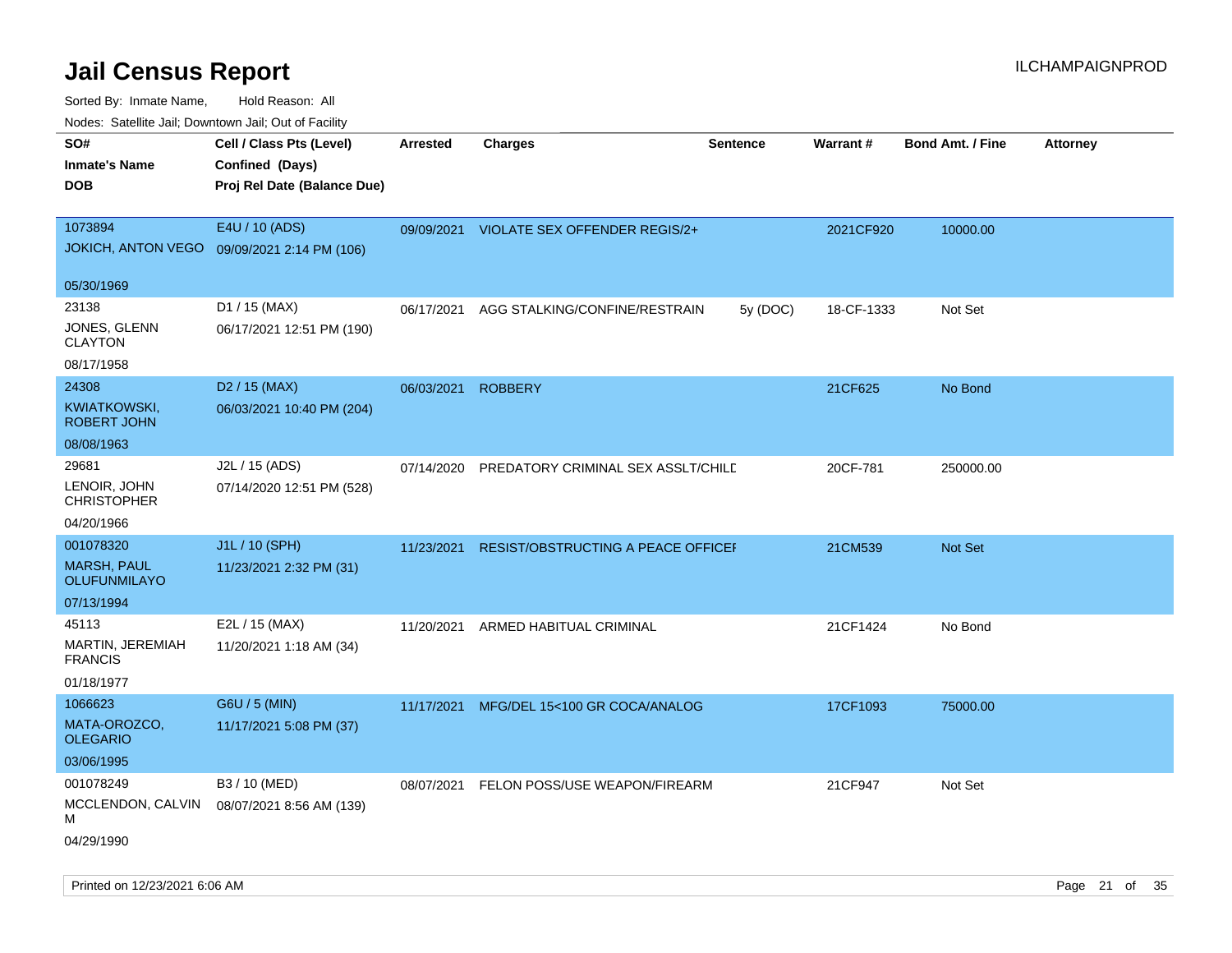Sorted By: Inmate Name, Hold Reason: All

Nodes: Satellite Jail; Downtown Jail; Out of Facility

| SO#<br><b>Inmate's Name</b>                                                        | Cell / Class Pts (Level)<br>Confined (Days)                 | <b>Arrested</b>                                      | <b>Charges</b>                                                                                                               | <b>Sentence</b> | <b>Warrant#</b>                                | <b>Bond Amt. / Fine</b>                                | <b>Attorney</b> |
|------------------------------------------------------------------------------------|-------------------------------------------------------------|------------------------------------------------------|------------------------------------------------------------------------------------------------------------------------------|-----------------|------------------------------------------------|--------------------------------------------------------|-----------------|
| <b>DOB</b>                                                                         | Proj Rel Date (Balance Due)                                 |                                                      |                                                                                                                              |                 |                                                |                                                        |                 |
| 40235<br>MERRIWEATHER,<br><b>MARCUS TODD</b><br>11/28/1967                         | G9U / 5 (MIN)<br>10/04/2021 4:41 PM (81)                    | 10/04/2021                                           | AGG DUI/4                                                                                                                    |                 | 2021CF1145                                     | 35000.00                                               |                 |
| 1040273<br>METCALFE, LANELL<br><b>JARON</b><br>09/22/1988                          | E5U / 15 (ADS)<br>09/30/2021 11:32 PM (85)                  | 09/30/2021                                           | <b>PRED CRIM SEX ASLT/VICTIM &lt;13</b>                                                                                      |                 | 21CF329                                        | 500000.00                                              |                 |
| 1075635<br>MILES, DEVLON VON,<br>Junior<br>11/04/2000                              | B <sub>2</sub> / 10 (ADS)<br>05/11/2021 10:39 PM (227)      | 05/11/2021<br>05/11/2021                             | AGG DISCHARGE FIREARM/OCC VEH<br>MFG/DEL CANNABIS/30-500 GRAMS                                                               |                 | 21CF538<br>20CF1402                            | Not Set<br>100000.00                                   |                 |
| 1069209<br>MOORE, DEVONTE<br>JAMAL<br>09/24/1995                                   | H <sub>2</sub> L / 10 (ADS)<br>04/07/2021 6:25 PM (261)     | 04/07/2021                                           | AGG BATTERY/GREAT BODILY HARM                                                                                                |                 | 21CF376                                        | Not Set                                                |                 |
| 001078357<br>PETTIGREW, CAREY<br><b>CORNITRIAS DEOBLO</b><br>08/31/1986<br>1022441 | H6L / 15 (ADS)<br>09/17/2021 9:56 AM (98)<br>H3L / 10 (ADS) | 09/17/2021<br>09/17/2021<br>09/17/2021<br>10/27/2021 | ARMED ROBBERY/ARMED W/FIREARM<br>ARMED ROBBERY/ARMED W/FIREARM<br>ARMED ROBBERY/ARMED W/FIREARM<br>AGG BATTERY/PEACE OFFICER |                 | 21CF1128<br>21CF1129<br>21CF1230<br>2021 CF 12 | <b>Not Set</b><br>Not Set<br><b>Not Set</b><br>No Bond |                 |
| PICKENS, DONTRELL<br><b>DEMAR</b><br>12/10/1993                                    | 10/27/2021 1:39 PM (58)                                     | 10/27/2021                                           | AGG BATTERY/PEACE OFFICER                                                                                                    |                 | 2020 CF 1488                                   | No Bond                                                |                 |
| 001078602<br>RICHARDSON,<br><b>JOHNNY LINDAL</b><br>06/27/2000                     | C6L / 10 (MED)<br>11/21/2021 10:00 AM (33)                  | 11/21/2021                                           | AGGRAVATED DOMESTIC BATTERY                                                                                                  |                 | 21CF1428                                       | <b>Not Set</b>                                         |                 |
| 1072114<br>ROBINSON, DONNELL<br><b>LEVON</b><br>10/23/2000                         | A1U / 15 (SPH)<br>01/17/2021 2:40 PM (341)                  | 01/17/2021<br>01/17/2021<br>02/17/2021               | ATTEMPT (FIRST DEGREE MURDER)<br>ARMED ROBBERY/NO FIREARM<br>AGGRAVATED BATTERY                                              | 4y (DOC)        | 2021CF65<br>2020CF824                          | Not Set<br>75000.00<br>250000.00                       |                 |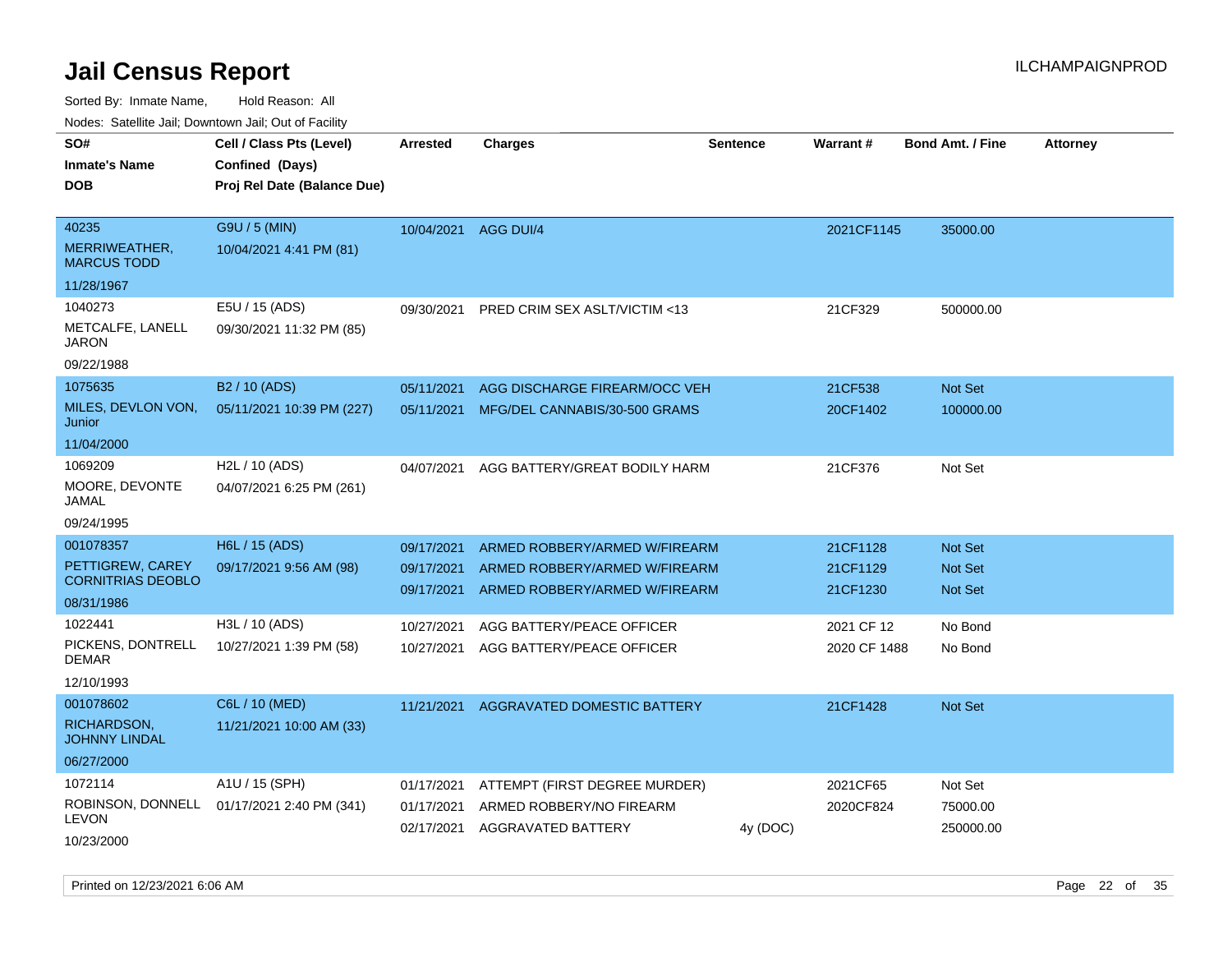| roaco. Catolino cali, Downtown cali, Out of Facility |                                             |                          |                                                 |                 |                       |                         |                 |
|------------------------------------------------------|---------------------------------------------|--------------------------|-------------------------------------------------|-----------------|-----------------------|-------------------------|-----------------|
| SO#<br>Inmate's Name                                 | Cell / Class Pts (Level)<br>Confined (Days) | <b>Arrested</b>          | <b>Charges</b>                                  | <b>Sentence</b> | Warrant#              | <b>Bond Amt. / Fine</b> | <b>Attorney</b> |
| DOB                                                  | Proj Rel Date (Balance Due)                 |                          |                                                 |                 |                       |                         |                 |
| 1006507                                              | C2L / 10 (MED)                              | 10/21/2021               | DOMESTIC BATTERY/OTHER PRIOR                    |                 | 21CF1269              | Not Set                 |                 |
| RODGERS, DYLAN<br><b>ROBERT</b>                      | 10/21/2021 12:34 AM (64)                    | 10/21/2021<br>10/21/2021 | PROBATION VIOLATION<br>AGG ASLT/USE DDLY WEAPON |                 | 2019CF1220<br>21CM123 | 10000.00<br>1000.00     |                 |
| 12/12/1991                                           |                                             |                          |                                                 |                 |                       |                         |                 |
| 1068592<br>ROSS, TEVONTAE<br><b>TERRANCE</b>         | C8L / 15 (ADS)<br>11/12/2021 8:41 AM (42)   | 11/12/2021               | <b>BURGLARY</b>                                 |                 | 21CF1393              | Not Set                 |                 |
| 12/15/1998                                           |                                             |                          |                                                 |                 |                       |                         |                 |
| 1057312                                              | G <sub>2U</sub>                             | 11/10/2021               | <b>HOME INVASION/FIREARM</b>                    |                 | 21CF1388              | Not Set                 |                 |
| <b>STARKS, RAMEON</b><br><b>TAHZIER</b>              | 11/10/2021 9:51 PM (44)                     | 11/30/2021               | THEFT                                           |                 | 21CF1194              | 100000.00               |                 |
| 12/18/1996                                           |                                             |                          |                                                 |                 |                       |                         |                 |
| 1051104                                              | G1U / 5 (MIN)                               | 05/26/2021               | METH DELIVERY/5<15 GRAMS                        |                 | 21CF598               | Not Set                 |                 |
| STOVER, ANDREW<br>WADE                               | 05/27/2021 12:59 AM (211)                   | 05/26/2021<br>05/26/2021 | DRIVING ON REVOKED LICENSE<br><b>BURGLARY</b>   |                 | 21TR4000<br>21CF667   | Not Set<br>Not Set      |                 |
| 07/20/1994                                           |                                             |                          |                                                 |                 |                       |                         |                 |
| 1024184                                              | H5L / 10 (ADS)                              | 09/08/2021               | AGG ASLT PEACE OFF/FIRE/ER WRK                  |                 | 20CF1051              | No Bond                 |                 |
| <b>SULLIVAN, CODY</b><br><b>MICHAEL</b>              | 09/08/2021 3:28 PM (107)                    |                          |                                                 |                 |                       |                         |                 |
| 08/15/1994                                           |                                             |                          |                                                 |                 |                       |                         |                 |
| 1068839<br>TAYLOR, LONDON                            | C3L / 15 (MAX)<br>08/07/2020 10:30 AM (504) | 08/07/2020               | <b>HOMICIDE</b>                                 |                 | 2020-CF851            | 1000000.00              |                 |
| <b>JAVON</b><br>08/16/1999                           |                                             |                          |                                                 |                 |                       |                         |                 |
| 1004142                                              | F9L / 15 (MAX)                              | 10/27/2021               | POSSESSION OF METH/15<100GRAMS                  |                 | 2021CF1298            | 1500000.00              |                 |
| TOY, KAYON LARENZ                                    | 10/22/2021 1:01 PM (63)                     |                          |                                                 |                 |                       |                         |                 |
| 09/12/1991                                           |                                             |                          |                                                 |                 |                       |                         |                 |
| 1056971                                              | D6 / 10 (ADS)                               | 08/07/2021               | FELON POSS/USE WEAPON/FIREARM                   |                 | 21CF948               | No Bond                 |                 |
| TRAVIS, DENZEL<br><b>DANTRELL</b>                    | 08/07/2021 7:36 AM (139)                    | 08/08/2021               | AGG BATTERY/PUBLIC PLACE                        |                 | 2020CF647             | 25000.00                |                 |
| 03/21/1993                                           |                                             |                          |                                                 |                 |                       |                         |                 |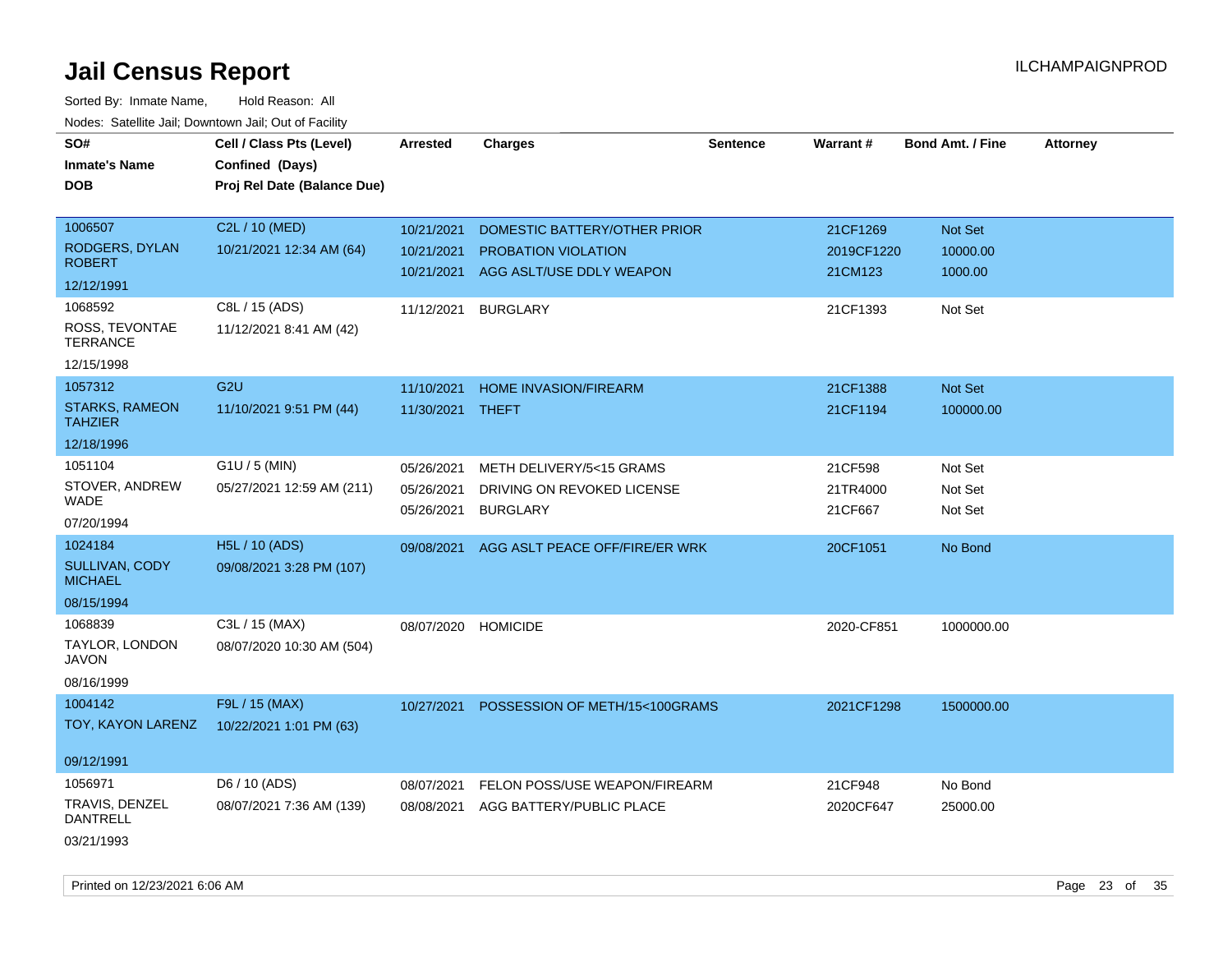| SO#<br><b>Inmate's Name</b><br><b>DOB</b>     | Cell / Class Pts (Level)<br>Confined (Days)<br>Proj Rel Date (Balance Due) | <b>Arrested</b> | <b>Charges</b>                  | <b>Sentence</b> | Warrant#    | <b>Bond Amt. / Fine</b> | <b>Attorney</b> |
|-----------------------------------------------|----------------------------------------------------------------------------|-----------------|---------------------------------|-----------------|-------------|-------------------------|-----------------|
| 001078250<br><b>TRAVIS, JORDAN</b><br>TESHAUN | F2L / 10 (MED)<br>08/07/2021 10:27 AM (139)                                | 08/07/2021      | FELON POSS WEAPON/BODY ARMOR    |                 | 21CF950     | <b>Not Set</b>          |                 |
| 03/03/1996                                    |                                                                            |                 |                                 |                 |             |                         |                 |
| 30108                                         | J4L / 15 (ADS)                                                             | 07/30/2021      | <b>MURDER</b>                   |                 | 21CF902     | 2000000.00              |                 |
| VANDYKE, DARYL<br><b>ANTHONY</b>              | 07/30/2021 8:29 PM (147)                                                   |                 |                                 |                 |             |                         |                 |
| 10/04/1965                                    |                                                                            |                 |                                 |                 |             |                         |                 |
| 968681                                        | D5 / 15 (ADS)                                                              | 08/27/2021      | AGG CRIM SX AB/VIC 13<18/TRUST  |                 | 2020CF499   | 250000.00               |                 |
| <b>WADE, DEMETRIUS</b><br><b>DARYL</b>        | 08/27/2021 2:25 AM (119)                                                   | 08/27/2021      | INDIRECT CRIMINAL CONTEMPT      | 5y (DOC)        | 2021CC16    | No Bond                 |                 |
| 01/07/1987                                    |                                                                            |                 |                                 |                 |             |                         |                 |
| 1070904                                       | G7U / 5 (MIN)                                                              | 10/28/2021      | <b>BURGLARY</b>                 |                 | 2021CF321   | 15000.00                |                 |
| WANKEL, JONAH<br>JAMES                        | 10/28/2021 3:42 AM (57)                                                    |                 |                                 |                 |             |                         |                 |
| 12/15/1993                                    |                                                                            |                 |                                 |                 |             |                         |                 |
| 1070971                                       | 14 / 5 (ADS)                                                               | 12/07/2021      | <b>IDENTITY THEFT/&lt;\$300</b> |                 | 20CF922     | <b>Not Set</b>          |                 |
| <b>WEIR, CLINTON</b><br><b>HOWARD</b>         | 12/08/2021 3:45 AM (16)                                                    | 12/07/2021      | <b>RECKLESS DRIVING</b>         |                 | 19TR2348    | Not Set                 |                 |
| 03/15/1983                                    |                                                                            |                 |                                 |                 |             |                         |                 |
| 1058072                                       | A2U / 15 (SPH)                                                             | 02/25/2021      | ARMED HABITUAL CRIMINAL         |                 |             | Not Set                 |                 |
| WILLIAMS, KENNETH<br><b>BERNARD</b>           | 02/25/2021 3:24 PM (302)                                                   |                 |                                 |                 |             |                         |                 |
| 10/04/1985                                    |                                                                            |                 |                                 |                 |             |                         |                 |
| 9326                                          | $12/5$ (ADS)                                                               | 06/14/2021      | <b>BURGLARY</b>                 |                 | 2020-CF-625 | <b>Not Set</b>          |                 |
| YOUNG, ANTHONY<br><b>PAUL</b>                 | 06/14/2021 12:07 PM (193)                                                  |                 |                                 |                 |             |                         |                 |
| 03/13/1954                                    |                                                                            |                 |                                 |                 |             |                         |                 |
| <b>Total Downtown Jail: 54</b>                |                                                                            | Males: 54       | Females: 0<br>Unknown: 0        |                 |             |                         |                 |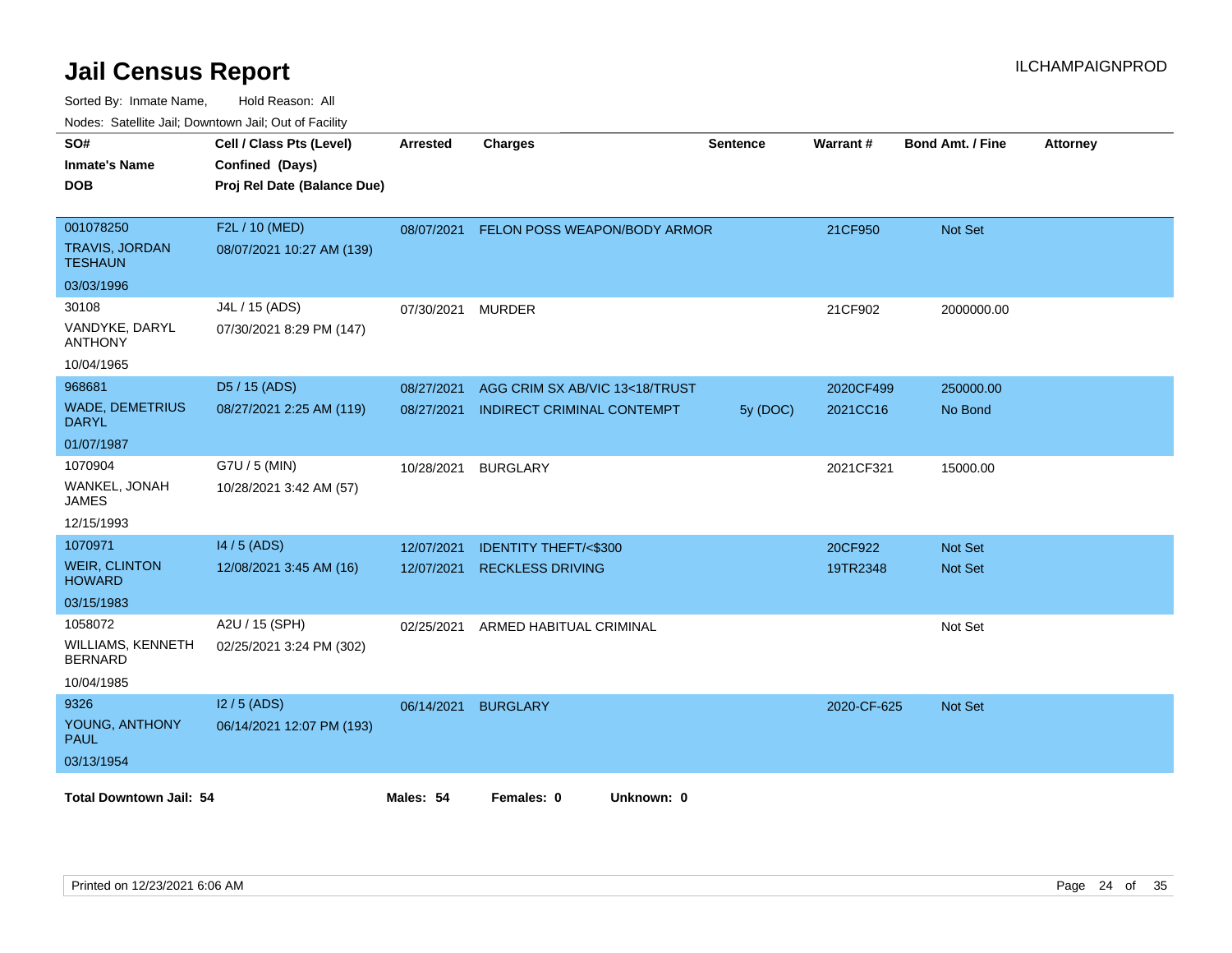|  | <b>Out of Facility</b> |  |
|--|------------------------|--|

| SO#<br><b>Inmate's Name</b>             | Cell / Class Pts (Level)<br>Confined (Days)   | <b>Arrested</b> | <b>Charges</b>                   | <b>Sentence</b> | Warrant#   | <b>Bond Amt. / Fine</b> | <b>Attorney</b> |
|-----------------------------------------|-----------------------------------------------|-----------------|----------------------------------|-----------------|------------|-------------------------|-----------------|
| <b>DOB</b>                              | Proj Rel Date (Balance Due)                   |                 |                                  |                 |            |                         |                 |
| 61095                                   | <b>DEW / 10 (ADS)</b>                         | 05/02/2021      | HOME INVASION/CAUSE INJURY       |                 | 2021CF323  | 100000.00               |                 |
| AMOS, DERRICK<br><b>JAMES</b>           | 05/02/2021 9:02 PM (236)                      |                 |                                  |                 |            |                         |                 |
| 06/12/1985                              |                                               |                 |                                  |                 |            |                         |                 |
| 19971                                   | <b>EHD</b>                                    | 11/09/2021      | DRIVING RVK/SUSP DUI/SSS 4-9     |                 | 2021CF968  | Not Set                 |                 |
| <b>LYNN</b>                             | BARNESKE, RAYMOND 11/09/2021 9:32 AM (45)     |                 |                                  |                 |            |                         |                 |
| 08/17/1961                              | 5/6/2022 (0.00)                               |                 |                                  |                 |            |                         |                 |
| 60268                                   | <b>EHD</b>                                    | 12/14/2021      | DRIVING ON REVOKED LICENSE       |                 | 2021TR1451 | Not Set                 |                 |
| <b>BECKETT, JEFFREY</b><br><b>ALAN</b>  | 12/14/2021 10:13 AM (10)                      |                 |                                  |                 |            |                         |                 |
| 05/07/1963                              | 12/23/2021 (0.00)                             |                 |                                  |                 |            |                         |                 |
| 516062                                  | DEW / 15 (MAX)                                | 02/22/2021      | PHONE HARASSMENT/2+              |                 | 20CF194    | 5000.00                 |                 |
| BENNETT, JOHN<br><b>MICHAEL</b>         | 02/22/2021 10:47 AM (305)                     | 02/22/2021      | AGG DISCH FIR/VEH/PC OFF/FRMAN   |                 | 21CF210    | No Bond                 |                 |
| 04/30/1986                              |                                               |                 |                                  |                 |            |                         |                 |
| 976538                                  | <b>EHD</b>                                    | 10/12/2021      | DOMESTIC BATTERY/OTHER PRIOR     |                 | 2020CF1095 | Not Set                 |                 |
|                                         | BLISSIT, WYATT TYRES 10/12/2021 10:05 AM (73) |                 |                                  |                 |            |                         |                 |
| 09/05/1989                              | 1/6/2022 (0.00)                               |                 |                                  |                 |            |                         |                 |
| 33993                                   | DEW / 10 (MED)                                | 06/14/2021      | AGGRAVATED DOMESTIC BATTERY      |                 | 21CF688    | Not Set                 |                 |
| <b>BOOKER, STEPHON</b>                  | 06/14/2021 7:42 PM (193)                      | 06/14/2021      | POSSESSING A CONTROLLED SUBSTAND |                 | 21CF657    | Not Set                 |                 |
| <b>MONTELL</b>                          |                                               | 06/14/2021      | PAROLE REVOCATION                |                 | CH2103612  | No Bond                 |                 |
| 06/11/1971                              |                                               |                 |                                  |                 |            |                         |                 |
| 1074315                                 | <b>DEW / 15 (MAX)</b>                         | 07/27/2021      | AGG DISCHARGE FIREARM/VEH/SCH    |                 | 21CF927    | Not Set                 |                 |
| <b>BRIGGS, PATRICK</b><br><b>MONTAY</b> | 08/03/2021 4:56 PM (143)                      |                 |                                  |                 |            |                         |                 |
| 08/05/2001                              |                                               |                 |                                  |                 |            |                         |                 |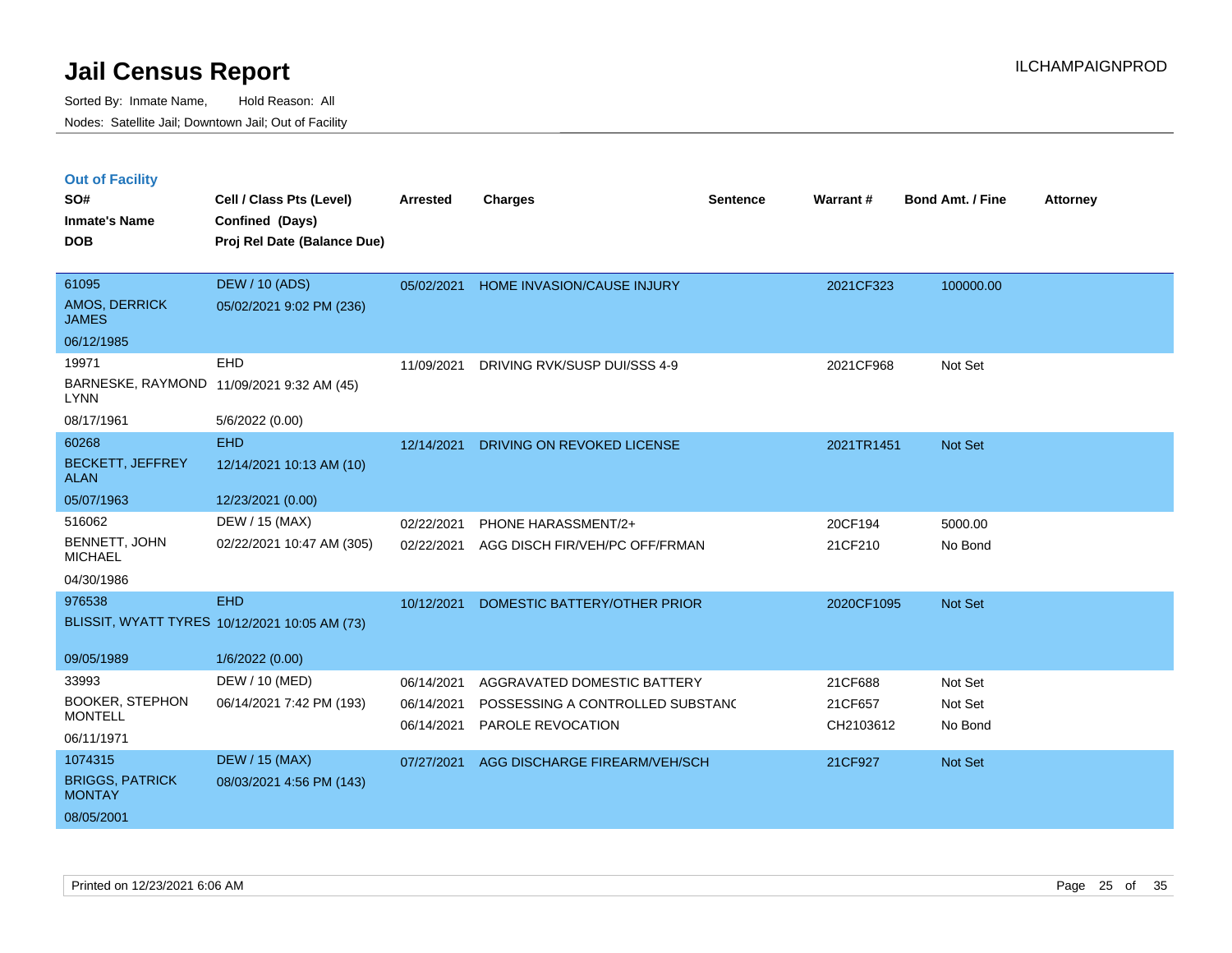| noaco. Catomto can, Domntonn can, Cat or I domt     |                                                                            |                          |                                                               |                 |                      |                         |                 |
|-----------------------------------------------------|----------------------------------------------------------------------------|--------------------------|---------------------------------------------------------------|-----------------|----------------------|-------------------------|-----------------|
| SO#<br><b>Inmate's Name</b><br><b>DOB</b>           | Cell / Class Pts (Level)<br>Confined (Days)<br>Proj Rel Date (Balance Due) | Arrested                 | <b>Charges</b>                                                | <b>Sentence</b> | <b>Warrant#</b>      | <b>Bond Amt. / Fine</b> | <b>Attorney</b> |
| 001078065<br><b>BROWN, CHARMAN</b><br><b>LAKEEF</b> | <b>KAN / 10 (ADS)</b><br>06/17/2021 12:32 PM (190)                         | 06/17/2021               | AGG BATTERY/DISCHARGE FIREARM                                 |                 | 21CF704              | 1000000.00              |                 |
| 11/30/2002                                          |                                                                            |                          |                                                               |                 |                      |                         |                 |
| 1038554<br><b>BROWN, CORRION</b><br><b>DEVONTAE</b> | KAN / 15 (MAX)<br>08/18/2021 5:40 PM (128)                                 | 08/18/2021<br>08/18/2021 | DELIVERY OF OR POSSESSION OF W/INT<br>ARMED HABITUAL CRIMINAL |                 | 21CF1009<br>21CF1162 | No Bond<br>Not Set      |                 |
| 04/19/1995                                          |                                                                            |                          |                                                               |                 |                      |                         |                 |
| 1038579<br><b>BROWN, MARKEL</b><br><b>RIKKI</b>     | <b>KAN / 15 (MAX)</b><br>08/18/2021 2:05 PM (128)                          | 08/18/2021               | FELON POSS/USE WEAPON/FIREARM                                 |                 | 21CF1010             | Not Set                 |                 |
| 01/06/1995                                          |                                                                            |                          |                                                               |                 |                      |                         |                 |
| 1003006<br><b>BROWN, ROCKEITH</b><br><b>JAVONTE</b> | KAN / 15 (MAX)<br>08/19/2021 12:55 AM (127)                                | 08/19/2021               | FELON POSS/USE MACHINE GUN                                    |                 | 21CF1011             | No Bond                 |                 |
| 07/23/1991                                          |                                                                            |                          |                                                               |                 |                      |                         |                 |
| 987334                                              | <b>DEW / 15 (MAX)</b>                                                      |                          | 03/10/2021 ATTEMPT (FIRST DEGREE MURDER)                      |                 | 19CF689              | Not Set                 |                 |
| CAIN, ISAIAH<br><b>DEPRIEST</b>                     | 03/10/2021 2:22 PM (289)                                                   |                          |                                                               |                 |                      |                         |                 |
| 12/23/1990                                          |                                                                            |                          |                                                               |                 |                      |                         |                 |
| 001078638                                           | <b>EHD</b>                                                                 | 12/15/2021               | DRIVING ON SUSPENDED LICENSE                                  |                 | 2021TR1120           | Not Set                 |                 |
| CAMPBELL, CARLA<br><b>GISSELLE</b>                  | 12/15/2021 11:03 AM (9)                                                    |                          |                                                               |                 |                      |                         |                 |
| 08/12/1980                                          | 2/12/2022 (0.00)                                                           |                          |                                                               |                 |                      |                         |                 |
| 992962                                              | <b>DEW / 15 (ADS)</b>                                                      | 05/25/2021               | MURDER/INTENT TO KILL/INJURE                                  |                 | 2018CF1045           | 1000000.00              |                 |
| <b>CAMPBELL, KEITH</b><br><b>KNAQEEB</b>            | 05/25/2021 1:19 PM (213)                                                   |                          |                                                               |                 |                      |                         |                 |
| 07/22/1991                                          |                                                                            |                          |                                                               |                 |                      |                         |                 |
| 001078576                                           | KAN / 15 (MAX)                                                             | 11/09/2021               | UNLAWFUL USE OF A WEAPON                                      |                 | 21CF1383             | Not Set                 |                 |
| CARTER, DEMONDRE<br>DAVON<br>05/27/2001             | 11/09/2021 6:01 PM (45)                                                    |                          |                                                               |                 |                      |                         |                 |
|                                                     |                                                                            |                          |                                                               |                 |                      |                         |                 |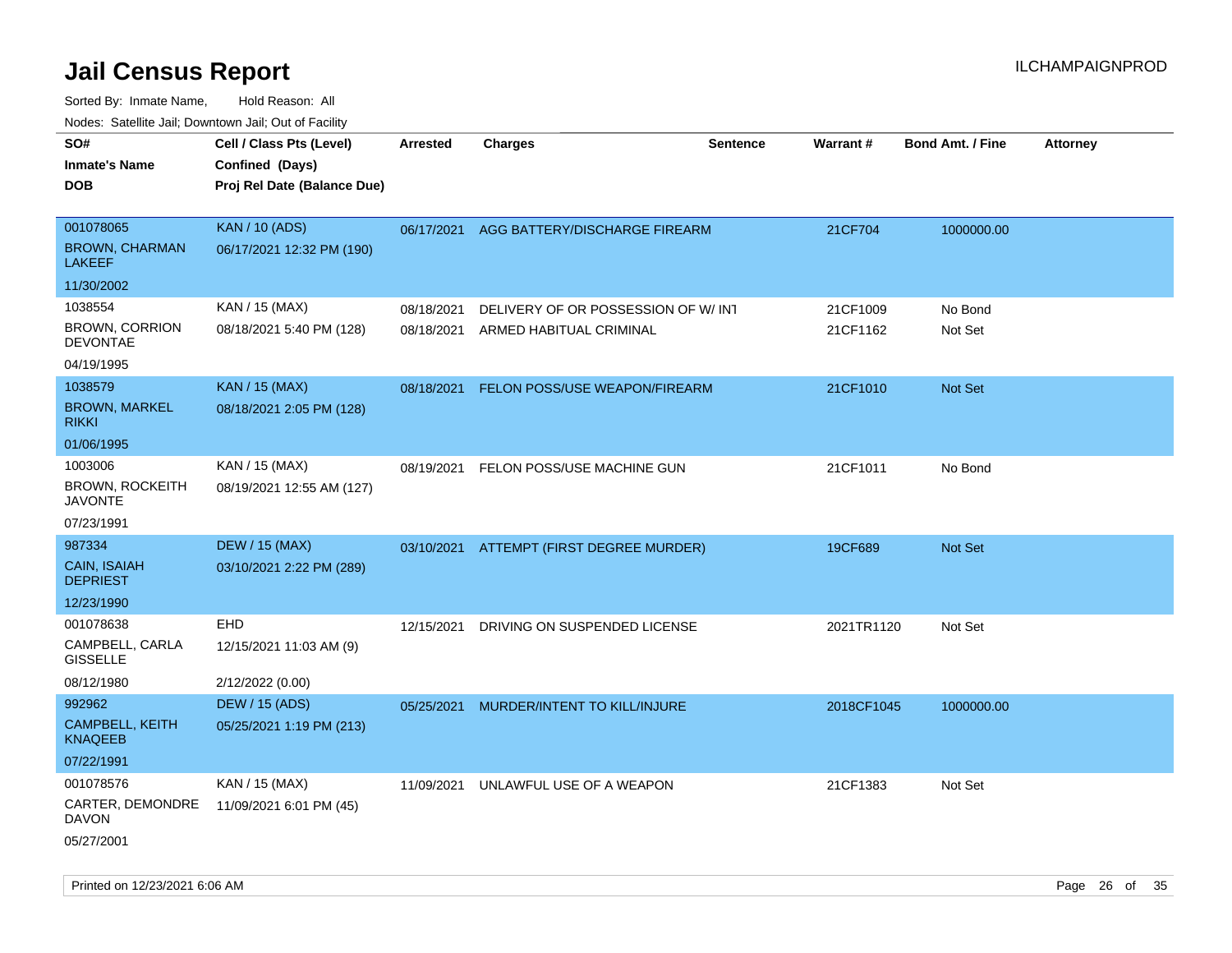| ivouss. Saleling Jali, Downtown Jali, Out of Facility<br>SO# | Cell / Class Pts (Level)    | <b>Arrested</b> | <b>Charges</b>                       | <b>Sentence</b> | <b>Warrant#</b> | <b>Bond Amt. / Fine</b> | <b>Attorney</b> |
|--------------------------------------------------------------|-----------------------------|-----------------|--------------------------------------|-----------------|-----------------|-------------------------|-----------------|
| <b>Inmate's Name</b>                                         | Confined (Days)             |                 |                                      |                 |                 |                         |                 |
| <b>DOB</b>                                                   | Proj Rel Date (Balance Due) |                 |                                      |                 |                 |                         |                 |
|                                                              |                             |                 |                                      |                 |                 |                         |                 |
| 1064992                                                      | KAN / 15 (MAX)              | 09/20/2021      | ARMED VIOLENCE/CATEGORY I            |                 | 21CF1137        | <b>Not Set</b>          |                 |
| <b>CARTER, KEJUAN</b><br><b>JAVONTE</b>                      | 09/20/2021 11:42 PM (95)    |                 |                                      |                 |                 |                         |                 |
| 06/27/1998                                                   |                             |                 |                                      |                 |                 |                         |                 |
| 959420                                                       | <b>EHD</b>                  | 11/16/2021      | AGG DUI/NO VALID DL                  |                 | 2021CF673       | Not Set                 |                 |
| <b>CHAPPLE, RAYMOND</b><br><b>DEONTE</b>                     | 11/16/2021 9:49 AM (38)     |                 |                                      |                 |                 |                         |                 |
| 06/30/1988                                                   | 12/29/2021 (0.00)           |                 |                                      |                 |                 |                         |                 |
| 001078461                                                    | <b>KAN / 10 (MED)</b>       | 10/07/2021      | AGG UNLAWFUL USE WEAPON/PERSON       |                 | 2021CF1209      | No Bond                 |                 |
| COLE, ERIC JOSE                                              | 10/08/2021 12:25 AM (77)    | 10/07/2021      | AGG DOMESTIC BATTERY/STRANGLE        |                 | 2021CF1208      | <b>Not Set</b>          |                 |
| 01/24/2002                                                   |                             | 10/08/2021      | <b>HARASS WITNESS/FAMILY MBR/REP</b> |                 | 21CF1218        | Not Set                 |                 |
| 57733                                                        | KAN / 15 (SPH)              | 02/25/2020      | <b>HOMICIDE</b>                      |                 | 2020-CF250      | 2000000.00              |                 |
| <b>CRAIG, ANTOINE</b><br>DARRELL                             | 02/25/2020 4:08 PM (668)    | 02/25/2020      | FELON POSS/USE WEAPON/FIREARM        |                 | 19CF-1827       | 80000.00                |                 |
| 10/09/1982                                                   |                             |                 |                                      |                 |                 |                         |                 |
| 001077939                                                    | <b>DEW / 10 (MED)</b>       | 05/10/2021      | <b>FIREARM/FOID INVALID/NOT ELIG</b> |                 | 21CF526         | No Bond                 |                 |
| <b>CROSS, PATRICK</b><br><b>DONTRELLE</b>                    | 05/10/2021 7:31 PM (228)    | 06/02/2021      | POSS STOLEN VEHICLE > \$25,000       |                 | 21CF612         | Not Set                 |                 |
| 11/07/2001                                                   |                             |                 |                                      |                 |                 |                         |                 |
| 1061304                                                      | DEW / 15 (MAX)              | 10/11/2021      | ARMED HABITUAL CRIMINAL              |                 | 21CF1226        | No Bond                 |                 |
| DORRIS, KEMION                                               | 10/11/2021 7:30 PM (74)     | 10/11/2021      | ARMED HABITUAL CRIMINAL              |                 | 21CF1227        | No Bond                 |                 |
| <b>DAETOCE</b>                                               |                             | 10/11/2021      | HOME INVASION/FIREARM                |                 | 21CF1228        | No Bond                 |                 |
| 11/19/1997                                                   |                             |                 |                                      |                 |                 |                         |                 |
| 995885                                                       | <b>EHD</b>                  | 11/30/2021      | DRIVING ON SUSPENDED LICENSE         |                 | 2021TR4222      | <b>Not Set</b>          |                 |
| FINLEY, KENON<br><b>MARQUIS</b>                              | 11/30/2021 10:33 AM (24)    |                 |                                      |                 |                 |                         |                 |
| 09/13/1991                                                   | 12/29/2021 (0.00)           |                 |                                      |                 |                 |                         |                 |
| 60154                                                        | EHD                         | 10/20/2021      | AGG DUI/LIC SUSP OR REVOKED          |                 | 2021cf261       | Not Set                 |                 |
| GARCIA-MEZA,<br>CARLOS                                       | 10/20/2021 9:23 AM (65)     |                 |                                      |                 |                 |                         |                 |
| 03/06/1983                                                   | 1/16/2022 (0.00)            |                 |                                      |                 |                 |                         |                 |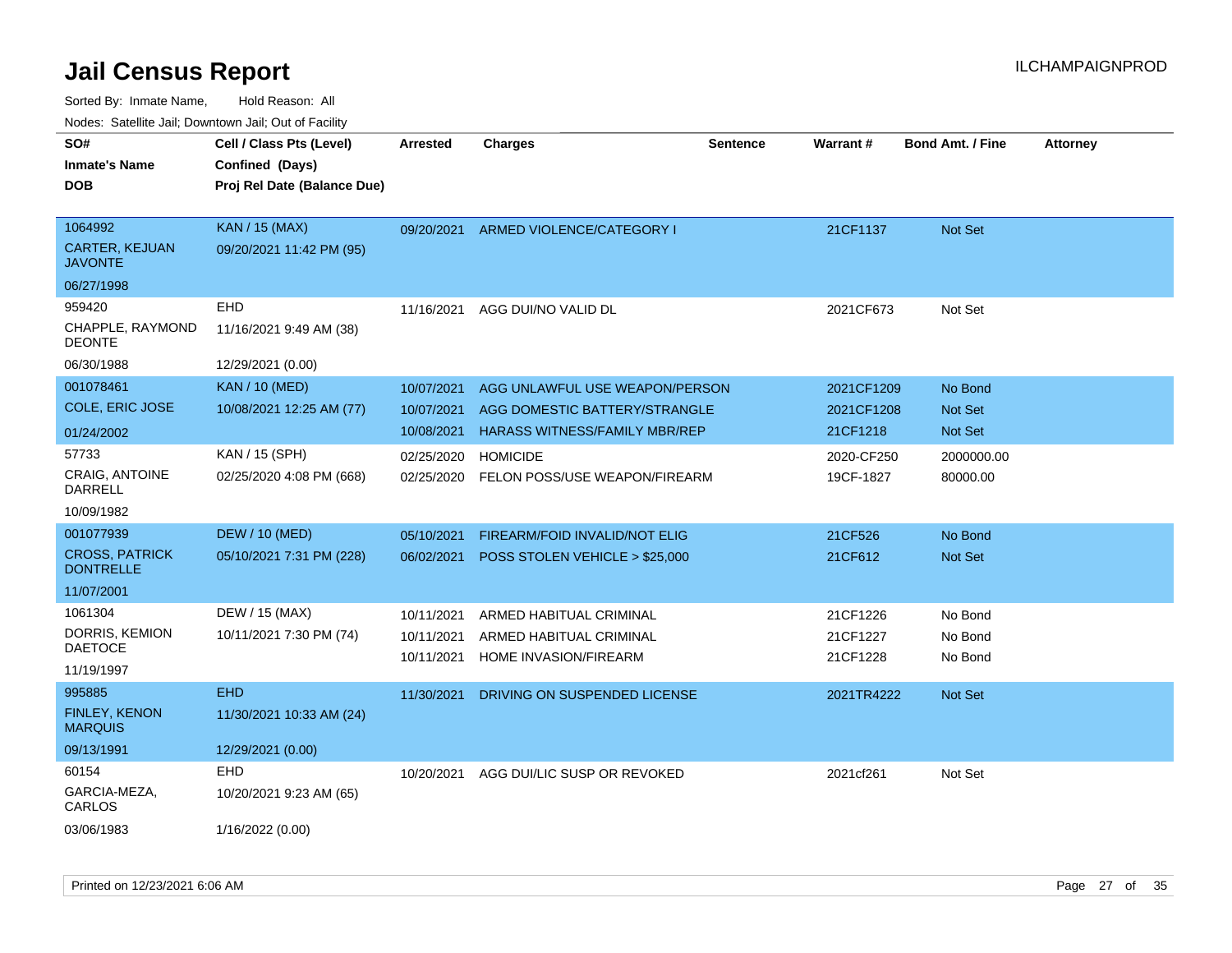| SO#<br><b>Inmate's Name</b><br><b>DOB</b> | Cell / Class Pts (Level)<br>Confined (Days)<br>Proj Rel Date (Balance Due) | <b>Arrested</b> | <b>Charges</b>                      | <b>Sentence</b> | Warrant#   | <b>Bond Amt. / Fine</b> | <b>Attorney</b> |
|-------------------------------------------|----------------------------------------------------------------------------|-----------------|-------------------------------------|-----------------|------------|-------------------------|-----------------|
|                                           |                                                                            |                 |                                     |                 |            |                         |                 |
| 986642                                    | <b>EHD</b>                                                                 | 12/14/2021      | DRIVING ON SUSPENDED LICENSE        |                 | 2020TR8374 | Not Set                 |                 |
| <b>GARELLI, SAMMY</b><br><b>JOSEPH</b>    | 12/14/2021 9:32 AM (10)                                                    |                 |                                     |                 |            |                         |                 |
| 06/24/1982                                | 1/12/2022 (0.00)                                                           |                 |                                     |                 |            |                         |                 |
| 001077363                                 | KAN / 25 (SPH)                                                             | 10/30/2020      | HOME INVASION/FIREARM               |                 | 20CF1202   | 500000.00               |                 |
| GARY, DAKOTA<br><b>TREVON</b>             | 10/30/2020 10:41 AM (420)                                                  |                 |                                     |                 |            |                         |                 |
| 12/31/2001                                |                                                                            |                 |                                     |                 |            |                         |                 |
| 1013012                                   | <b>KAN / 15 (MAX)</b>                                                      | 07/08/2021      | <b>FELON POSS/USE FIREARM PRIOR</b> |                 | 21CF798    | Not Set                 |                 |
| GARY, XAVIER LAMAR                        | 07/08/2021 9:24 AM (169)                                                   | 07/08/2021      | ATTEMPT (FIRST DEGREE MURDER)       |                 | 2021CF790  | 1000000.00              |                 |
|                                           |                                                                            | 07/08/2021      | <b>FELON POSS/USE FIREARM PRIOR</b> |                 | 2020CF650  | 25000.00                |                 |
| 12/14/1991                                |                                                                            |                 |                                     |                 |            |                         |                 |
| 1065946                                   | KAN / 10 (MED)                                                             | 09/04/2021      | AGG BATTERY/DISCHARGE FIREARM       |                 | 21CF1057   | 750000.00               |                 |
| GODBOLT, DESMOND<br><b>DEVONTAE</b>       | 09/04/2021 1:17 AM (111)                                                   | 09/04/2021      | RESIST/OBSTRUCTING A PEACE OFFICEF  |                 | 21CM407    | Not Set                 |                 |
| 11/15/1997                                |                                                                            |                 |                                     |                 |            |                         |                 |
| 1070118                                   | <b>KAN / 15 (MAX)</b>                                                      | 08/31/2021      | AGGRAVATED DOMESTIC BATTERY         |                 | 21CF1049   | No Bond                 |                 |
| <b>GRAHAM, CORTEZ</b><br><b>LAMON</b>     | 08/31/2021 9:32 PM (115)                                                   | 09/02/2021      | <b>PROBATION VIOLATION</b>          |                 | 21CF55     | <b>Not Set</b>          |                 |
| 03/31/1976                                |                                                                            |                 |                                     |                 |            |                         |                 |
| 1000641                                   | KAN / 10 (MED)                                                             | 09/14/2021      | ARMED HABITUAL CRIMINAL             |                 | 21CF1116   | No Bond                 |                 |
| <b>GRANT, CEDRIC</b><br><b>DYSHAWN</b>    | 09/14/2021 6:32 PM (101)                                                   |                 |                                     |                 |            |                         |                 |
| 01/03/1991                                |                                                                            |                 |                                     |                 |            |                         |                 |
| 1076506                                   | <b>KAN / 15 (MAX)</b>                                                      | 09/17/2021      | AGG UUW/PERSON/CM THREAT VIOL       |                 | 21CF1131   | <b>Not Set</b>          |                 |
|                                           | GRAY, JAMARH EMERE 09/17/2021 10:41 AM (98)                                | 09/20/2021      | <b>DOMESTIC BATTERY</b>             |                 | 21CM430    | Not Set                 |                 |
| 06/21/2003                                |                                                                            |                 |                                     |                 |            |                         |                 |
| 973845                                    | <b>EHD</b>                                                                 | 12/21/2021      | DRIVING ON SUSPENDED LICENSE        |                 | 2021TR647  | Not Set                 |                 |
| <b>GRIFFITH, PRESTON</b><br>JOEL          | 12/21/2021 10:42 AM (3)                                                    |                 |                                     |                 |            |                         |                 |
| 08/16/1982                                | 1/19/2022 (0.00)                                                           |                 |                                     |                 |            |                         |                 |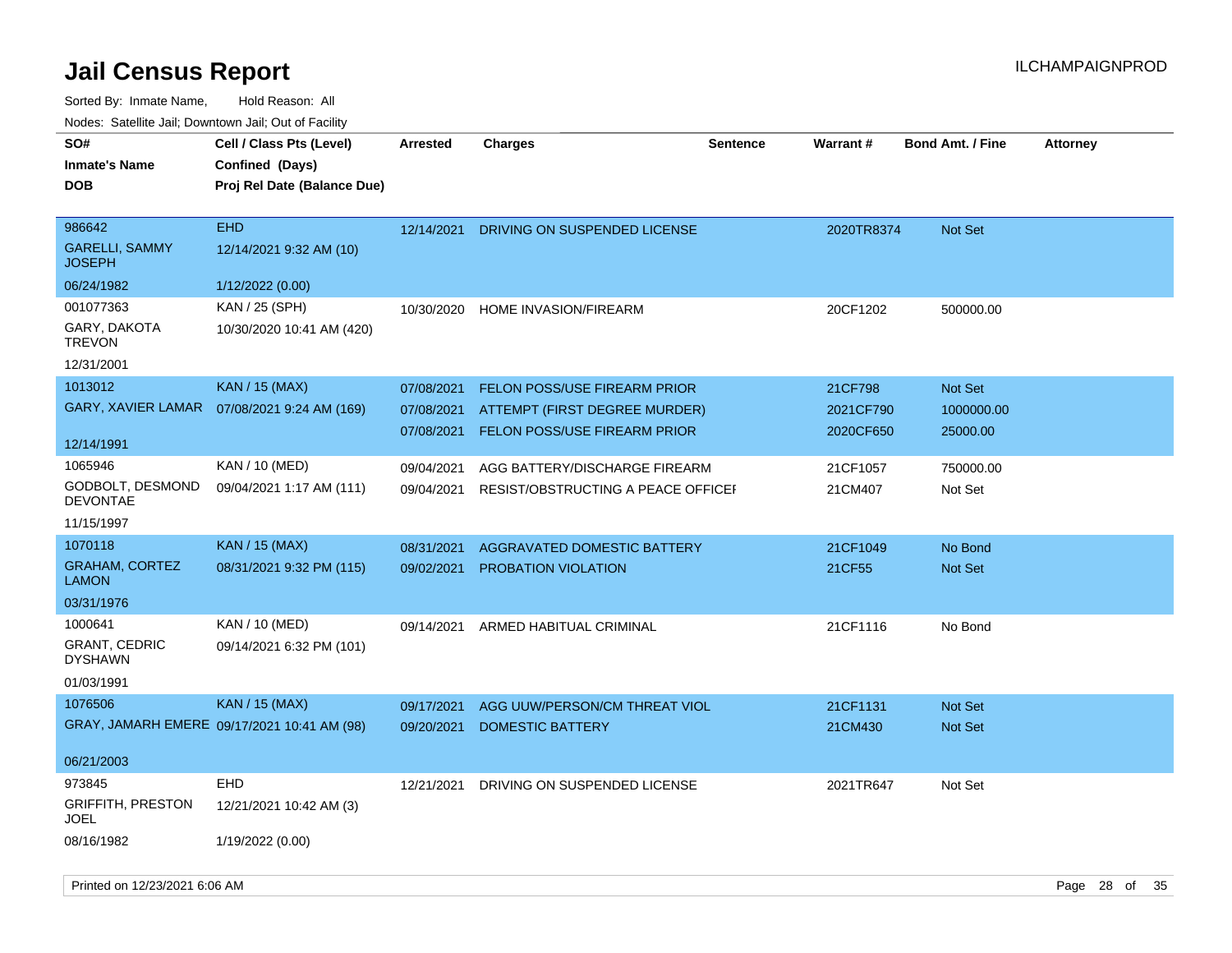| SO#                                             | Cell / Class Pts (Level)    | <b>Arrested</b> | <b>Charges</b>                 | <b>Sentence</b> | Warrant#                | <b>Bond Amt. / Fine</b> | <b>Attorney</b> |
|-------------------------------------------------|-----------------------------|-----------------|--------------------------------|-----------------|-------------------------|-------------------------|-----------------|
| <b>Inmate's Name</b>                            | Confined (Days)             |                 |                                |                 |                         |                         |                 |
| <b>DOB</b>                                      | Proj Rel Date (Balance Due) |                 |                                |                 |                         |                         |                 |
| 1042532                                         | <b>EHD</b>                  | 12/21/2021      |                                |                 |                         | Not Set                 |                 |
| <b>HARMON, DANICCI</b><br><b>JAISHA ASHANNA</b> | 12/21/2021 9:56 AM (3)      |                 | DRIVING ON SUSPENDED LICENSE   |                 | 2021TR4179              |                         |                 |
| 11/23/1993                                      | 12/30/2021 (0.00)           |                 |                                |                 |                         |                         |                 |
| 1041176                                         | DEW / 15 (MAX)              | 10/05/2021      | PAROLE REVOCATION              |                 |                         | Not Set                 |                 |
| HART, DAVEON<br>LATTEEF                         | 10/05/2021 10:35 AM (80)    | 10/06/2021      | AGGRAVATED DOMESTIC BATTERY    |                 |                         | Not Set                 |                 |
| 03/15/1996                                      |                             |                 |                                |                 |                         |                         |                 |
| 1045186                                         | <b>DEW / 15 (MAX)</b>       | 08/16/2021      | ARMED VIOLENCE/CATEGORY I      |                 | 21CF934                 | 1000000.00              |                 |
| HOLBROOK, JOHNNIE                               | 08/16/2021 11:07 AM (130)   | 08/16/2021      | FELON POSS/USE WEAPON/FIREARM  |                 | 19CF968                 | Not Set                 |                 |
| <b>MATHIS</b>                                   |                             | 08/16/2021      | AGG FLEEING POLICE/21 MPH OVER |                 | 21CF988                 | Not Set                 |                 |
| 07/19/1996                                      |                             | 08/16/2021      | FELON POSS/USE WEAPON/FIREARM  |                 | 21CF989                 | Not Set                 |                 |
| 001078146                                       | DEW / 15 (MAX)              | 07/09/2021      | AGG BATTERY/DISCHARGE FIREARM  |                 | 21CF795                 | 1000000.00              |                 |
| HUNT. TEIGAN<br><b>JAZAIREO</b>                 | 07/09/2021 12:41 PM (168)   | 07/09/2021      | ARMED ROBBERY/ARMED W/FIREARM  |                 | 21CF806                 | Not Set                 |                 |
| 05/14/2003                                      |                             |                 |                                |                 |                         |                         |                 |
| 989743                                          | <b>DEW / 15 (ADS)</b>       | 04/13/2021      | AGG DISCHARGE FIREARM/VEH/SCH  |                 | 21CF400                 | Not Set                 |                 |
| <b>JACKSON, STEVE</b><br><b>ALLEN</b>           | 04/13/2021 2:45 AM (255)    | 04/13/2021      | AGGRAVATED DOMESTIC BATTERY    |                 | 21CF399                 | Not Set                 |                 |
| 06/04/1991                                      |                             |                 |                                |                 |                         |                         |                 |
| 50495                                           | <b>EHD</b>                  | 08/10/2021      | DRIVING RVK/SUSP DUI/SSS 10-14 |                 | 2020CF997               | Not Set                 |                 |
| JENKINS, ARNOLD<br><b>FARRIS</b>                | 08/10/2021 9:08 AM (136)    | 08/10/2021      | DRIVING RVK/SUSP DUI/SSS 10-14 |                 | 2019CF1363              | Not Set                 |                 |
| 04/19/1962                                      | 2/4/2022 (0.00)             |                 |                                |                 |                         |                         |                 |
| 001077709                                       | <b>EHD</b>                  | 07/06/2021      | DRIVING RVK/SUSP DUI/SSS 4-9   |                 | 2021CF167               | Not Set                 |                 |
| <b>JINKINS, DEWAYNE</b><br><b>ALLEN</b>         | 07/06/2021 9:00 AM (171)    |                 |                                |                 |                         |                         |                 |
| 01/02/1967                                      | 1/1/2022 (0.00)             |                 |                                |                 |                         |                         |                 |
| 1076450                                         | DEW / 15 (MAX)              | 06/25/2020      | AGG DISCHARGE OF A FIREARM     |                 | 6y/0m/0d (DO: 2020CF703 | Not Set                 |                 |
| JONES, CARLOS<br><b>ANTONIO</b>                 | 06/25/2020 2:13 PM (547)    | 11/02/2020      | <b>HOME INVASION/FIREARM</b>   | 11y (DOC)       | 20CF1204                | No Bond                 |                 |
| 11/18/2001                                      |                             |                 |                                |                 |                         |                         |                 |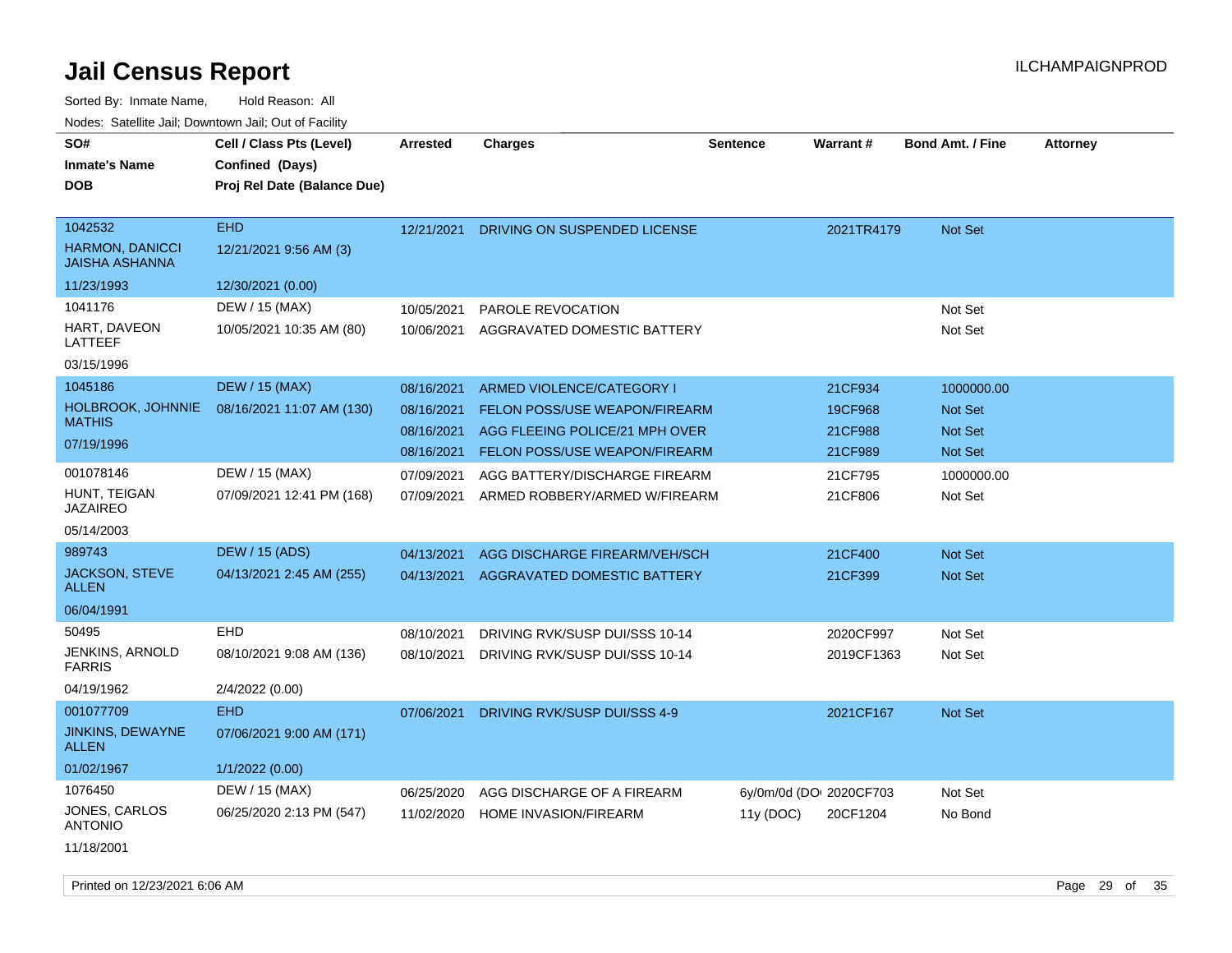| SO#                                | Cell / Class Pts (Level)    | <b>Arrested</b> | <b>Charges</b>                       | <b>Sentence</b> | <b>Warrant#</b> | <b>Bond Amt. / Fine</b> | <b>Attorney</b> |
|------------------------------------|-----------------------------|-----------------|--------------------------------------|-----------------|-----------------|-------------------------|-----------------|
| <b>Inmate's Name</b>               | Confined (Days)             |                 |                                      |                 |                 |                         |                 |
| <b>DOB</b>                         | Proj Rel Date (Balance Due) |                 |                                      |                 |                 |                         |                 |
|                                    |                             |                 |                                      |                 |                 |                         |                 |
| 998873                             | <b>EHD</b>                  | 10/12/2021      | DRIVING RVK/SUSP DUI/SSS 3RD         |                 | 2021CF235       | Not Set                 |                 |
| KINCAID, AMANDA<br><b>MICHELLE</b> | 10/12/2021 11:31 AM (73)    |                 |                                      |                 |                 |                         |                 |
| 01/07/1990                         | 1/9/2022 (0.00)             |                 |                                      |                 |                 |                         |                 |
| 001078401                          | DEW / 10 (ADS)              | 09/19/2021      | UNLAWFUL VEHICULAR INVASION          |                 | 21CF1134        | Not Set                 |                 |
| KNIGHT, ERIC                       | 09/19/2021 7:32 PM (96)     | 09/19/2021      | HRSMT/THREATEN PERSON/KILL           |                 | 2021CF561       | 50000.00                |                 |
| 07/11/1991                         |                             | 09/21/2021      | <b>BURGLARY</b>                      |                 | 21CF1139        | Not Set                 |                 |
| 1064445                            | <b>DEW / 15 (MAX)</b>       | 04/23/2021      | <b>FELON POSS/USE FIREARM/PAROLE</b> |                 | 21CF899         | Not Set                 |                 |
| <b>LARUE, TERENCE</b>              | 04/23/2021 11:18 AM (245)   | 04/23/2021      | POSSESS 15<100 GRAMS COCAINE         |                 | 19CF1052        | 10000.00                |                 |
| <b>TRAMEL</b>                      |                             | 04/23/2021      | AGG DISCHARGE FIREARM/OCC VEH        |                 | 2021CF295       | 500000.00               |                 |
| 12/23/1998                         |                             |                 |                                      |                 |                 |                         |                 |
| 001078237                          | KAN / 15 (ADS)              | 08/03/2021      | AGG DISCHARGE FIREARM/OCC VEH        |                 | 21CF928         | No Bond                 |                 |
| LAWS, TERON<br><b>RAMONTE</b>      | 08/03/2021 6:29 PM (143)    |                 |                                      |                 |                 |                         |                 |
| 04/03/2001                         |                             |                 |                                      |                 |                 |                         |                 |
| 001078470                          | <b>DEW / 15 (MAX)</b>       | 10/10/2021      | MURDER/INTENT TO KILL/INJURE         |                 | 21CF1221        | Not Set                 |                 |
| LEE, AMAHRION<br><b>JA'MERE</b>    | 10/10/2021 1:23 PM (75)     |                 |                                      |                 |                 |                         |                 |
| 11/05/2002                         |                             |                 |                                      |                 |                 |                         |                 |
| 001078170                          | KAN / 10 (MED)              | 09/07/2021      | AGG UNLAWFUL USE OF WEAPON/VEH       |                 | 21CF1060        | Not Set                 |                 |
| LEMONS, DEANGELO<br><b>DEVELLE</b> | 09/07/2021 12:49 AM (108)   |                 |                                      |                 |                 |                         |                 |
| 05/29/2003                         |                             |                 |                                      |                 |                 |                         |                 |
| 56792                              | <b>DEW / 10 (MED)</b>       | 02/02/2021      | <b>ARMED HABITUAL CRIMINAL</b>       |                 | 2021CF141       | 500000.00               |                 |
| LILLARD, LAWRENCE<br><b>TYRONE</b> | 02/02/2021 2:11 PM (325)    | 02/22/2021      | DRIVING ON REVOKED LICENSE           |                 | 21TR426         | 5000.00                 |                 |
| 10/20/1982                         |                             |                 |                                      |                 |                 |                         |                 |
| 46837                              | KAN / 15 (MAX)              | 09/07/2021      | <b>RESIDENTIAL BURGLARY</b>          |                 | 2019-CF-1207    | 25000.00                |                 |
| MARCRUM, JEFFERY<br>LEE.           | 09/07/2021 11:43 AM (108)   |                 |                                      |                 |                 |                         |                 |
| 11/17/1968                         |                             |                 |                                      |                 |                 |                         |                 |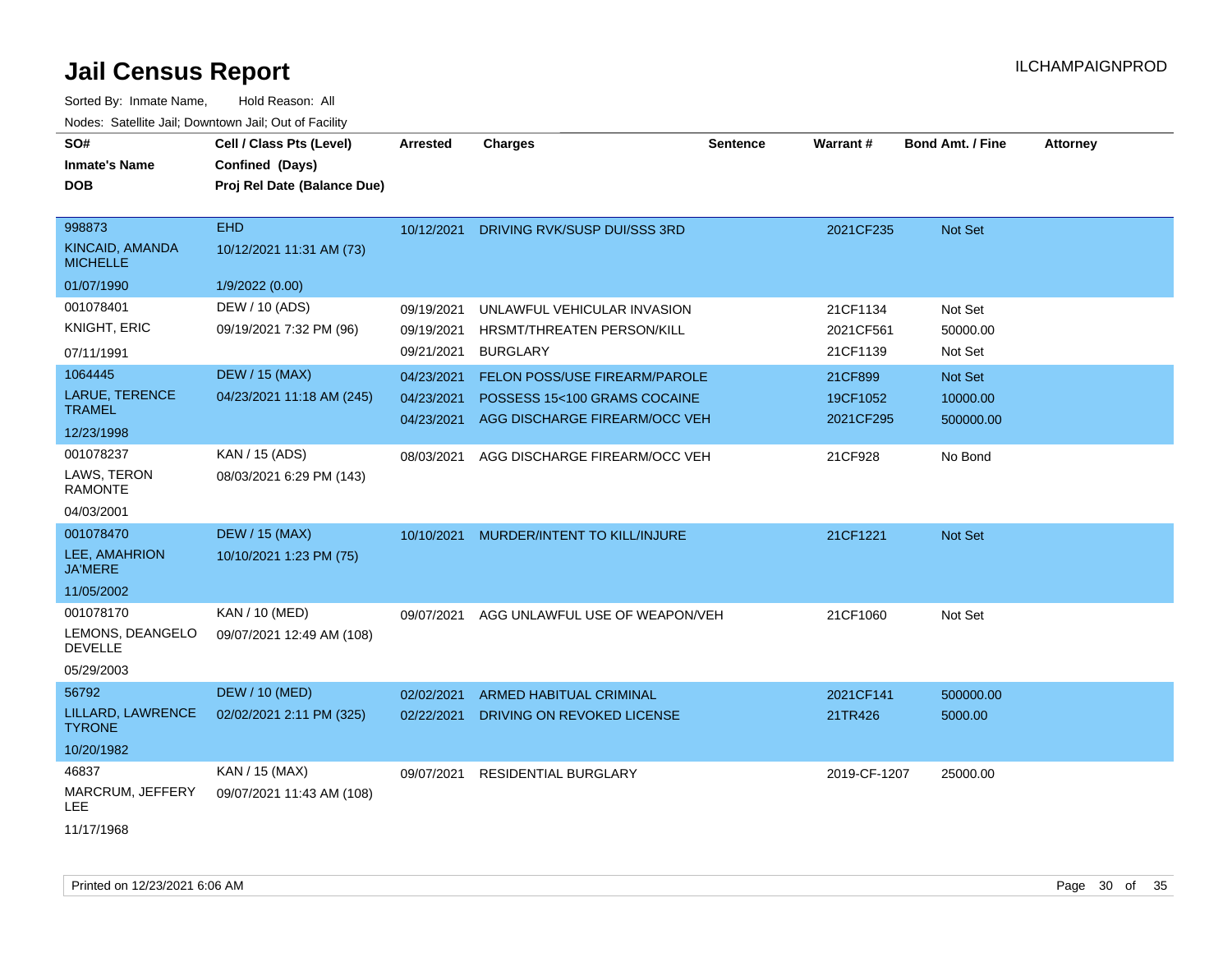| SO#                                             | Cell / Class Pts (Level)                     | <b>Arrested</b> | <b>Charges</b>                           | <b>Sentence</b> | Warrant#    | <b>Bond Amt. / Fine</b> | <b>Attorney</b> |
|-------------------------------------------------|----------------------------------------------|-----------------|------------------------------------------|-----------------|-------------|-------------------------|-----------------|
| <b>Inmate's Name</b>                            | Confined (Days)                              |                 |                                          |                 |             |                         |                 |
| <b>DOB</b>                                      | Proj Rel Date (Balance Due)                  |                 |                                          |                 |             |                         |                 |
|                                                 |                                              |                 |                                          |                 |             |                         |                 |
| 1069949                                         | <b>EHD</b>                                   | 11/30/2021      | DRIVING ON REVOKED LICENSE               |                 | 2021TR1726  | Not Set                 |                 |
| <b>MARSHALL, ERIC</b><br><b>VONTREAL</b>        | 11/30/2021 3:13 PM (24)                      |                 |                                          |                 |             |                         |                 |
| 04/28/1997                                      | 12/29/2021 (0.00)                            |                 |                                          |                 |             |                         |                 |
| 001078575                                       | KAN / 10 (MED)                               | 11/09/2021      | <b>GUNRUNNING</b>                        |                 | 21CF1330    | 750000.00               |                 |
| MCLAURIN, KEYON A                               | 11/09/2021 12:41 PM (45)                     |                 |                                          |                 |             |                         |                 |
| 11/19/2002                                      |                                              |                 |                                          |                 |             |                         |                 |
| 1011046                                         | <b>KAN / 15 (ADS)</b>                        |                 | 04/10/2021 ATTEMPT (FIRST DEGREE MURDER) |                 | 21CF392     | Not Set                 |                 |
| <b>MILES, DARRION</b><br><b>ANTONIO KEVONTA</b> | 04/11/2021 12:46 AM (257)                    |                 |                                          |                 |             |                         |                 |
| 03/18/1990                                      |                                              |                 |                                          |                 |             |                         |                 |
| 001077278                                       | DEW / 15 (MAX)                               | 10/06/2020      | MURDER/INTENT TO KILL/INJURE             |                 | 2020CF146   | 2000000.00              |                 |
| MILLER, D'ANDRE                                 | 10/06/2020 12:49 PM (444)                    | 10/06/2020      | AGG FLEEING POLICE/21 MPH OVER           |                 | 2019CF1171  | 50000.00                |                 |
| 09/08/1986                                      |                                              |                 |                                          |                 |             |                         |                 |
| 1026477                                         | <b>KAN / 15 (ADS)</b>                        | 09/21/2021      | AGG DISCHARGE FIREARM/OCC VEH            |                 | 21CF1138    | <b>Not Set</b>          |                 |
| NEWBILL, DEVONTRE<br><b>LAMONT</b>              | 09/21/2021 2:27 AM (94)                      | 09/22/2021      | <b>PROBATION VIOLATION</b>               |                 | 20CF577     | Not Set                 |                 |
| 11/22/1993                                      |                                              |                 |                                          |                 |             |                         |                 |
| 1072907                                         | <b>KAN</b>                                   | 07/14/2021      | CRIMINAL DAMAGE <\$500/SCHOOL            |                 | 2021CF840   | 5000.00                 |                 |
|                                                 | NIKOLAEV, YEVGENIY 07/14/2021 10:10 PM (163) |                 | 07/14/2021 ATTEMPT (FIRST DEGREE MURDER) |                 | 2021-CF-832 | 2000000.00              |                 |
|                                                 |                                              |                 |                                          |                 |             |                         |                 |
| 10/06/1983                                      |                                              |                 |                                          |                 |             |                         |                 |
| 001078558                                       | <b>DEW / 10 (MED)</b>                        | 11/03/2021      | UNLAWFUL USE OF A WEAPON                 |                 | 21CF1352    | <b>Not Set</b>          |                 |
| PARRISH, DOMINIC<br><b>WALTER</b>               | 11/03/2021 1:25 PM (51)                      |                 |                                          |                 |             |                         |                 |
| 08/23/2001                                      |                                              |                 |                                          |                 |             |                         |                 |
| 001077928                                       | EHD                                          | 09/01/2021      | AGG DOMESTIC BATTERY/STRANGLE            |                 | 2021CF515   | Not Set                 |                 |
| PATTON, MICHAEL<br>RYAN                         | 09/01/2021 9:43 AM (114)                     |                 |                                          |                 |             |                         |                 |
| 08/15/1994                                      | 12/31/2021 (0.00)                            |                 |                                          |                 |             |                         |                 |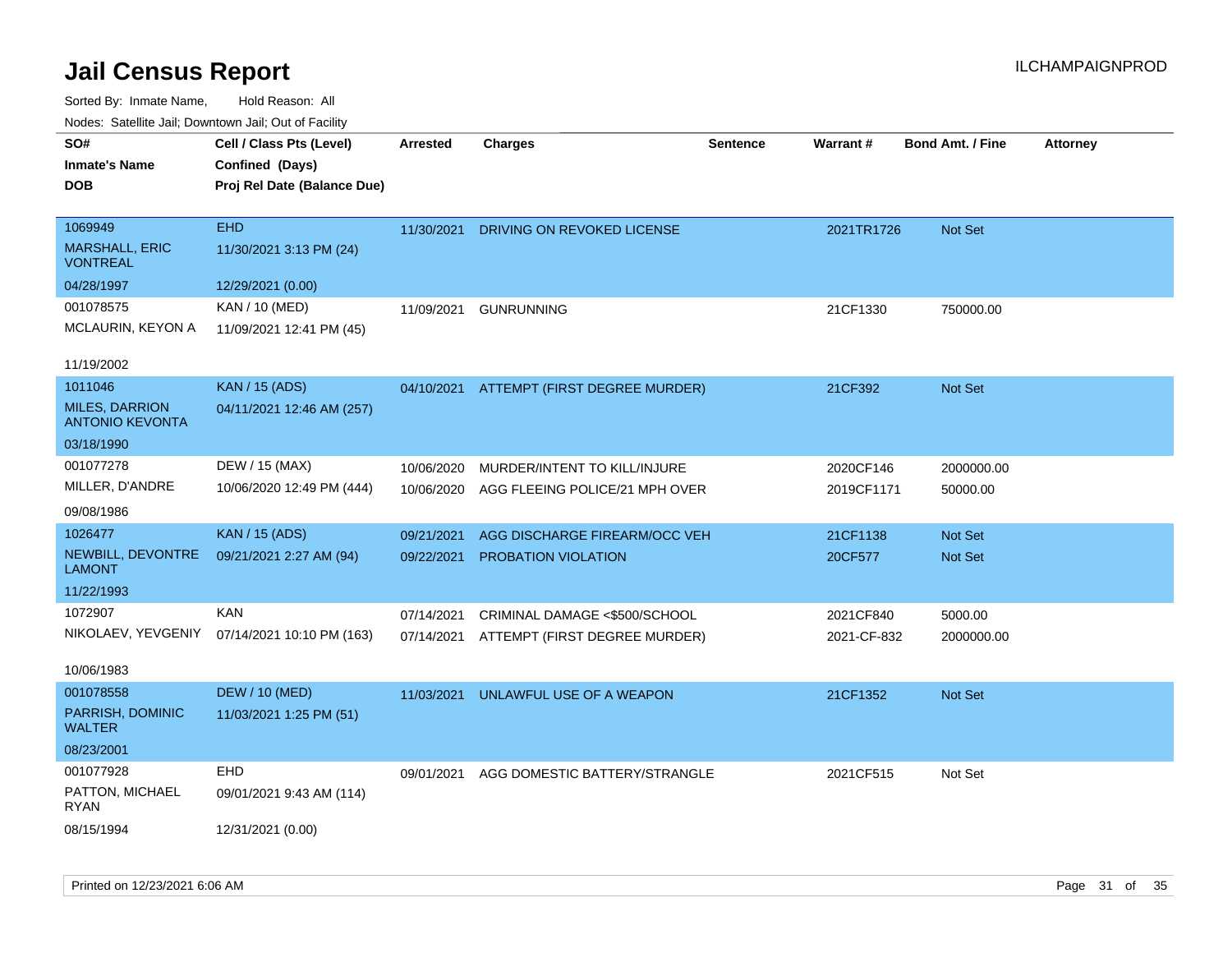| SO#<br><b>Inmate's Name</b><br><b>DOB</b> | Cell / Class Pts (Level)<br>Confined (Days)<br>Proj Rel Date (Balance Due) | <b>Arrested</b> | <b>Charges</b>                 | <b>Sentence</b> | Warrant#    | <b>Bond Amt. / Fine</b> | <b>Attorney</b> |
|-------------------------------------------|----------------------------------------------------------------------------|-----------------|--------------------------------|-----------------|-------------|-------------------------|-----------------|
| 001078063                                 | <b>DEW / 15 (MAX)</b>                                                      | 06/15/2021      | AGG CRIM SEX ASSAULT/WEAPON    |                 | 2021CF678   | 1000000.00              |                 |
|                                           | PERRY, ROBERT Junior 06/15/2021 4:37 PM (192)                              | 06/15/2021      | <b>ROBBERY</b>                 |                 | 2021CF159   | 25000.00                |                 |
| 12/21/1990                                |                                                                            |                 |                                |                 |             |                         |                 |
| 001077614                                 | KAN / 15 (MAX)                                                             | 01/17/2021      | ATTEMPT (FIRST DEGREE MURDER)  |                 | 21CF66      | Not Set                 |                 |
| <b>DEVON</b>                              | ROBINSON, DONTRELL 01/17/2021 3:08 PM (341)                                |                 |                                |                 |             |                         |                 |
| 09/22/2002                                |                                                                            |                 |                                |                 |             |                         |                 |
| 1061216                                   | <b>KAN / 10 (MED)</b>                                                      | 06/22/2021      | <b>HOME INVASION/FIREARM</b>   |                 | 21CF727     | Not Set                 |                 |
| RUNGE, ANDRE<br><b>MARSEAN</b>            | 06/22/2021 4:42 PM (185)                                                   |                 |                                |                 |             |                         |                 |
| 12/05/1997                                |                                                                            |                 |                                |                 |             |                         |                 |
| 650295                                    | PIA / 50 (MAX)                                                             | 04/22/2020      | <b>CRIMINAL SEXUAL ASSAULT</b> |                 | 2020-CF407  | 750000.00               |                 |
| SANDAGE, JERALD                           | 04/22/2020 6:30 AM (611)                                                   | 04/22/2020      | CRIMINAL SEXUAL ASSAULT        |                 | 2020-CF408  | 750000.00               |                 |
| <b>EUGENE</b>                             |                                                                            | 04/22/2020      | <b>CRIMINAL SEXUAL ABUSE</b>   |                 | 2020-CF409  | 750000.00               |                 |
| 06/07/1971                                |                                                                            | 04/22/2020      | CRIMINAL SEXUAL ASSAULT        |                 | 2020-CF410  | 750000.00               |                 |
|                                           |                                                                            | 04/22/2020      | <b>OFFICIAL MISCONDUCT</b>     |                 | 2019-CF1811 | 25000.00                |                 |
| 50614                                     | <b>EHD</b>                                                                 | 12/15/2021      | DRIVING RVK/SUSP DUI/SSS 3RD   |                 | 2021CF677   | Not Set                 |                 |
| <b>SANFORD, AMBER</b><br><b>NICOLE</b>    | 12/15/2021 10:18 AM (9)                                                    |                 |                                |                 |             |                         |                 |
| 12/07/1979                                | 1/12/2022 (0.00)                                                           |                 |                                |                 |             |                         |                 |
| 1062194                                   | DEW / 15 (MAX)                                                             | 02/27/2020      | MURDER/OTHER FORCIBLE FELONY   |                 | 20CF-247    | 1000000.00              |                 |
| SIMMONS, MICHAEL<br><b>JAMAL</b>          | 02/27/2020 1:11 PM (666)                                                   | 09/23/2020      | AGG BATTERY/DISCHARGE FIREARM  |                 | 20CF1061    | Not Set                 |                 |
| 11/03/1997                                |                                                                            |                 |                                |                 |             |                         |                 |
| 001078115                                 | <b>KAN / 15 (MAX)</b>                                                      | 07/01/2021      | ARMED VIOLENCE/CATEGORY I      |                 | 21CF772     | Not Set                 |                 |
| <b>SMITH, JAMES</b><br>NASHAUN, Junior    | 07/01/2021 2:44 PM (176)                                                   | 07/30/2021      | DRIVING ON SUSPENDED LICENSE   |                 | 21TR5804    | 1500.00                 |                 |
| 09/18/2000                                |                                                                            |                 |                                |                 |             |                         |                 |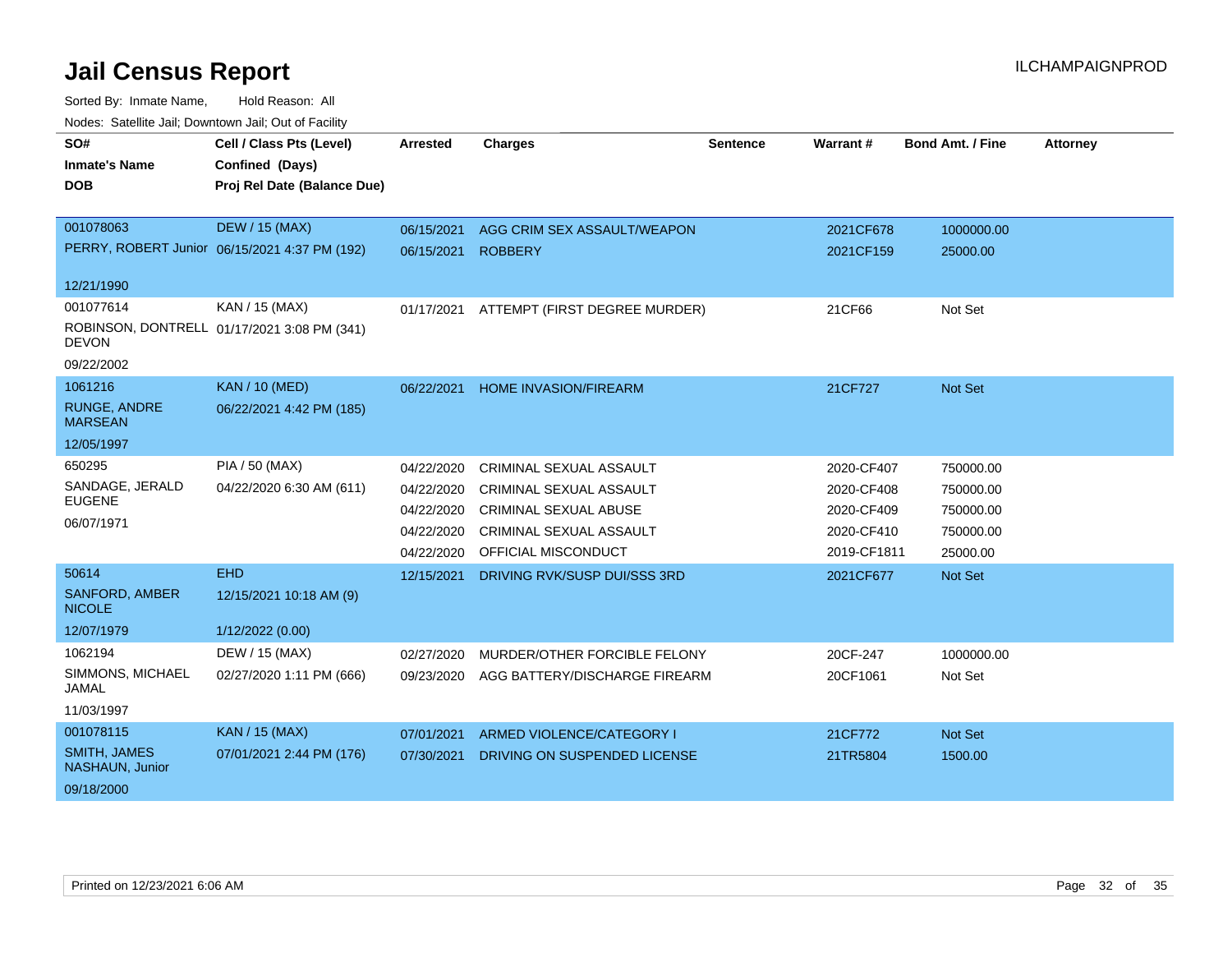| SO#                                     | Cell / Class Pts (Level)                      | <b>Arrested</b> | <b>Charges</b>                | Sentence | Warrant#   | <b>Bond Amt. / Fine</b> | <b>Attorney</b> |
|-----------------------------------------|-----------------------------------------------|-----------------|-------------------------------|----------|------------|-------------------------|-----------------|
| <b>Inmate's Name</b>                    | Confined (Days)                               |                 |                               |          |            |                         |                 |
| <b>DOB</b>                              | Proj Rel Date (Balance Due)                   |                 |                               |          |            |                         |                 |
|                                         |                                               |                 |                               |          |            |                         |                 |
| 001077868                               | <b>DEW / 15 (MAX)</b>                         | 04/21/2021      | ARMED ROBBERY/ARMED W/FIREARM |          | 21CF445    | Not Set                 |                 |
| SPEARMENT,<br><b>KENTRELL</b>           | 04/21/2021 9:48 PM (247)                      | 08/19/2021      | FLEEING/ATTEMPT ELUDE OFFICER |          | 2021TR1053 | 1000.00                 |                 |
| 01/21/2002                              |                                               |                 |                               |          |            |                         |                 |
| 001077854                               | <b>EHD</b>                                    | 09/15/2021      | DRIVING RVK/SUSP DUI/SSS 4-9  |          | 2021CF306  | Not Set                 |                 |
| STUKINS, DANNY RAY                      | 09/15/2021 10:17 AM (100)                     |                 |                               |          |            |                         |                 |
| 07/05/1985                              | 3/13/2022 (0.00)                              |                 |                               |          |            |                         |                 |
| 1046632                                 | <b>KAN / 15 (MAX)</b>                         | 09/14/2021      | ARMED VIOLENCE/CATEGORY II    |          | 21CF912    | 750000.00               |                 |
|                                         | TATE, JAVON MARQUIS 09/14/2021 12:10 PM (101) |                 |                               |          |            |                         |                 |
|                                         |                                               |                 |                               |          |            |                         |                 |
| 08/10/1996                              |                                               |                 |                               |          |            |                         |                 |
| 1033031                                 | KAN / 15 (MAX)                                | 08/19/2020      | *AGG BATTERY W/FIREARM/PERSON |          | 2020-CF923 | 500000.00               |                 |
| TOMS, ANDREW<br><b>CHUCKY</b>           | 08/19/2020 5:59 PM (492)                      |                 |                               |          |            |                         |                 |
| 09/28/1978                              |                                               |                 |                               |          |            |                         |                 |
| 27007                                   | KAN / 15 (MAX)                                | 09/19/2021      | DOMESTIC BATTERY/OTHER PRIOR  |          | 21CF1133   | No Bond                 |                 |
| <b>TUELL, ROBERT</b><br><b>STEPHEN</b>  | 09/19/2021 9:51 AM (96)                       |                 |                               |          |            |                         |                 |
| 09/25/1967                              |                                               |                 |                               |          |            |                         |                 |
| 001078263                               | KAN / 10 (ADS)                                | 08/11/2021      | AGG BATTERY/PUBLIC PLACE      |          | 2020CF420  | 7500.00                 |                 |
| TURK, BRANDON<br>LARSHAWN               | 08/11/2021 6:23 PM (135)                      | 08/11/2021      | RECEIVE/POSS/SELL STOLEN VEH  |          | 2020CF928  | 200000.00               |                 |
| 10/18/1995                              |                                               |                 |                               |          |            |                         |                 |
| 001078386                               | <b>KAN / 10 (MED)</b>                         | 09/14/2021      | POSSESSION OF STOLEN FIREARM  |          | 2021CF1099 | 250000.00               |                 |
| TURNER, AMARIO                          | 09/14/2021 11:42 PM (101)                     |                 |                               |          |            |                         |                 |
| 09/23/2002                              |                                               |                 |                               |          |            |                         |                 |
| 1040925                                 | KAN / 10 (MED)                                | 10/05/2021      | AGG BATTERY/DISCHARGE FIREARM |          | 2021CF1105 | 1000000.00              |                 |
| <b>WEATHERALL,</b><br>JOHNNY EARL JAMES | 10/05/2021 4:17 PM (80)                       |                 |                               |          |            |                         |                 |
| 04/29/1994                              |                                               |                 |                               |          |            |                         |                 |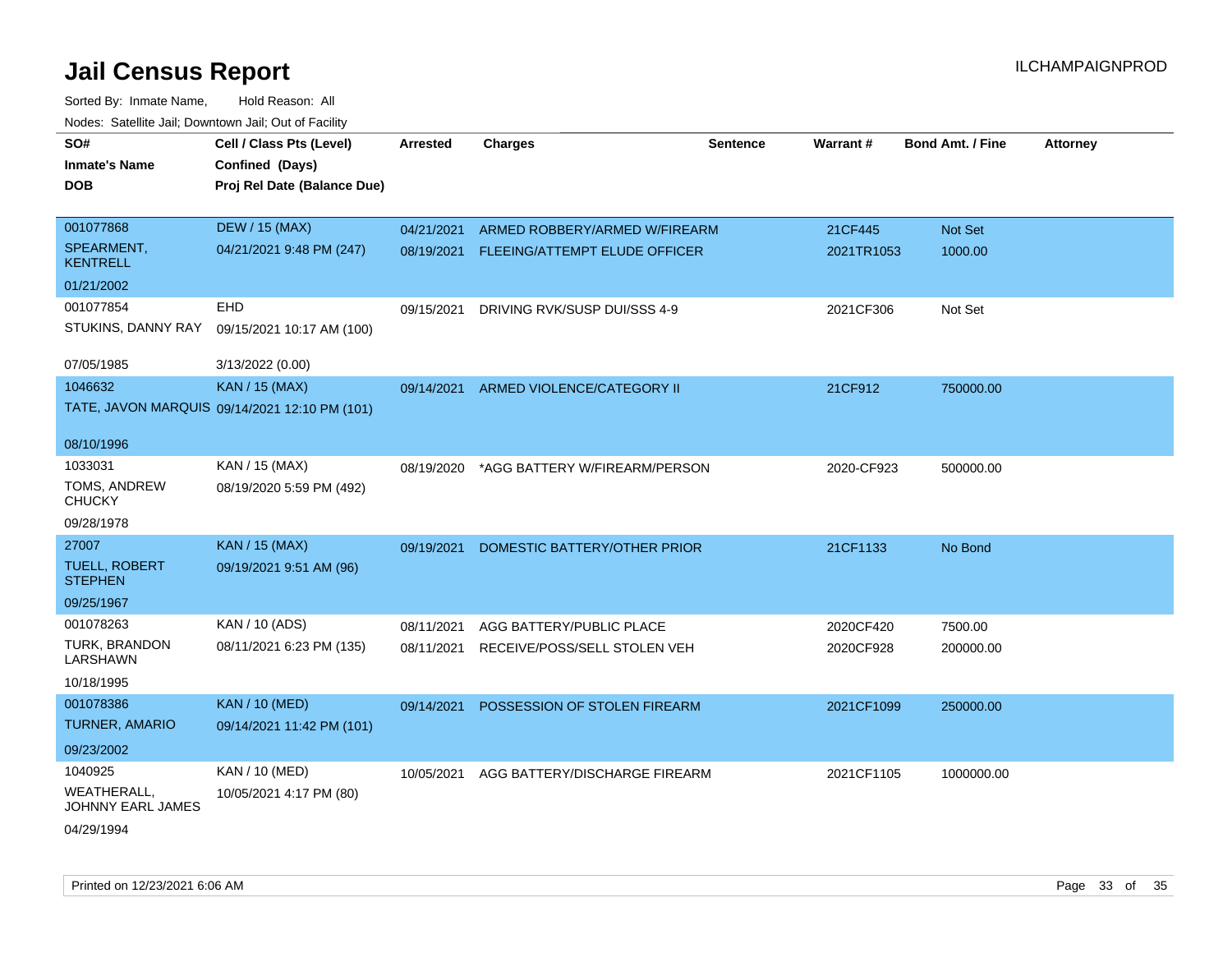| SO#<br><b>Inmate's Name</b><br><b>DOB</b>                           | Cell / Class Pts (Level)<br>Confined (Days)<br>Proj Rel Date (Balance Due) | <b>Arrested</b>                                                    | <b>Charges</b>                                                                                                                                                     | <b>Sentence</b> | Warrant#                                                                      | Bond Amt. / Fine                                      | <b>Attorney</b> |
|---------------------------------------------------------------------|----------------------------------------------------------------------------|--------------------------------------------------------------------|--------------------------------------------------------------------------------------------------------------------------------------------------------------------|-----------------|-------------------------------------------------------------------------------|-------------------------------------------------------|-----------------|
| 1062558<br><b>WELLS, JIAMANTE</b><br><b>AMORE</b><br>09/02/1995     | <b>DEW / 10 (MED)</b><br>10/02/2021 8:29 PM (83)                           | 10/02/2021                                                         | FELON POSS/USE WEAPON/FIREARM                                                                                                                                      |                 | 21CF1185                                                                      | Not Set                                               |                 |
| 1002033<br><b>WEST, ANTONIO</b><br><b>DEONTA</b><br>04/15/1992      | KAN / 15 (MAX)<br>09/08/2021 11:01 PM (107)                                | 09/08/2021<br>09/08/2021<br>09/08/2021<br>09/08/2021<br>09/08/2021 | DRIVING ON SUSPENDED LICENSE<br>ARMED ROBBERY/ARMED W/FIREARM<br>AGG UNLAWFUL USE OF WEAPON/VEH<br><b>OBSTRCT JUSTICE/LEAVE STATE</b><br>ARMED VIOLENCE/CATEGORY I |                 | 2019-TR-11944<br>2020-CF-1406<br>2021-CF-AWOW<br>2021-CF-AWOW<br>2021-CF-AWOW | 5000.00<br>500000.00<br>Not Set<br>Not Set<br>Not Set |                 |
| 1022068<br><b>WILKINS, MICHAEL</b><br><b>CARL</b><br>07/10/1992     | DEW / 15 (ADS)<br>10/10/2021 5:07 AM (75)                                  | 10/10/2021                                                         | FELON POSS/USE WEAPON/FIREARM                                                                                                                                      |                 | 21CF1212                                                                      | Not Set                                               |                 |
| 001077508<br>WILLIAMS, CALVIN<br><b>TIMOTHY</b><br>10/23/2002       | DEW / 15 (ADS)<br>12/10/2020 8:55 PM (379)                                 | 12/10/2020                                                         | MURDER/STRONG PROB KILL/INJURE                                                                                                                                     | 55y (DOC)       | 2020CF1293                                                                    | No Bond                                               |                 |
| 539662<br><b>WILLIAMS, JAVONTAE</b><br><b>DEMAR</b><br>07/28/1991   | <b>KAN / 10 (MED)</b><br>08/14/2021 1:28 AM (132)                          | 08/14/2021<br>08/14/2021<br>08/14/2021<br>08/14/2021               | <b>AGGRAVATED BATTERY</b><br>AGGRAVATED DOMESTIC BATTERY<br>DOM BTRY/CONTACT/1-2 PRECONV<br><b>CITY OV ARREST</b>                                                  |                 | 21CF979<br>2020CF1098<br>2021CF770<br>2017OV893                               | No Bond<br>25000.00<br>250000.00<br>1000.00           |                 |
| 1037579<br><b>WILLIAMS, STEVEN</b><br>PATRICK, Second<br>11/25/1994 | KAN / 10 (MED)<br>08/17/2021 8:16 PM (129)                                 | 08/17/2021                                                         | FELON POSS/USE WEAPON/FIREARM                                                                                                                                      |                 | 2019CF73                                                                      | No Bond                                               |                 |
| 001078632<br><b>WILSON, CIERRA</b><br><b>LYNAI</b><br>03/24/1992    | <b>EHD</b><br>12/01/2021 10:27 AM (23)<br>1/14/2022 (0.00)                 | 12/01/2021                                                         | DRIVING ON SUSPENDED LICENSE                                                                                                                                       |                 | 2021TR1420                                                                    | Not Set                                               |                 |